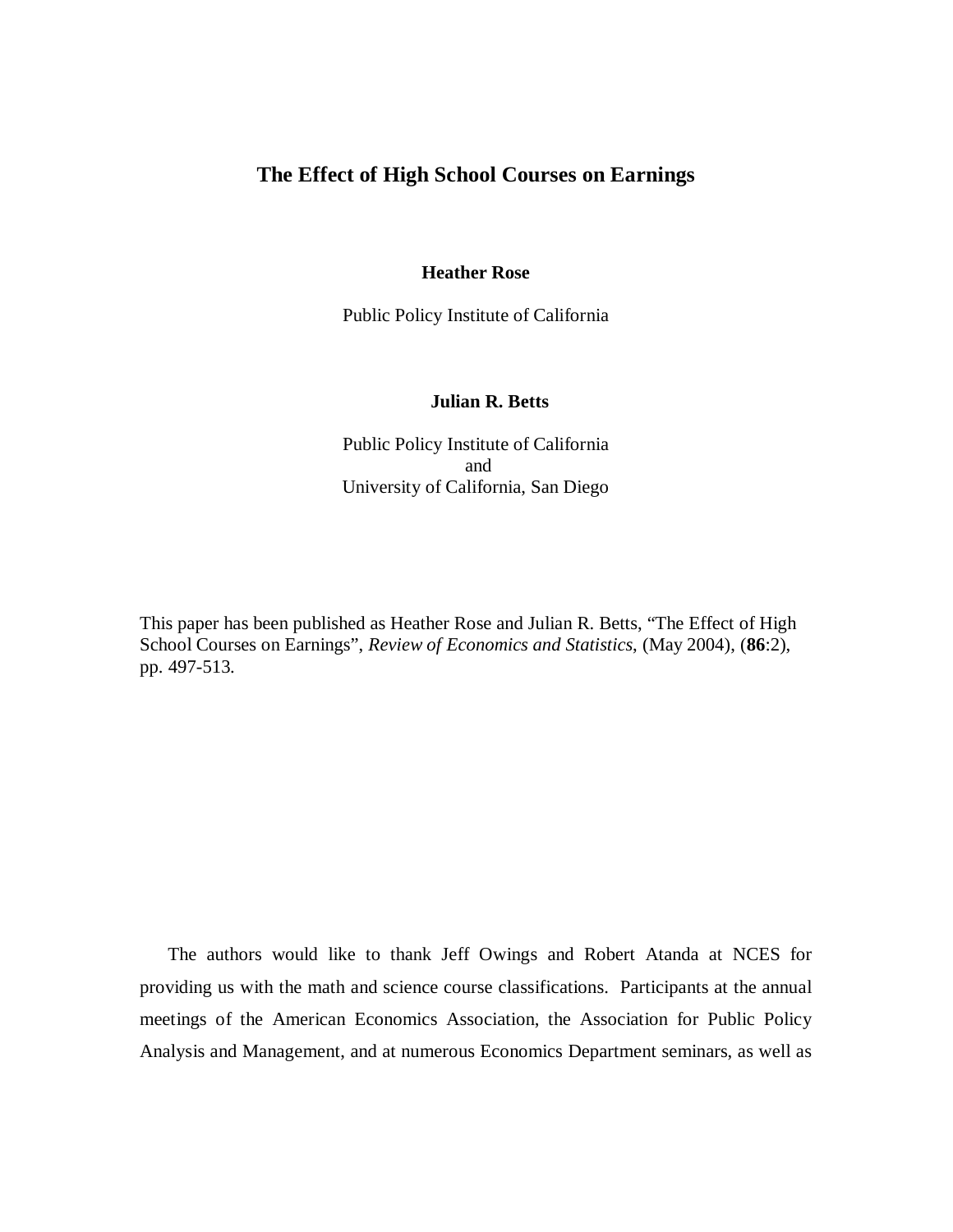Dan Hamermesh and two referees provided useful insights. We would also like to thank the Public Policy Institute of California for research support for this project.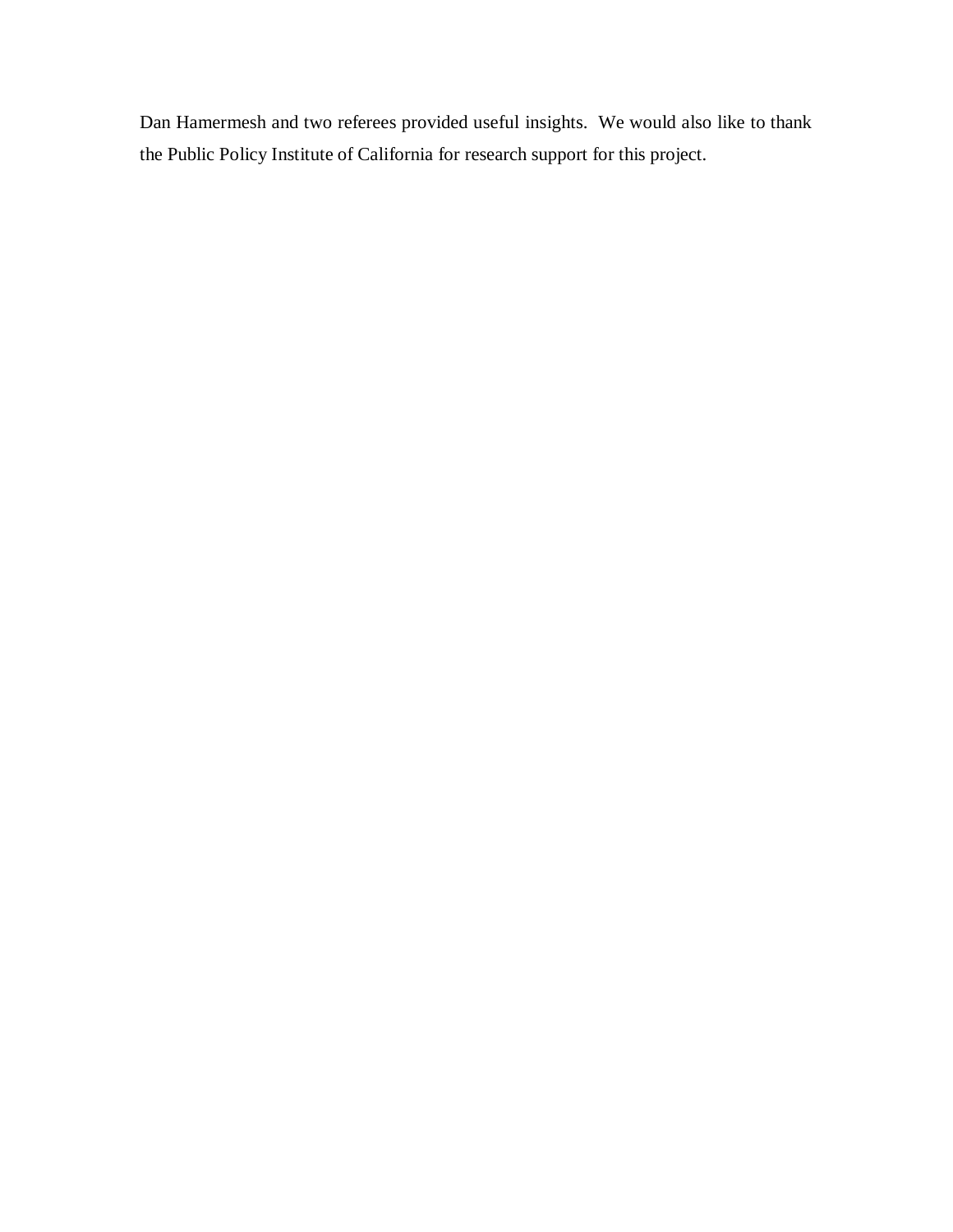#### **Abstract:**

We estimate the effect that six types of high school math courses have on students' earnings nearly a decade after graduation. We use High School and Beyond transcript data to differentiate courses at a more detailed level than in previous research. This enables us to show that more-advanced courses have larger effects than less-academic courses. We also provide evidence that math courses can help close the earnings gap between students from low-income and middle-income families. Finally, by incorporating other academic subjects, we demonstrate how specific course combinations can explain the earnings premium related to an additional year of school.

JEL: J310 and J240.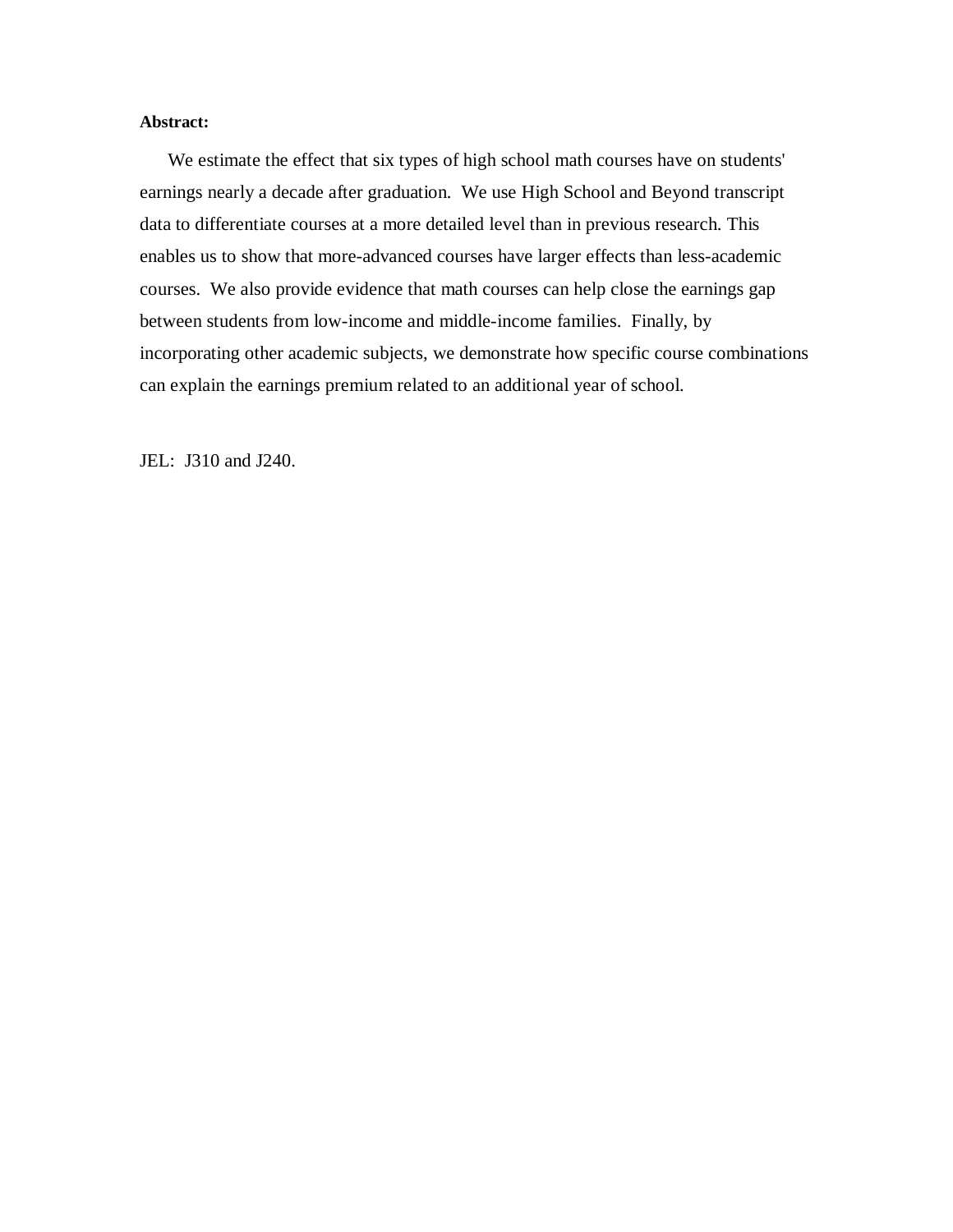#### **1. Introduction**

Education has been at the forefront of the nation's concerns for decades. Falling test scores throughout the 1960s and 1970s prompted government officials to prescribe a new curriculum. In 1983, the National Commission on Excellence in Education advised that all high school students should follow a more rigorous curriculum.<sup>1</sup> Since then, state policymakers invoked new graduation requirements and curriculum standards to satisfy the commission's recommendations.

Although many observers believe that an enhanced curriculum is the vehicle to improved educational outcomes, little research has been done to understand its long-term effects. Altonji (1995) marks one of the primary attempts by an economist to systematically establish a direct link between curriculum and wages. His work, which examines high school graduates from 1972, produces the puzzling result that curriculum has an extremely weak effect on wages. Studying graduates from the late 1970s and early 1980s, Levine and Zimmerman (1995) find somewhat stronger results from some of their model specifications, but conclude that any potential effects of math curriculum are restricted to certain sub-groups of the population (men with low education levels and highly educated women). Because the notion that curriculum does not matter raises serious questions about the effectiveness of the American public school system, it is essential to investigate further.

There are also more general reasons why it is important to understand the effects of high school curriculum. First, if high school curriculum has little influence over student outcomes,

<sup>&</sup>lt;sup>1</sup> It dubbed this curriculum the "New Basics" and consisted of four years of English, three years of math, three years of science, three years of social studies, two years of foreign language (for college-bound students), and six months of computer science.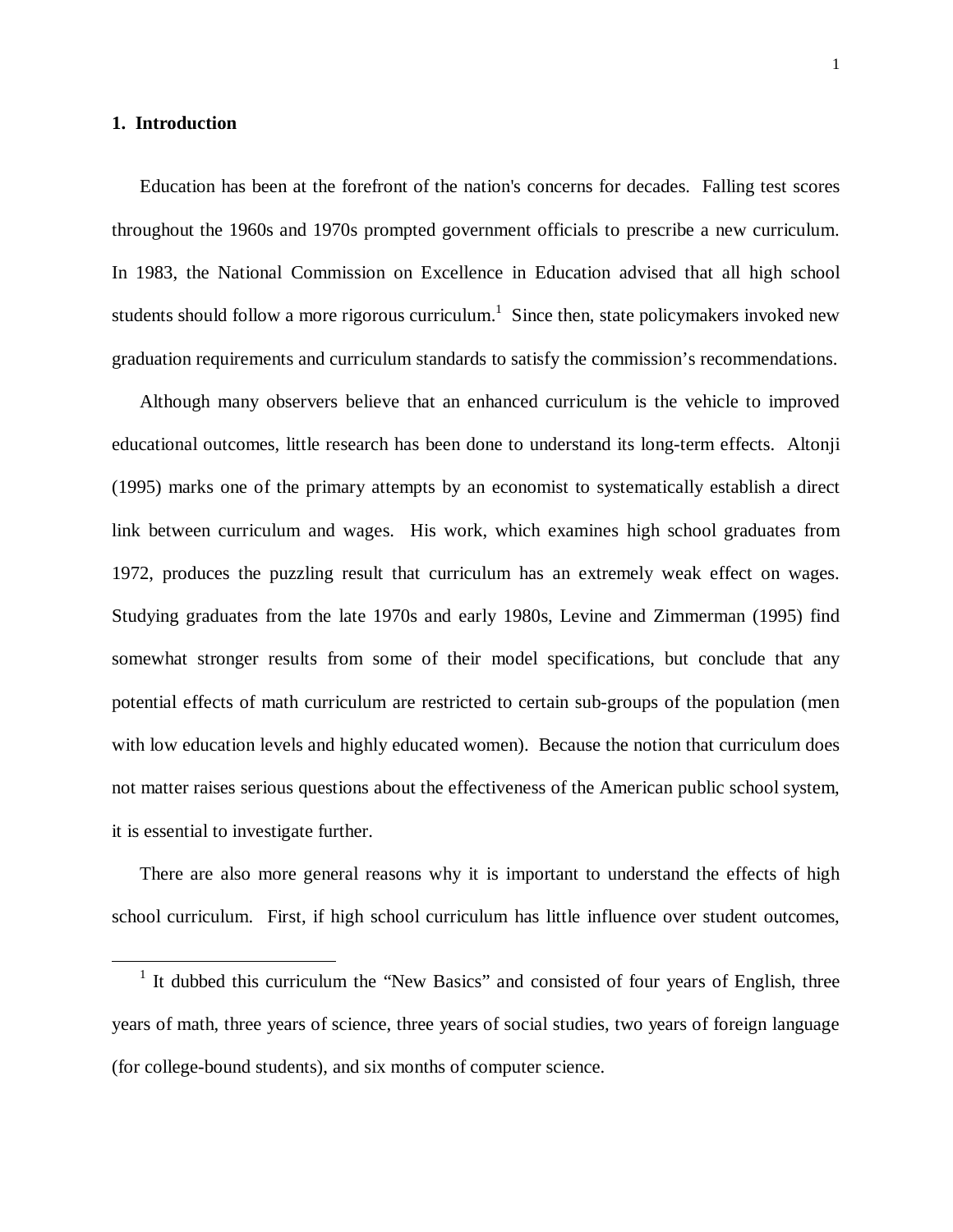then intervention may be necessary at an earlier stage. Second, with the recent elimination of affirmative action in some states, minority access to higher education may suffer. As the returns to a college education continue to rise, such limited access would aggravate income equality among ethnic groups.

Carrying forward the literature that Altonji initiated, we estimate the effect that specific high school math courses (vocational math, pre-algebra, algebra/geometry, intermediate algebra, advanced algebra, and calculus) have on earnings nearly ten years after graduation for a cohort of students who were high sophomores in  $1980<sup>2</sup>$  We also determine whether a varied math curriculum can explain the earnings gap between students of different ethnicities, socioeconomic statuses, and genders. Our study differs dramatically from previous studies in that we use very detailed transcript data to analyze the effects of specific math courses rather than just the total number of math courses. Our principal data source is High School and Beyond (HSB).

The paper proceeds as follows. Section 2 presents a theoretical discussion of the link between mathematics curriculum and wages and reviews the existing empirical literature. Section 3 describes the econometric model that we use to estimate the effects of curriculum on

<sup>&</sup>lt;sup>2</sup> Research by Murnane, Willett, and Levy (1995) and by Grogger and Eide (1995) shows that between the 1970s and the 1980s the relative importance of math test scores in determining earnings grew substantially and that math achievement is a better predictor of adult earnings than are other types of test scores commonly available. We therefore focus mainly on math curriculum, although we broaden this analysis to include curriculum from other fields. Another practical reason to focus on math is that the content of math courses is much more comparable across schools than is the content of courses in other subjects (see Porter et. al, 1993).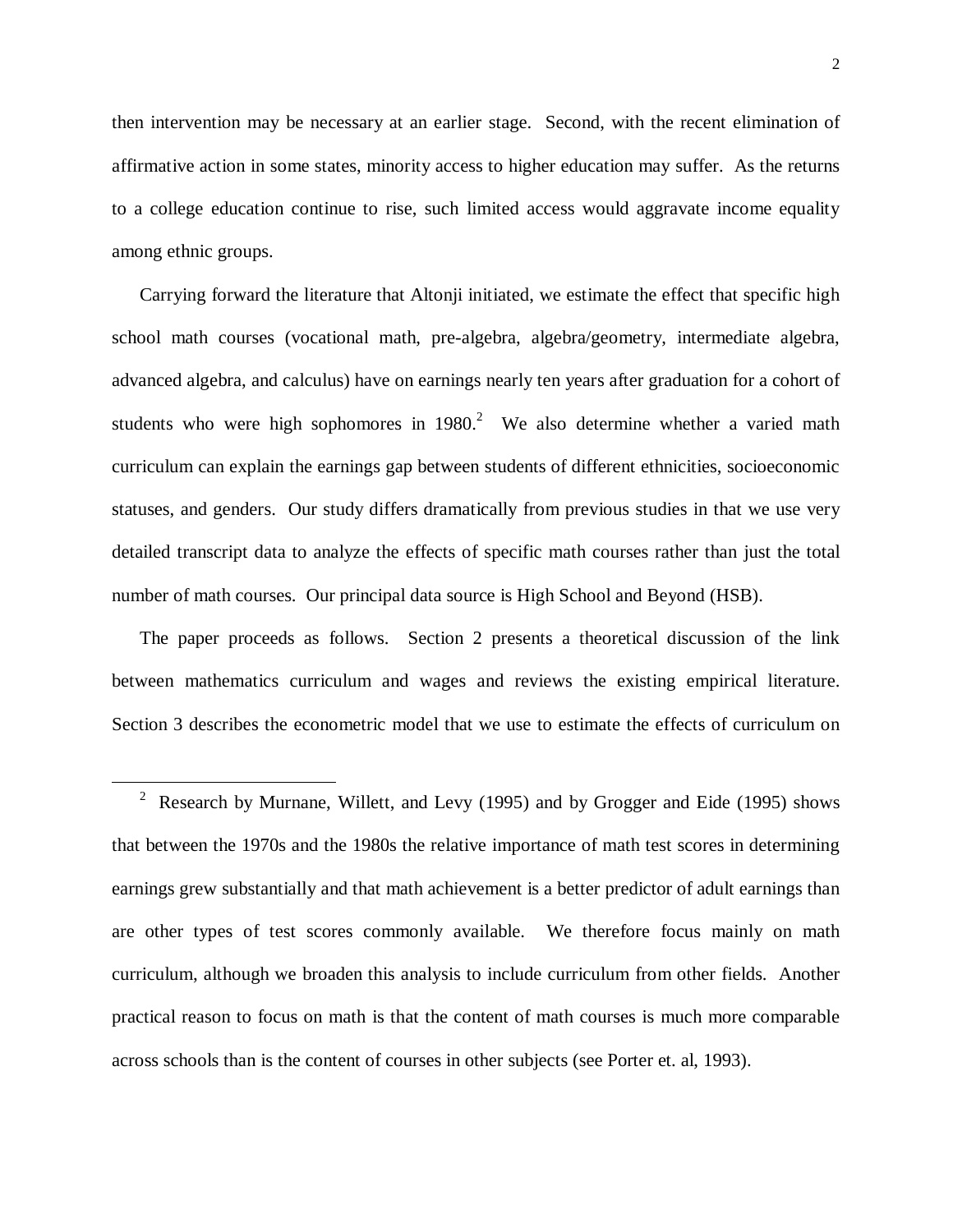earnings and provides an in-depth description of our data. Section 4 presents the results from our earnings models as well as several robustness checks. In Section 5, we investigate whether curriculum can explain ethnic, socioeconomic, and gender-based earnings gaps. Section 6 concludes.

# **2. How Might Curriculum Affect Earnings? A Review of Theory and Evidence**

#### *A. The Human Capital and Signaling Models*

Human capital theory implies that curriculum has value because it imparts skills that make students more productive and better rewarded in the labor market. This mechanism can work in several ways. Students who take more-advanced math classes learn skills that may apply *directly* to certain jobs. They may also learn logic and reasoning skills that *indirectly* make them more productive. In addition, advanced math may also teach students *how* to learn. Finally, even if a job only requires basic math skills, a student who has taken advanced math has had an additional chance to master those skills.<sup>3</sup>

In contrast to the human capital model, the signaling model (Spence, 1973) suggests that math courses do not *cause* the student to be more productive. Rather, the innately more productive, i.e., "more able", students choose to obtain the specific levels of education that provide signals to employers.

In the case of curriculum, the signaling model is applicable at several levels. Students who take a more rigorous curriculum provide a signal of ability to colleges. College attendance in

<sup>&</sup>lt;sup>3</sup> Gamoran (1998) mentions these paths and cites other corroborating studies as well.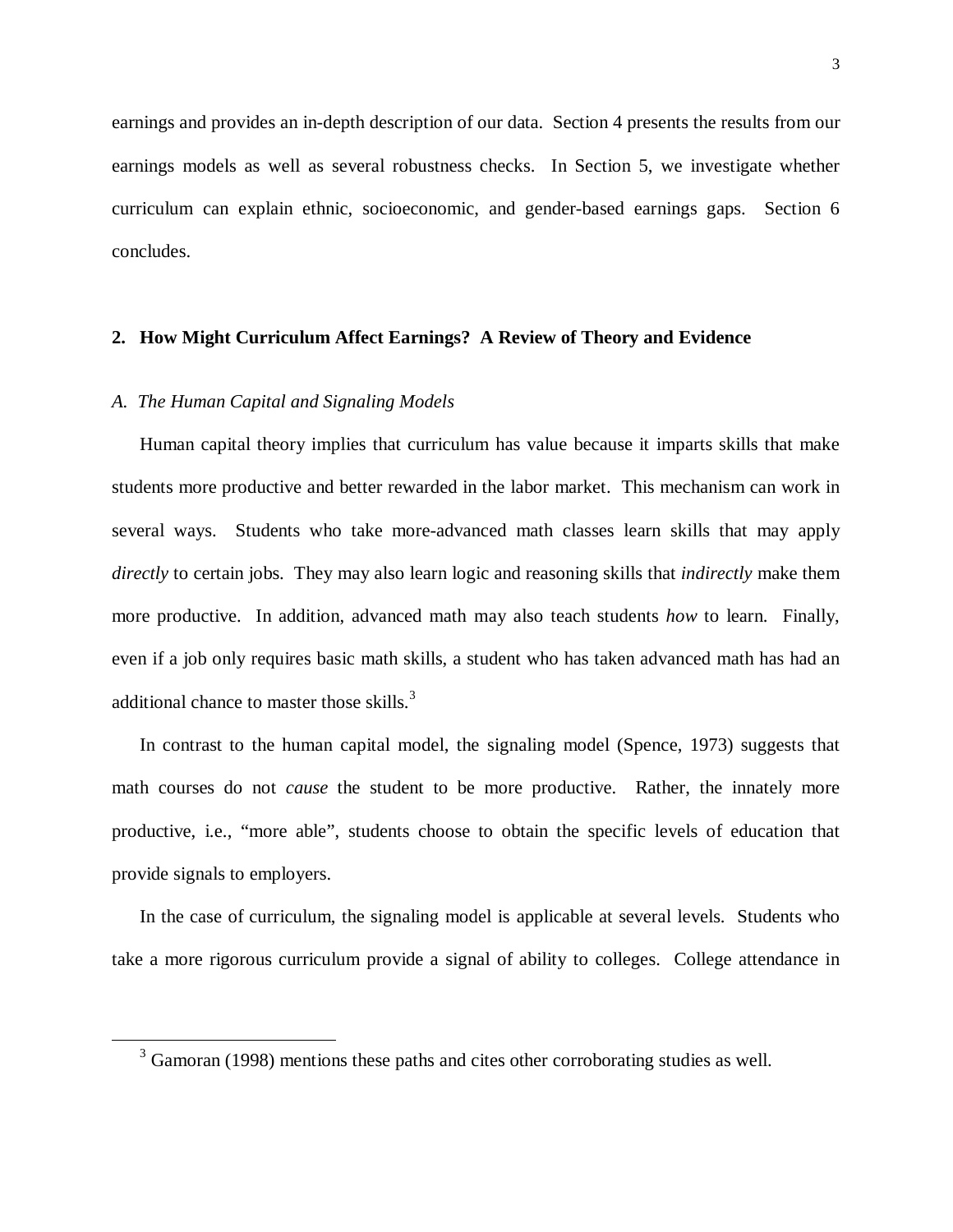turn provides a signal of ability to employers.<sup>4</sup> It is less clear how taking more high school courses could act as a signal for students who do not attend college. Perhaps employers of high school graduates look at high school transcripts – an assumption not generally supported by the research of Bishop (1989). Nonetheless, more able students may signal that they have taken certain courses during job interviews.

The signaling/human capital debate matters for policy. If a student gains no productivity by taking a specific math course but merely *buys* a signal of ability, then requiring all students to take that course would not raise labor market productivity or aggregate wages. Further, such a policy change could lead to inefficiencies in the labor market because a standardized curriculum would make it more difficult for employers to identify the most productive students. In contrast, human capital theory contends that additional math courses could perhaps make all workers more productive, so there is a causal relation between curriculum and wages. Given the stark difference between the implications of the two theories, our analyses involve numerous robustness checks.

### *B. Previous Research*

 $\overline{4}$  $\frac{4}{1}$  It is possible that employers do not use educational background as a signal of ability, but that the student possesses some characteristic, unobservable to the researcher, that causes him or her to take a more-advanced curriculum and to earn higher wages. Such a pattern would lead to endogeneity bias. This is closely related to the signaling model, because it recognizes the possibility that differences in returns from different courses could be caused by selection effects that are the result of underlying ability. We thank Deborah Reed and Kim Rueben for this insight.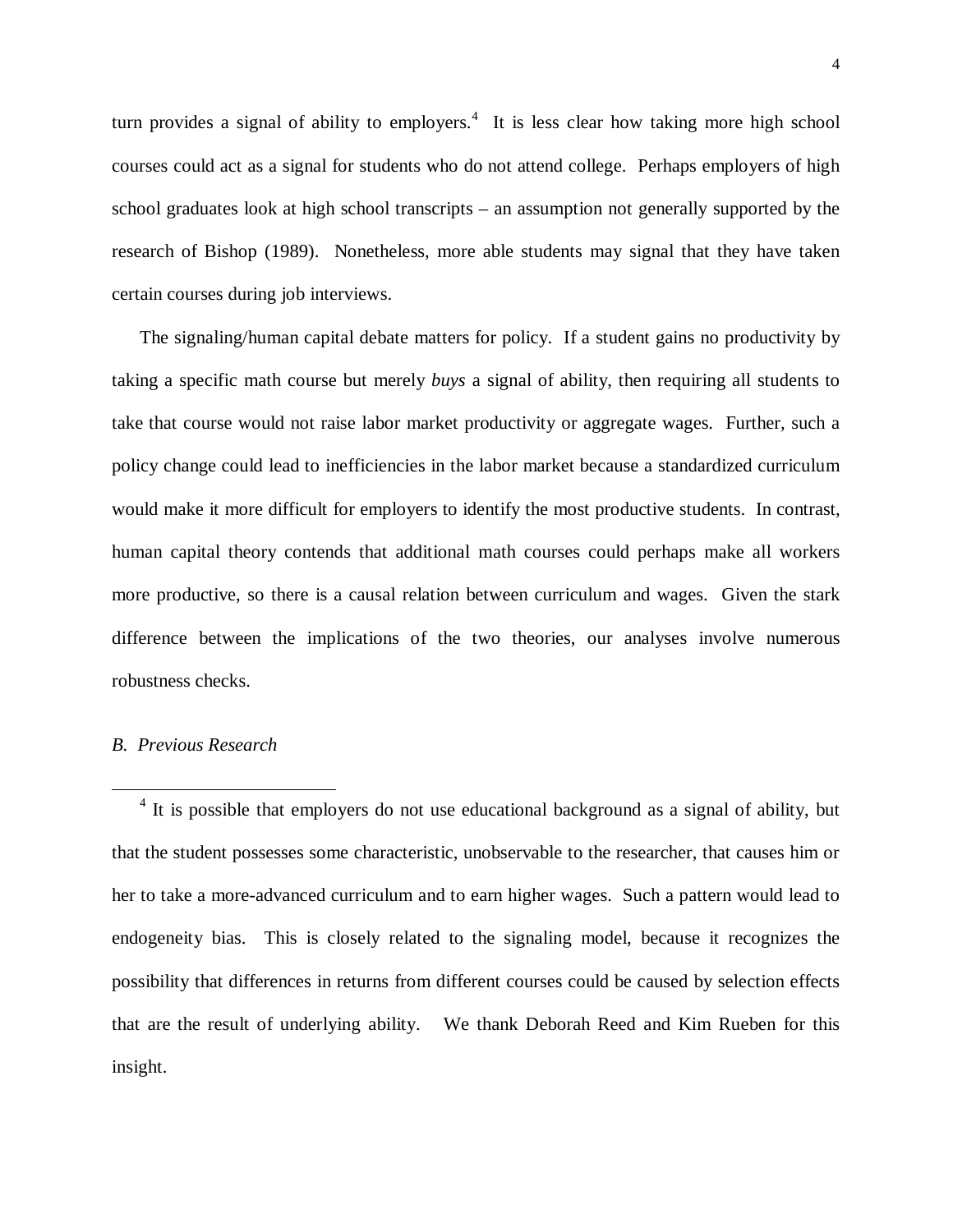The economics literature has been slow to incorporate high school curriculum into wage models, with the exceptions of Altonji (1995) and Levine and Zimmerman (1995).<sup>5</sup> Altonji asks: Does an extra year of education serve merely as a screening device or do the courses that make up that year possess some intrinsic value? Using the National Longitudinal Survey of the High School Class of 1972 (NLS72), he models the log-wage of each person as a function of credits completed in eight different subjects during grades 10-12, standard background variables, and years of postsecondary education.<sup>6</sup> Because the eight curriculum variables are highly correlated, he conducts the same analysis using combinations of courses by subject instead of entering the individual courses separately.

He uses three methods to estimate the effects of the curriculum: OLS, OLS with high school fixed effects, and a model in which he uses a school's average number of credits earned per student within each subject as an instrument for each student's number of credits earned in that subject. All three approaches lead to similar results. Altonji's overall conclusion is that "the

<sup>&</sup>lt;sup>5</sup> Gamoran (1998) provides an excellent review of other studies that have undertaken similar goals. Most of these studies are quite dated and not in the economics literature. Many focus on the effects of tracking rather than specific high school courses. Others that do look at courses restrict their samples to students who obtain no postsecondary education. In unpublished work, Ackerman (2000) also addresses the issue of math curriculum but does not divide up courses in as detailed a manner as we do.

<sup>&</sup>lt;sup>6</sup> The eight subjects are science, math, English, social studies, foreign language, industrial arts, commercial courses, and fine arts. One credit refers to an additional year's worth of the course.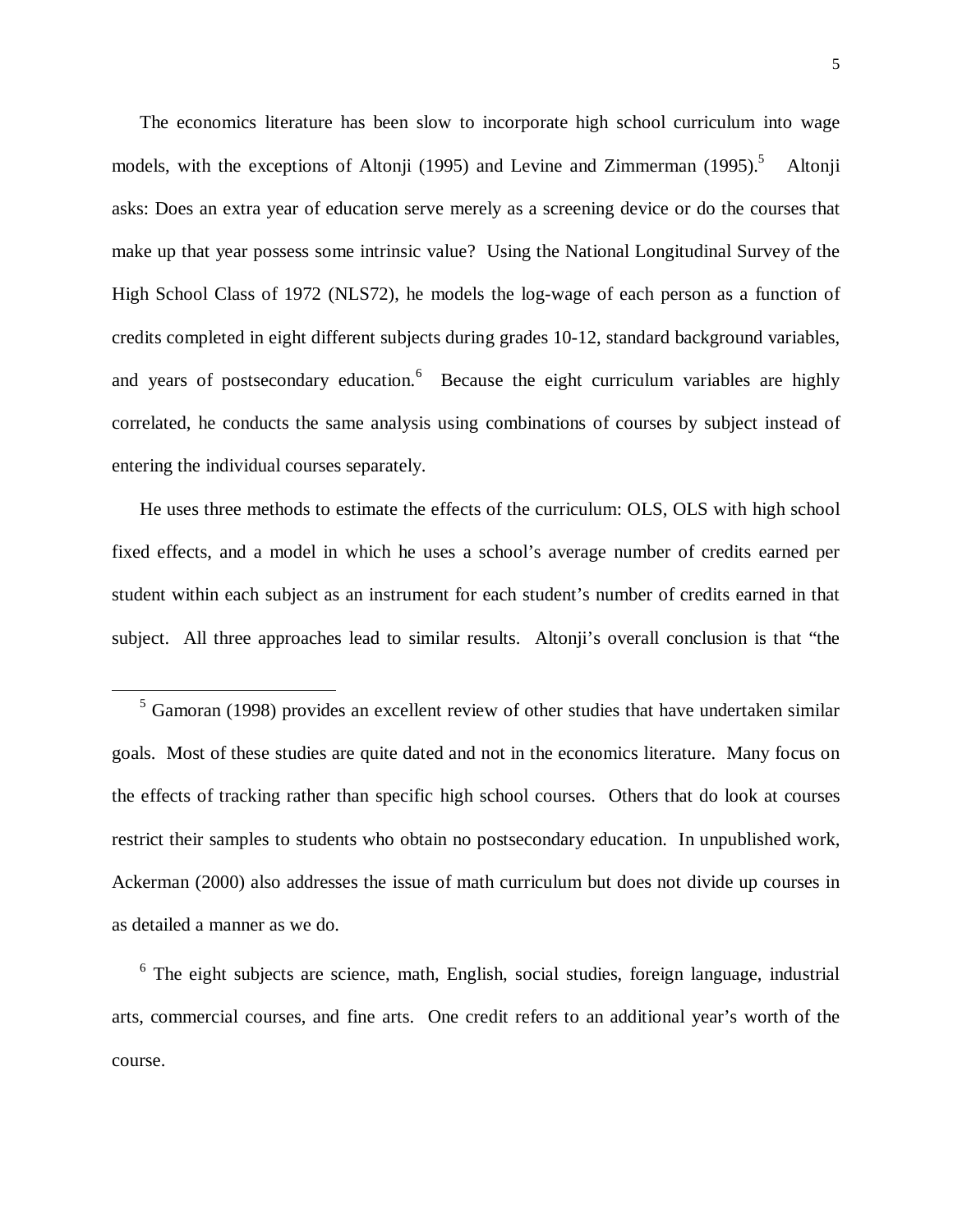effect of a year equivalent of courses is much smaller than the value of one year in high school." In other words, the whole is greater than the sum of its parts. Even before controlling for background characteristics, the IV estimates suggest that each additional year of science, math, English, social studies, and foreign language combined leads to a miniscule 0.3 percent increase in wages. He finds stronger curriculum effects if he excludes the negative effects of English and social studies. An additional year of math, science, and foreign language increases earnings by 3.1 percent.<sup>7</sup> Because an additional year of school is estimated to increase wages by 7 percent, Altonji's results lend support to the view that high school serves as a screening device rather than as a mechanism for human capital formation.

On the other hand, Altonji's results could be not so much a refutation of human capital theory as a sign that schooling increases human capital in ways quite distinct from curriculum. For instance, schooling may improve student's critical thinking and punctuality. See Bowles, Gintis and Osborne (2001) for a discussion of these ideas.

Levine and Zimmerman focus on the effect that math and science courses have on wages. They use data from two main sources: the National Longitudinal Survey of Youth (NLSY) and HSB's 1980 senior cohort. Levine and Zimmerman focus on students who graduated in the late 1970s through the early 1980s and estimate separate models for men and women. Like Altonji, they use the number of credits earned in math and science courses (separately) as their curriculum measures in the HSB data.

<sup>&</sup>lt;sup>7</sup> OLS estimates are slightly larger, and OLS with high school fixed effects are substantially larger. OLS estimates without fixed effects predict that the effect of an additional year of mathematics on earnings is 1.8 percent, but that disappears once ability controls are added.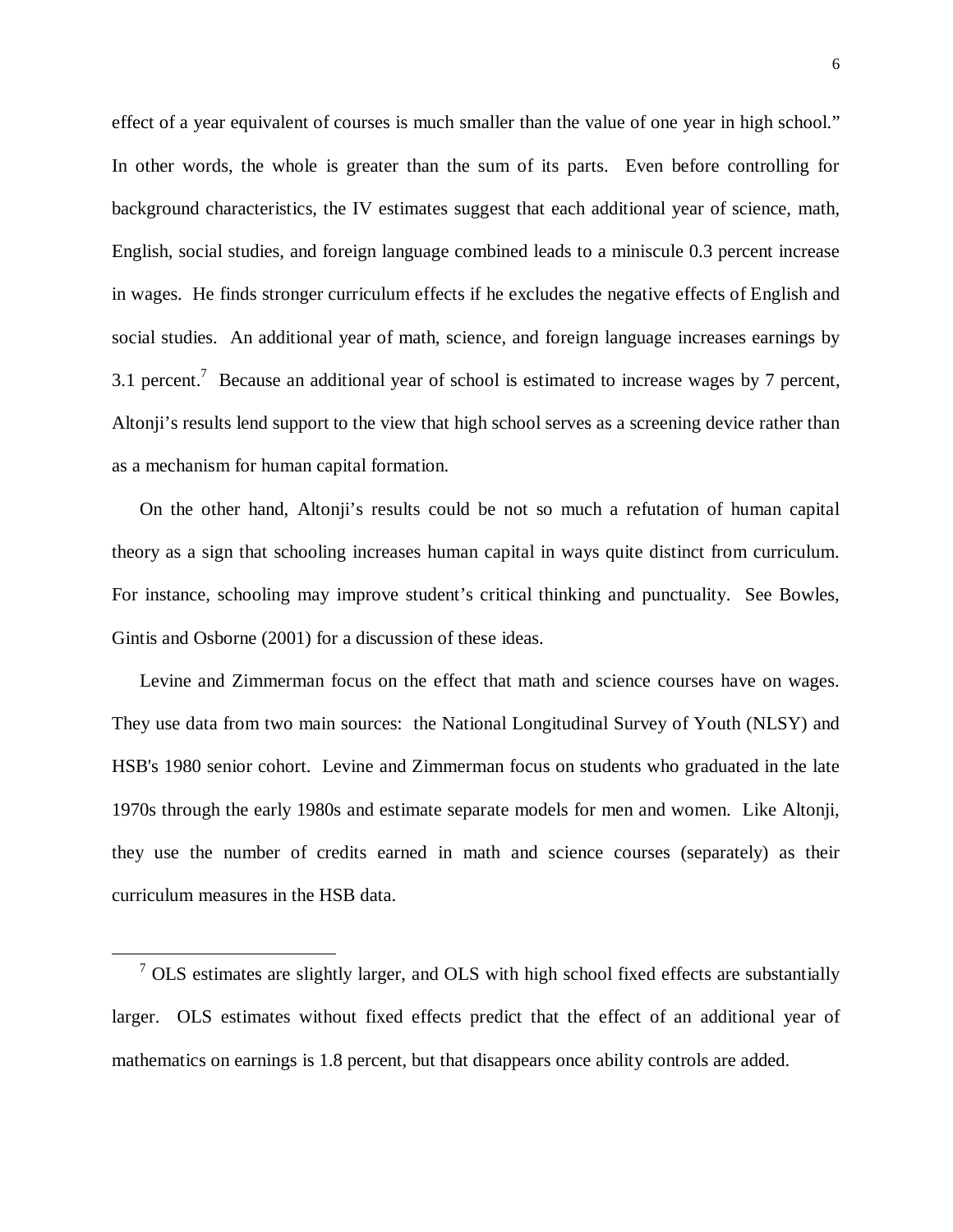Levine and Zimmerman find that the number of science classes has very little effect on wages for either males or females. However, their OLS results indicate that an additional semester of math increases male wages on average by 3 percent and female wages on average by about 2 percent. Further, they find that the math effects are limited to men who have only a high school degree and to women who have completed some college or have earned a college degree. For female college graduates, an additional semester of math during high school leads to a 5.4 percent increase in log wages. The effect for men with only a high school diploma is 3.1 percent. When Levine and Zimmerman use instrumental variables with Altonji's instrument, the math effects disappear. The variation in results across subgroups may be the result of the small sample sizes within each group. Furthermore, they are looking at wages only about six years after high school graduation, so males may not have settled into careers indicative of their curriculum and educational attainment.

# *C. Contributions of this Paper*

A key factor that distinguishes our work from the two earlier contributions is our detailed analysis of the *types* of math courses taken. A second distinguishing factor is our focus on the role, if any, that high school curriculum plays in creating the well-known wage gaps between workers of different races, ethnicities, and genders.

Like Levine and Zimmerman, we use the HSB dataset. Unlike Levine and Zimmerman, we use the sophomore cohort of the HSB dataset, most of whose members graduated from high school in 1982, rather than the senior cohort that graduated in 1980. This alternative sample provides several advantages. First, our data reflect earnings ten years after graduation rather than only six years, as is the case with Levine and Zimmerman's data. The effects of curriculum on earnings could look quite different for workers in their late twenties than for a sample of 24-year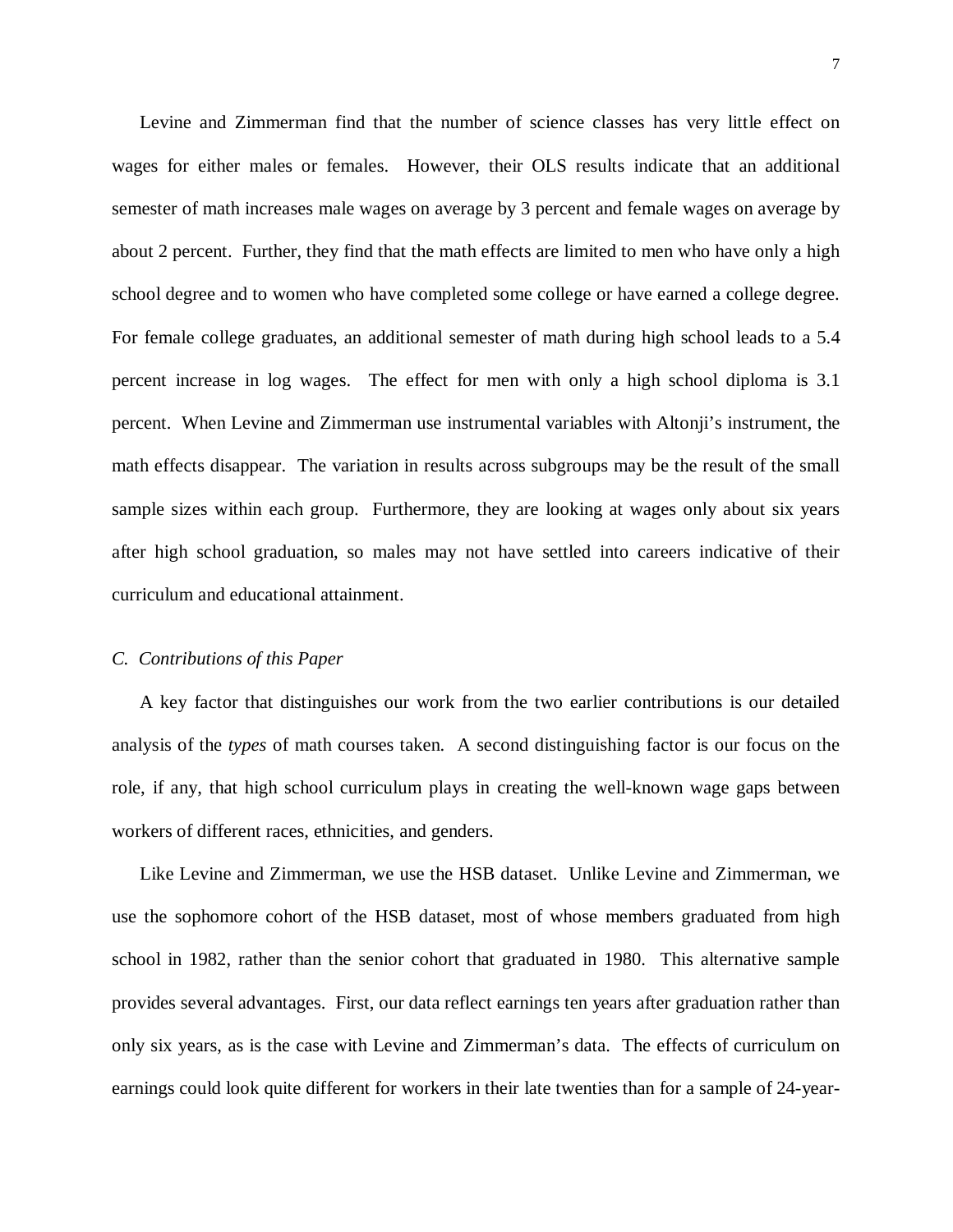olds who may not yet have settled into careers. Even students who obtained ample postsecondary education have relevant earnings data in our sample. Second, the transcript data for the 1982 HSB seniors are much more detailed than is the course information for the 1980 HSB seniors. Third, both Levine and Zimmerman and Altonji study a cohort of seniors, thus excluding high school dropouts. Because we begin with a tenth grade cohort, we are able to include some dropouts in our models. Fourth, whereas Altonji examines earnings in the 1970s and in 1986, and Levine and Zimmerman examine earnings in 1986, we follow the students into the early 1990s. This update may be important given the dramatic increase in the returns to education in the United States between the late 1970s and the mid-1990s.

#### **3. Earnings Model and Data**

#### *A. Estimating the Effects of Curriculum on Earnings*

We construct the following linear model of the log of 1991 annual earnings for student *i* at school *s:*

$$
\ln \text{earn}_{is} = \alpha + \beta_0 \text{Curric}_{is} + \beta_1 \text{Demo}_{is} + \beta_2 \text{Fam}_{is} + \beta_3 \text{Sch}_{is} + \beta_4 \text{HiDeg}_{is} + \varepsilon_{is} \tag{1}
$$

where *Curric<sub>is</sub>* denotes curriculum (a vector of the credits earned in each of six math course categories); *Demo<sub>is</sub>* refers to demographic information; *Fam<sub>is</sub>* and *Sch<sub>is</sub>* are family and school characteristics, respectively; *HiDegis* represents a series of dummy variables indicating the highest degree the student has earned by 1992; and  $\varepsilon$ <sub>is</sub> is an i.i.d. error term.<sup>8</sup> The specific

<sup>&</sup>lt;sup>8</sup> In our initial analyses, we assume the error term is independent across students. However, because some shocks may affect all students at a particular school in the same way, we also estimated random effects models in which the error term also contains a school specific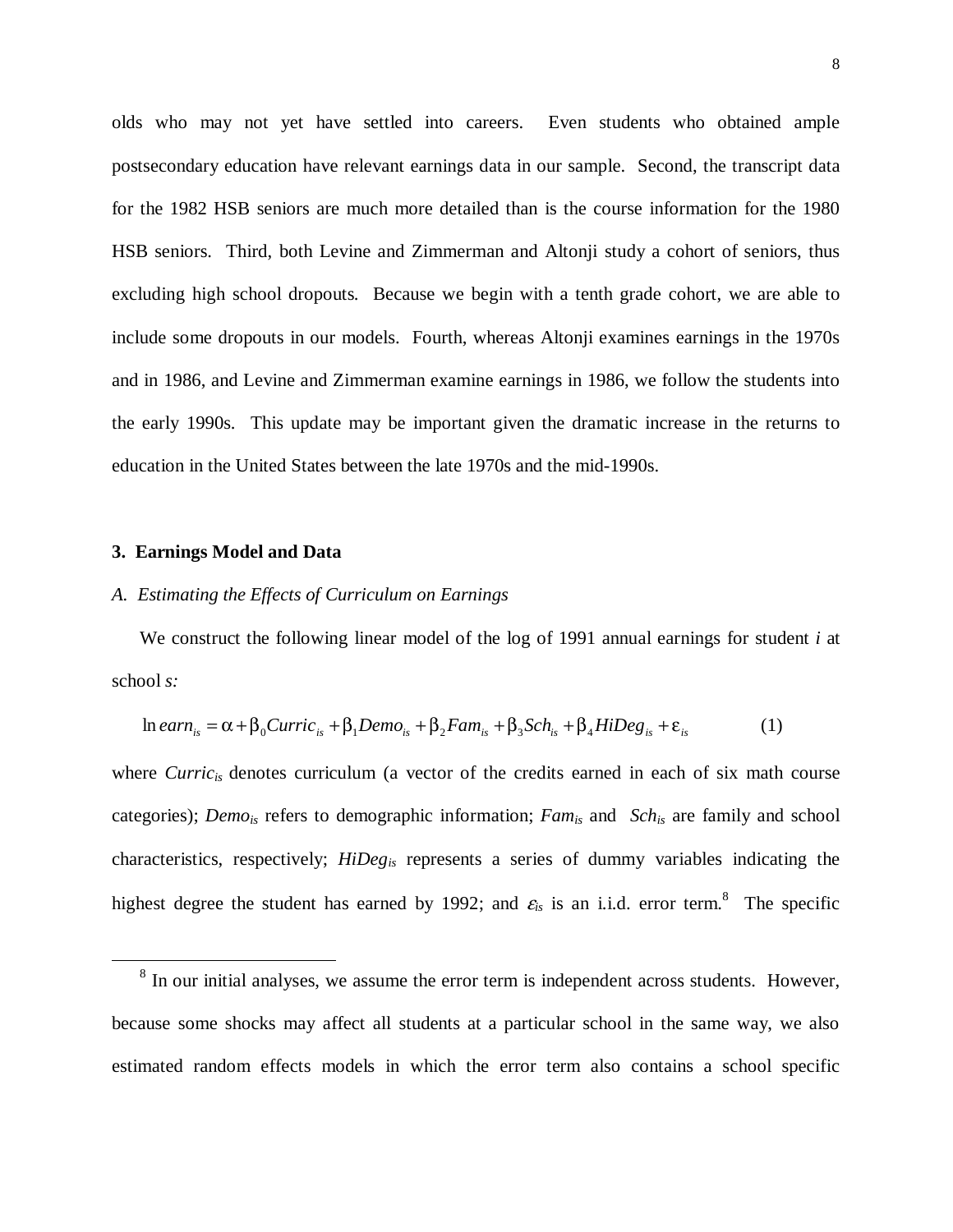regressors included are listed in Table 1. Each element in the vector of coefficients,  $β_0$ , describes the effect of an additional credit in the corresponding math course on the log of earnings. Because we include the school variables upon which the HSB survey was stratified, we do not weight the regressions.

Insofar as educational attainment could itself be an endogenous function of high-school curriculum, we also estimate reduced form models that exclude educational attainment. We elaborate on the specific models we estimate after describing the data. In Section 4, we discuss the issue of omitted ability extensively and present several alternative specifications, including an instrumental variables approach similar to that used by Altonji (1995) and a model that includes school fixed effects.

#### *B. Data Description*

-

The principal source of data for this study is the High School and Beyond (HSB) Sophomore Cohort: 1980-92 data. This longitudinal study surveyed over 30,000 high school sophomores in 1980 and followed up on approximately 15,000 of them in 1982, 1984, 1986, and 1992. This is an excellent source of data for several reasons. It provides extremely detailed high school transcript information, including every course taken by the student, the term it was taken, the

component. The estimated curriculum coefficients and standard errors were nearly identical to those estimated by OLS (the coefficients differed by 0.0002 at most and the standard errors by even less, depending on the specific model specification), so we report the OLS estimates for simplicity.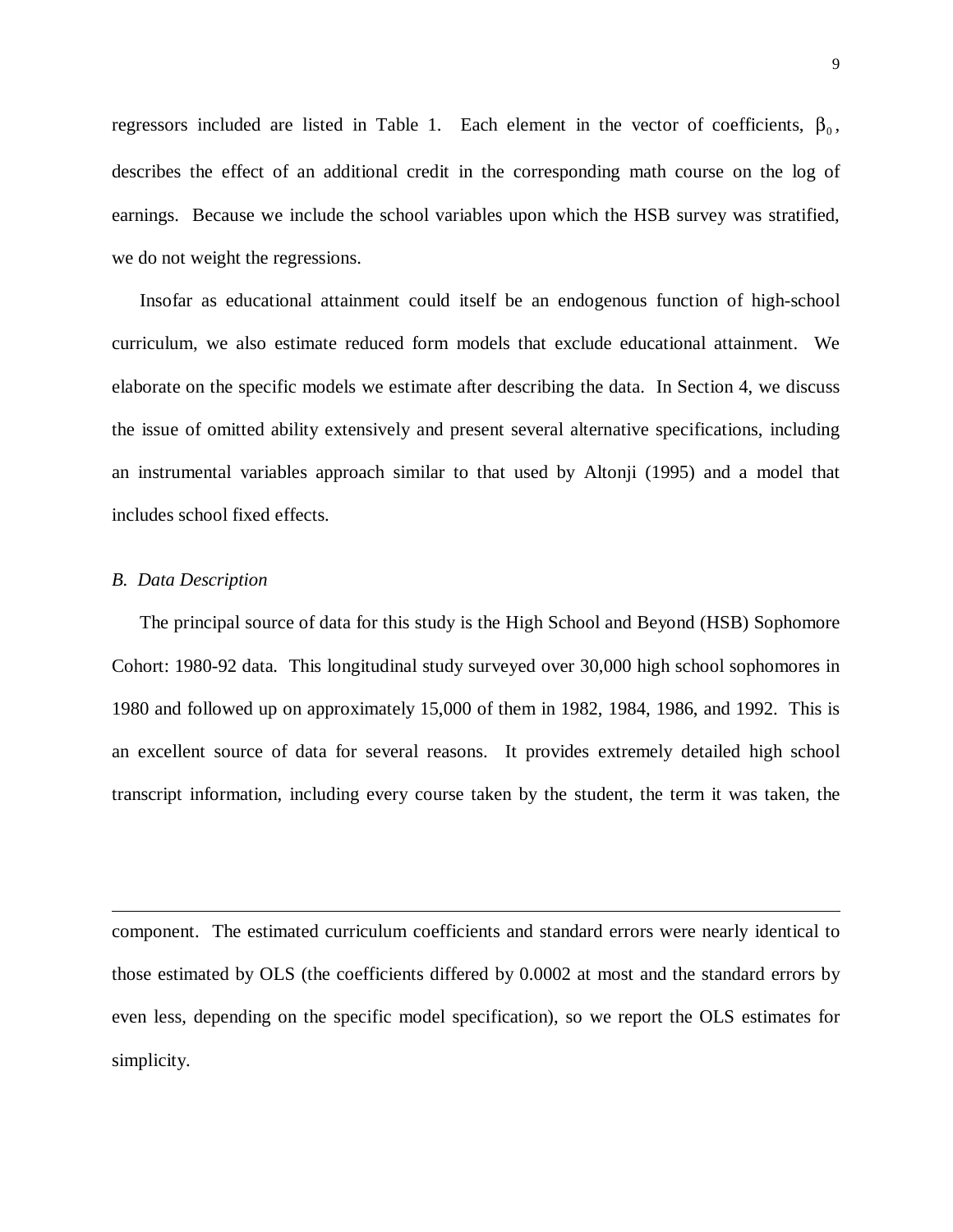grade received, and the number of credits earned. It also provides a wealth of personal and family characteristics and includes high school dropouts in the transcript and follow-up surveys.<sup>9</sup>

We use the log of annual earnings in 1991 as our primary dependent variable. There are two primary shortcomings of these data. The earnings data are missing for approximately 20 percent of the public school sample, thus reducing the number of usable observations. These data are missing primarily because of the lack of participation in the final follow-up. Secondly, the earnings data measure annual earnings rather than an hourly wage, which is a much better measure of actual productivity.<sup>10</sup> Thus any apparent curriculum effect may operate through two channels: an effect on wages and an effect on employment status and hours worked. It is impossible to disentangle these two effects entirely. We therefore restrict the range of earnings that we model, eliminating those who earned less than \$2,000 (to exclude those most likely working part-time) and those few who earned more than  $$75,000$ .<sup>11</sup>

We constructed data on mathematics curriculum from the restricted high school transcript data. In this dataset, every high school math course a student took is classified into one of 42 categories using the standard Classification of Secondary School Courses (CSSC). We

 $10$  The survey did gather extremely detailed wage data until 1986 but stopped after that.

<sup>11</sup> Grogger (1996) and Grogger and Eide (1995) make similar data restrictions. In a subsequent section, we discuss how the results change when we relax this income restriction and when we use a version of monthly earnings as the dependent variable.

 <sup>9</sup> Respondents who missed a year were still included in subsequent follow-ups if possible. Even students who were selected into the base-year survey but missed it were included in the follow-ups if possible.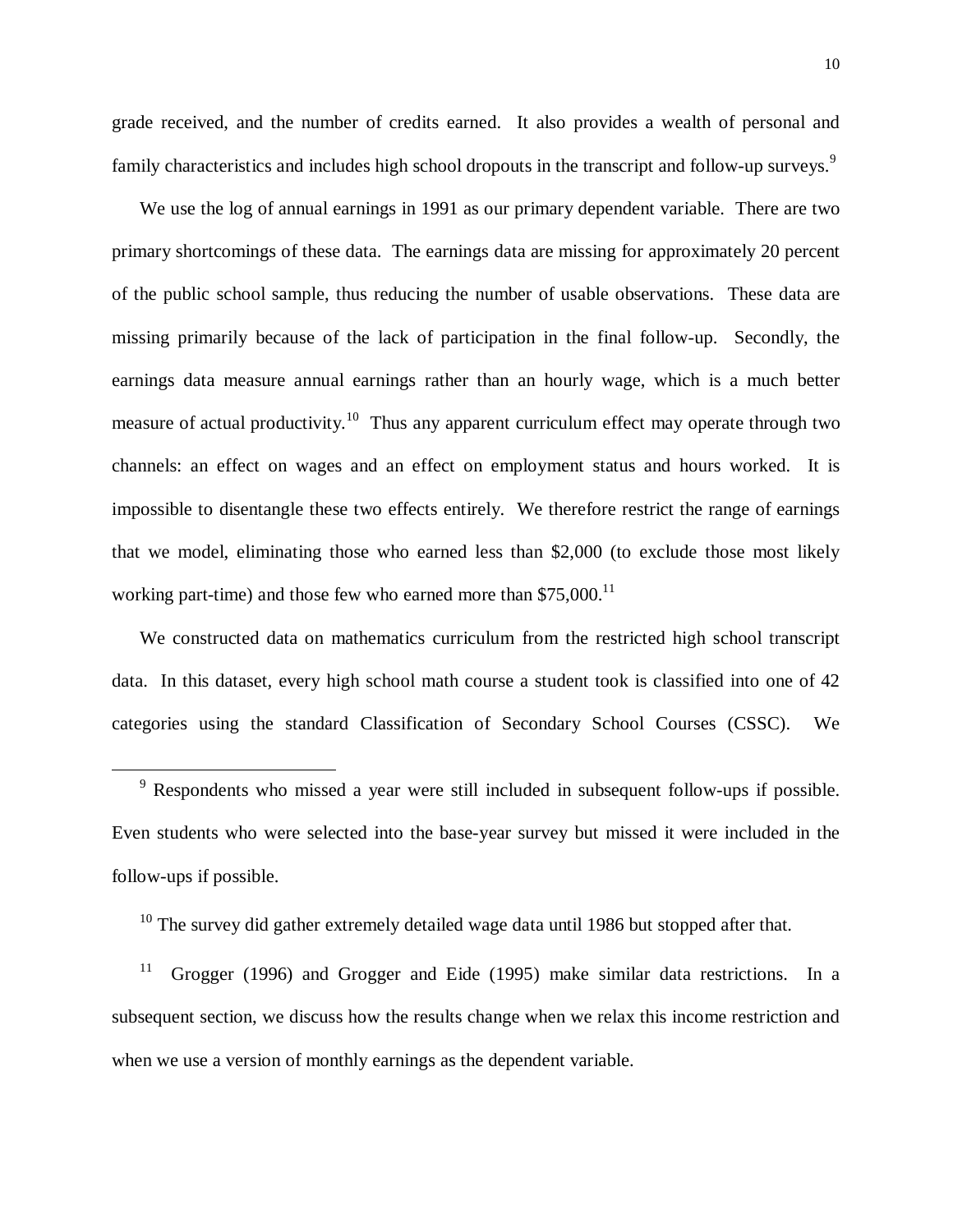aggregated these 42 classes into 6 broader categories based on a classification system provided by the National Center for Education Statistics (NCES). In increasing level of rigor these are: vocational math, pre-algebra, algebra/geometry, intermediate algebra, advanced algebra, and calculus. Table A.1 describes the specific math courses included in each category.<sup>12</sup> The number of credits a student earned in each class is also available, where a typical one-year course is assigned one credit and a half-year course is assigned 0.5 credits (technically, these credits are Carnegie units). Combining these two variables yields our primary measure of curriculum: the number of credits earned by student  $i$  in each of the 6 math course categories.<sup>13</sup>

Students for whom earnings data or curriculum data are missing are excluded from this analysis. We also restrict our sample to students who attended public schools and exclude students who transferred schools during high school. In addition, we exclude students who were enrolled in postsecondary education at any time during the 1991 year or for whom enrollment

 $13$  In the unrestricted version of the data, only the total number of math classes that a student took is available. Thus, no measure of course difficulty is available. Also problematic is that the pre-calculated course counts in the transcript data give each course taken a count of one. So, if one student takes a one-year algebra course and another student takes two one-semester algebra courses, they will have course counts of 1 and 2, respectively. In essence, the two students have taken the same course, but their tally is misleading. This could lead to measurement error bias in models that use either the unrestricted version of the data (or the pre-calculated course counts in the restricted version), which would bias the estimated effect of math toward zero.

 $12$  Although we describe math here for simplicity, we do analyze other academic subjects. Table A.2 shows the classification system that we use for science courses.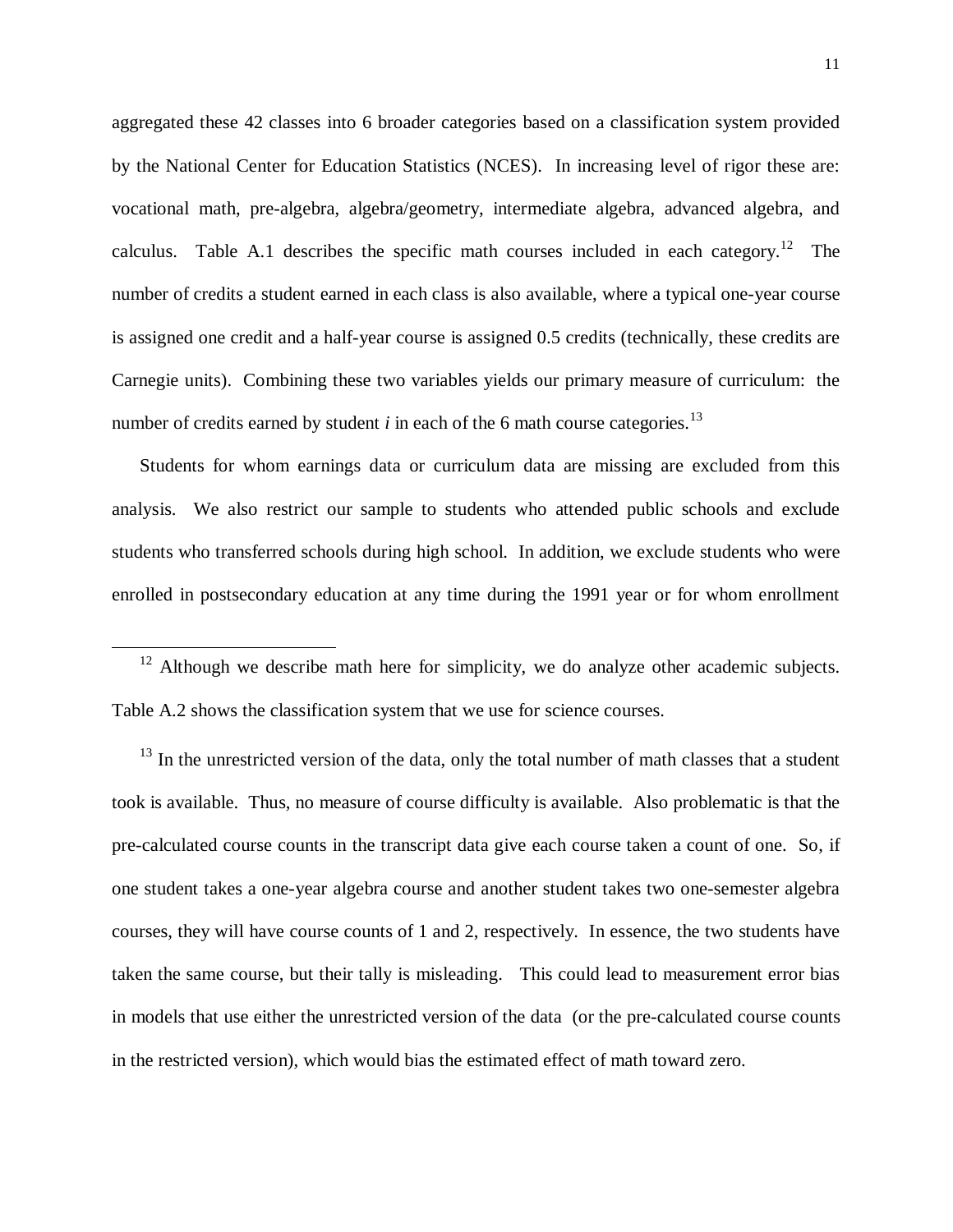data are missing, because their earnings may not truly reflect their human capital formation, or their final signal.<sup>14</sup> Tables A.3 and A.4 list the number of missing observations for the primary variables used in the analysis.

We treated questionable data values as missing (for example, student-teacher ratios of 0.17 and of 2000). For variables other than the dependent variable and the curriculum measures, we set missing values equal to zero and included a dummy variable indicating whether the variable was missing. In approximately 25 cases, we imputed values for earnings or considered them to missing when the reported data seemed implausible. For example, we assumed incomes that jumped from \$20,000 in 1990 to \$200,000 in 1991 and then back to \$20,000 in 1992 were data entry errors and we corrected them appropriately (in the above case, set to \$20,000). We did not change large jumps in earnings that coincided with the completion of a bachelor's degree.<sup>15</sup>

<sup>15</sup> Although the last follow-up took place in the spring of 1992, we did not use the annual earnings data from that year because they seem inaccurate. Whereas the average annual earnings steadily increase from 1982 through 1991 in an expected fashion, they fall to about half of their expected value in 1992, as if some respondents gave year-to-date earnings information. Even after discussions with the HSB personnel from the Department of Education, we could not find a clear cause. Although the 1991 earnings reports are self-reported and retrospective in nature, they are likely to be accurate because the data are gathered in 1992 (and near tax time for 1991 income).

 $14$  School attendance data are nonexistent for August of 1991, so in practice the restriction applies to those enrolled, or missing enrollment data, during the remaining eleven months of the year.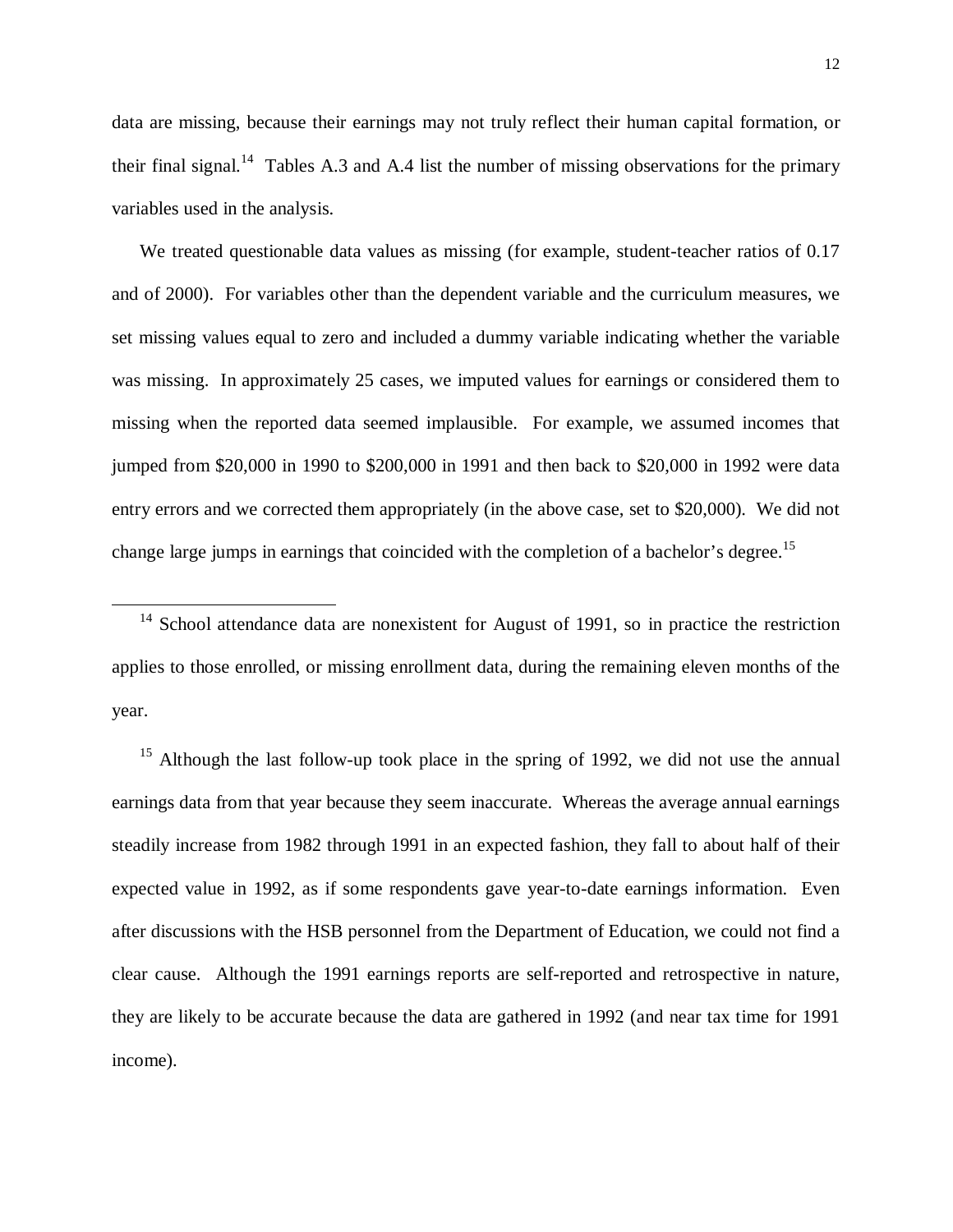# *C. Descriptive Statistics*

Because HSB used a stratified national probability sample of schools in which schools with a high percentage of Hispanic students were oversampled, the summary statistics must be weighted to make meaningful projections to the population as a whole.<sup>16</sup> In Table A.5, we present both weighted and unweighted means and standard deviations of the primary variables used in our analysis. We present these descriptive statistics for the 11,724 students in public schools and, because some crucial data are missing, for the subsample of observations used to estimate the earnings models (the regression sample). The means and standard deviations in the regression sample are strikingly similar to those obtained when using the full set of potential public school observations.<sup>17</sup> This similarity offers some assurance that sample attrition and missing values have not distorted our sample.

<sup>16</sup> Although that type of school was oversampled, within the school 36 students were randomly selected. The ethnic composition of the oversampled schools still leads to a higher than nationally representative proportion of Hispanics in the sample. Our regressions do not use weights, opting instead to include controls for the variables used to stratify schools in the HSB sample.

<sup>17</sup> We examined mean differences for *all* regressors, including those not shown in Table A.5. The biggest mean difference occurs in the percentage of sample members who are male. This percentage is 4.5 points higher in the usable regression sample, indicating that we lose a disproportionate number of females. This is not surprising because, on average, more females will be out of the labor force and therefore missing earnings data in the appropriate range. As an additional test of whether the correlations between the curriculum variables and other regressors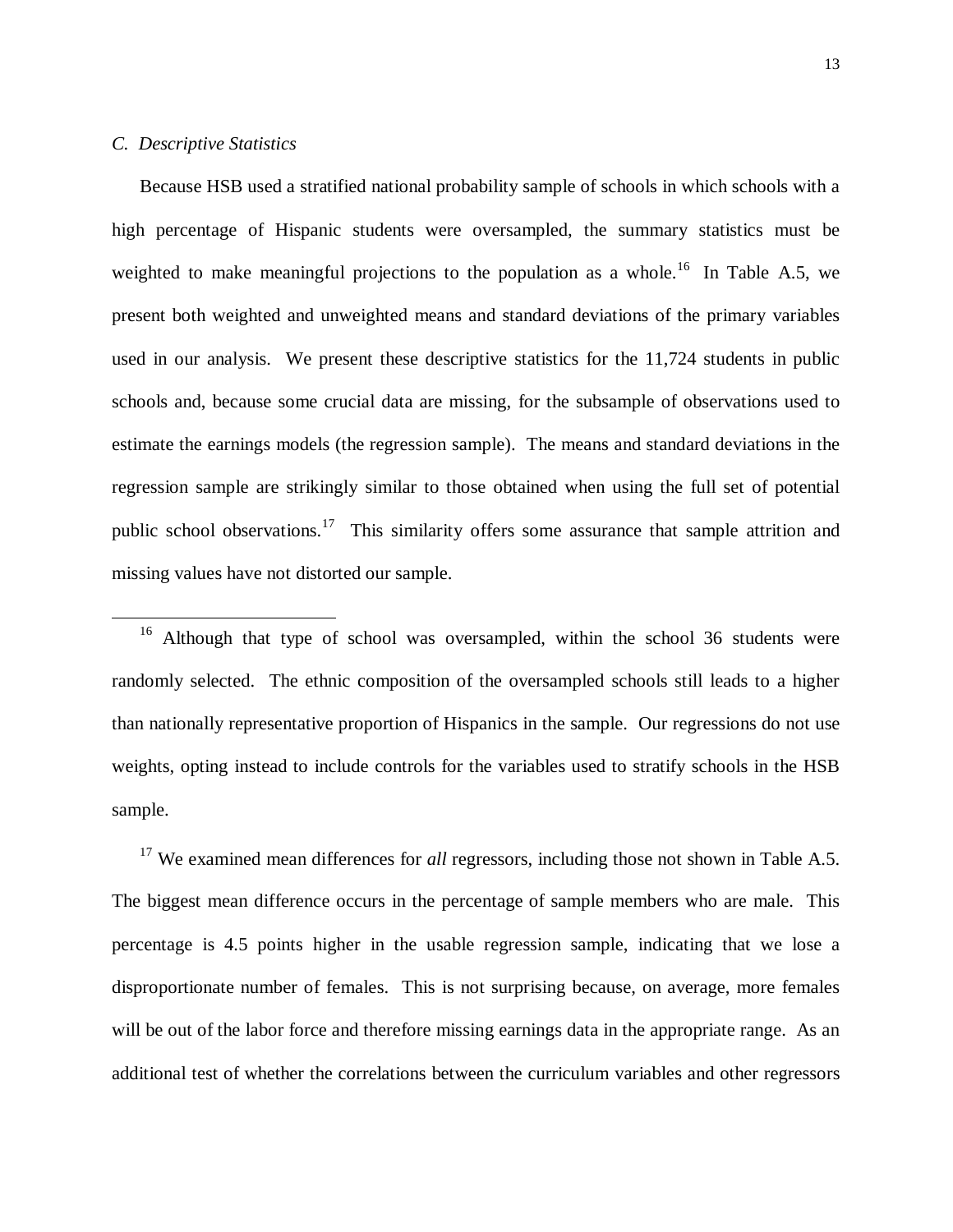### **4. Earnings Model Results: Does Math Curriculum Affect Earnings?**

## *A. Basic Log-Earnings Models*

-

Table 2 presents the coefficients and standard errors from the model in equation (1) as well as from two more parsimonious models. The coefficients can be interpreted as the percentage change in earnings associated with an increase of one credit, i.e., one year, for each of the specific math courses.<sup>18</sup> The predicted effects of taking high school math vary across models, but the final conclusion appears robust: Math matters. <sup>19</sup>

in our regression subsample are different than in the excluded data, we ran regressions of each curriculum variable on the other conditioning variables and tested for variations in coefficients between the full sample and the regression sample. We found little evidence of any changes in covariations between curriculum and other conditioning variables.

 $18$  These are approximate percentage changes. The regression coefficients represent a first order approximation to the proportional increase in earnings from a one-unit increase in a regressor. The exact percentage change is given by  $(e^{\beta}-1)$  \*100%, where  $\beta$  is the regression coefficient.

<sup>19</sup> These models are unweighted regressions. Although the sample is stratified, DuMouchel and Duncan (1983) argue that the preferred estimation technique is not to weight but rather to include controls for all the variables upon which the sample was stratified, which is the course we take here. We replicated the main models in this paper using the weights we used to report sample means in Table A.5, and found similar results. One substantial change was the calculus coefficient in column 3 becomes insignificant at the 5 percent level.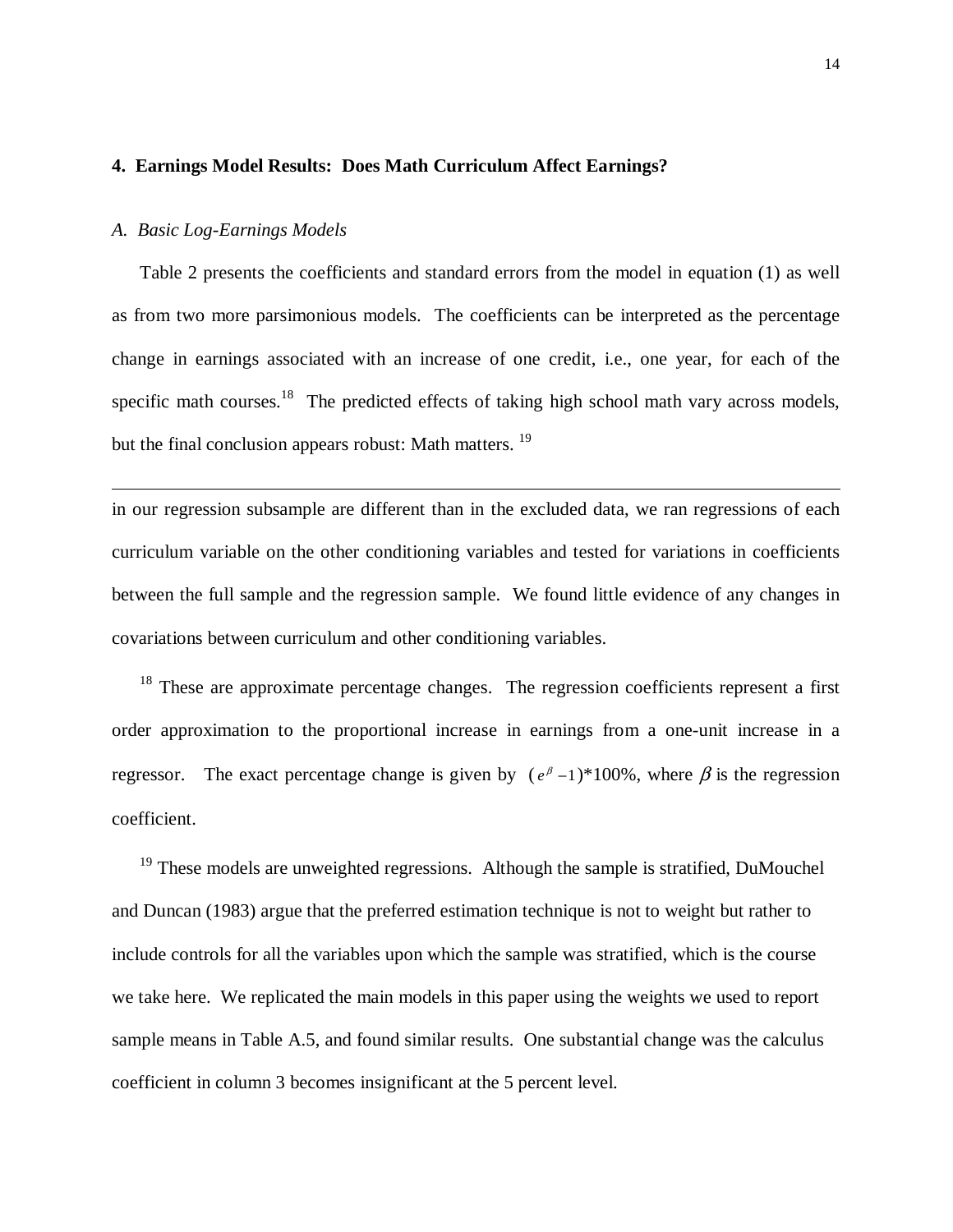All of the main models in this table disaggregate math courses by type. However, under the six disaggregated math courses, we provide a row showing the results of otherwise identical models that control only for the total number of math courses taken. While these 'average' effects are often statistically significant, they mask some fairly large variations in the impact of different types of math courses. For this reason, our discussion of Table 2 will focus on the more detailed models that disaggregate math courses by type.

Column 1 contains the results from the simplified version of the model in equation (1) that does not control for any student characteristics, summarizing the variation in mean earnings among workers with different numbers of math courses. The math coefficients are quite large and vary by the level of the course. An additional year of calculus is predicted to increase earnings by approximately 19.5 percent, whereas an additional year of algebra/geometry is predicted to increase earnings by about 8.0 percent. Vocational math courses, however, seem to have almost no effect on earnings.

Obviously, this first model is simplistic because it does not take account of many other observable variables that are known to affect wages. As column 2 shows, adding demographic, family, and school characteristics causes the effect of math courses at or above the algebra/geometry level to drop by 24 to 38 percent; the lower level math effects drop by even more. This pattern suggests that a portion of the curriculum effects from the previous model should be attributed to these other factors.<sup>20</sup> Nonetheless, all the curriculum coefficients, except that of pre-algebra, are still quite large and statistically significant at the 5 percent level. An additional credit in algebra/geometry is predicted to increase earnings by 6.1 percent, but

 $20$  See Table 1 for a list of the specific demographic, family, and school variables used.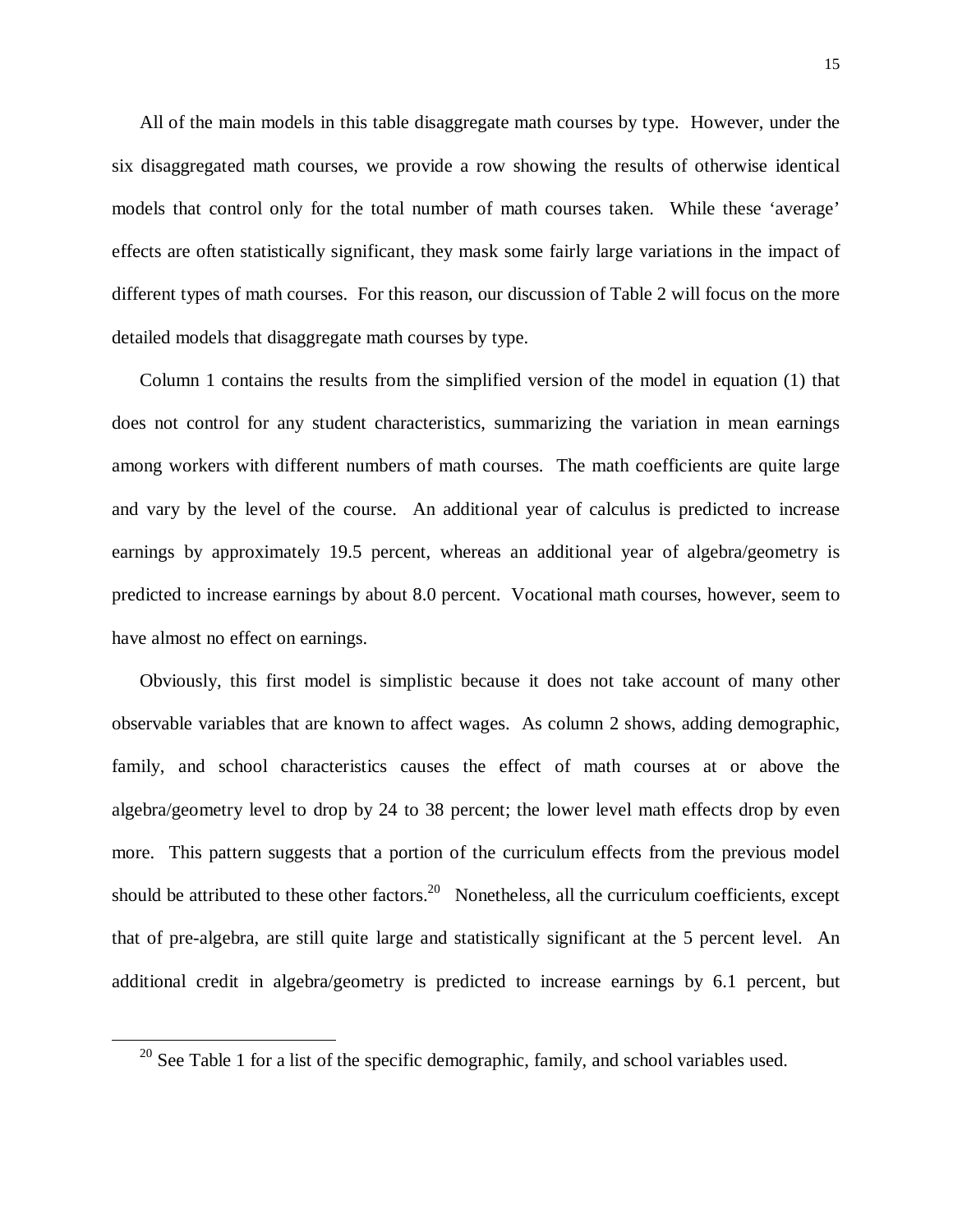advanced algebra is associated with an 8.8 percent gain. In this model, vocational math has a significant negative coefficient, indicating that taking additional vocational math courses leads to lower earnings. This result might seem to suggest that signaling, rather than human capital formation, is at work. While this may be, the result is consistent with either signaling or human capital theories. There are virtually no students in the sample who take no math at all. Because the model contains a constant term, each coefficient is identified by variations in the corresponding variable from the sample average. Thus, in our model, the negative sign does not imply that taking an extra vocational math course actually lowers earnings relative to a student who takes no math courses. Rather, the negative coefficient means that taking an additional vocational math course lowers earnings relative to the student who has taken the average curriculum, which includes only 0.69 of a year of vocational math courses. This could indicate that vocational math is a negative ability signal. It could also indicate that the minority of students who take one or more years of vocational math have paid the opportunity cost of taking more advanced math courses that would have helped them develop human capital needed in the labor market.

To further illuminate the path through which these curriculum effects work, we control for the ultimate educational attainment of the student. We add to the previous model a series of dummy variables indicating the student's highest educational degree attained by 1992 and present the results in column 3. With these controls, the math curriculum coefficients drop by about one-half. The signaling interpretation of this drop is that about one-half of the overall effect of high school math reflects the way in which math courses enable more productive students to attend college and therefore signal their ability to their employers. The human capital interpretation is that high school math courses increase a student's efficiency, thus increasing his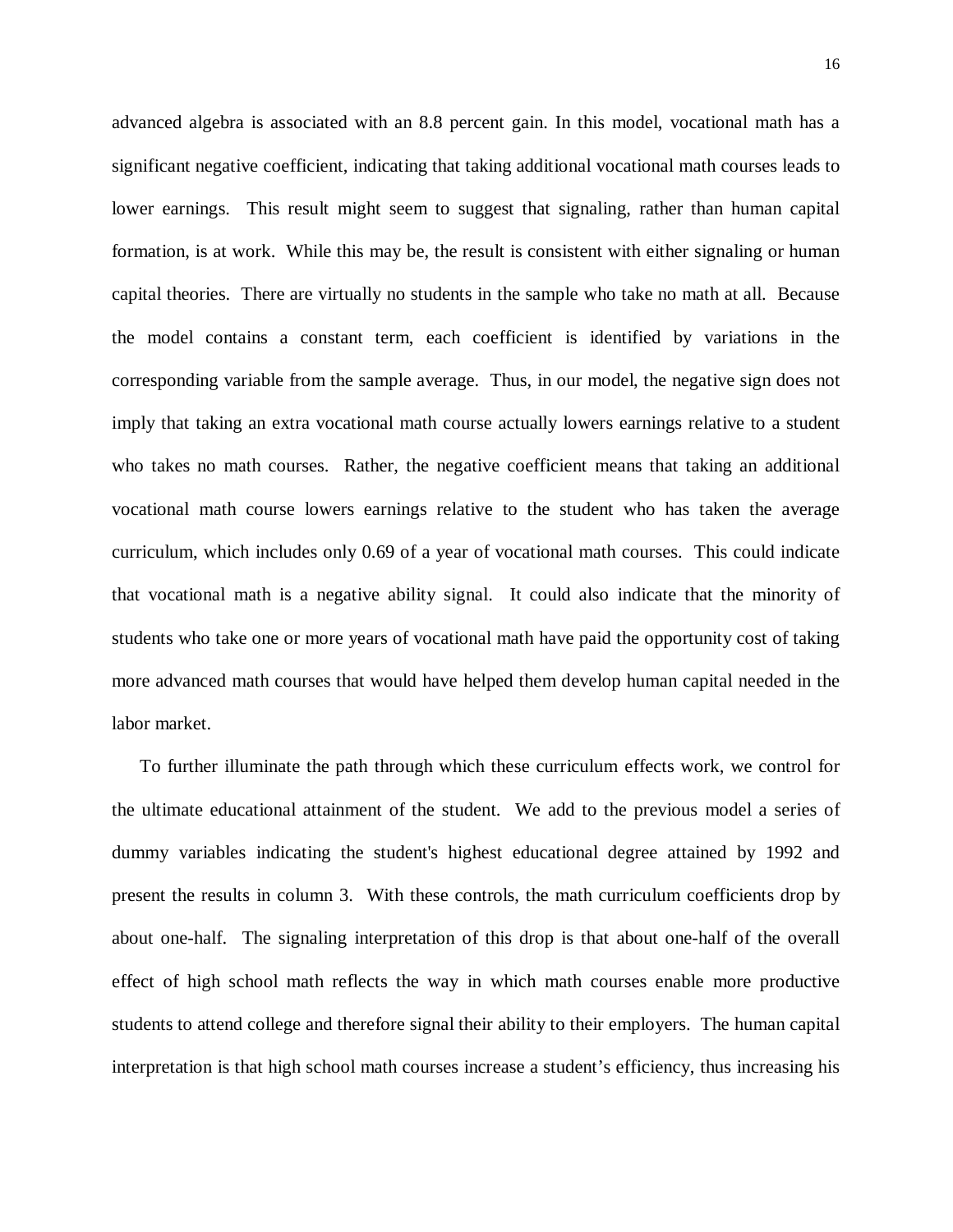or her chances of attending college, and in this way increase the student's productivity further. In the human capital interpretation, column 2 continues to show the overall effects of curriculum, whereas the results in column 3 show the effect that works directly rather than indirectly through education. The striking curriculum effects that remain in column 3 after controlling for educational attainment suggest that there may be a direct effect of math curriculum on labor market productivity that works independently of the final degree attained. In this model, the vocational math coefficient is still negative and significant, the coefficient on pre-algebra credits is no longer significant, but the high-level math coefficients remain significant.<sup>21</sup> A course in

 $21$  To determine the extent to which the negative sign on vocational math is being driven by students who take only vocational math courses and nothing higher, we re-estimated the model in column 3 but included a dummy variable indicating whether the student had taken only vocational math. The coefficient on this indicator is –0.065 and is significant at 5 percent. The magnitude of the vocational math credits coefficient becomes slightly less negative at –0.019 but is now only significant at 10 percent. This indicates that, on average, students who take only vocational math earn less than those who take vocational math and some higher math. It also indicates that even those students who take some vocational math but also take some higher math (approximately 35 percent of the students who take one vocational math course fall into this category) still earn less than the average student who does not take any vocational math. Because the average student does not take an entire credit of vocational math, students who do take one credit are taking it at the expense of a more advanced course. Thus, there is some opportunity cost to taking vocational math.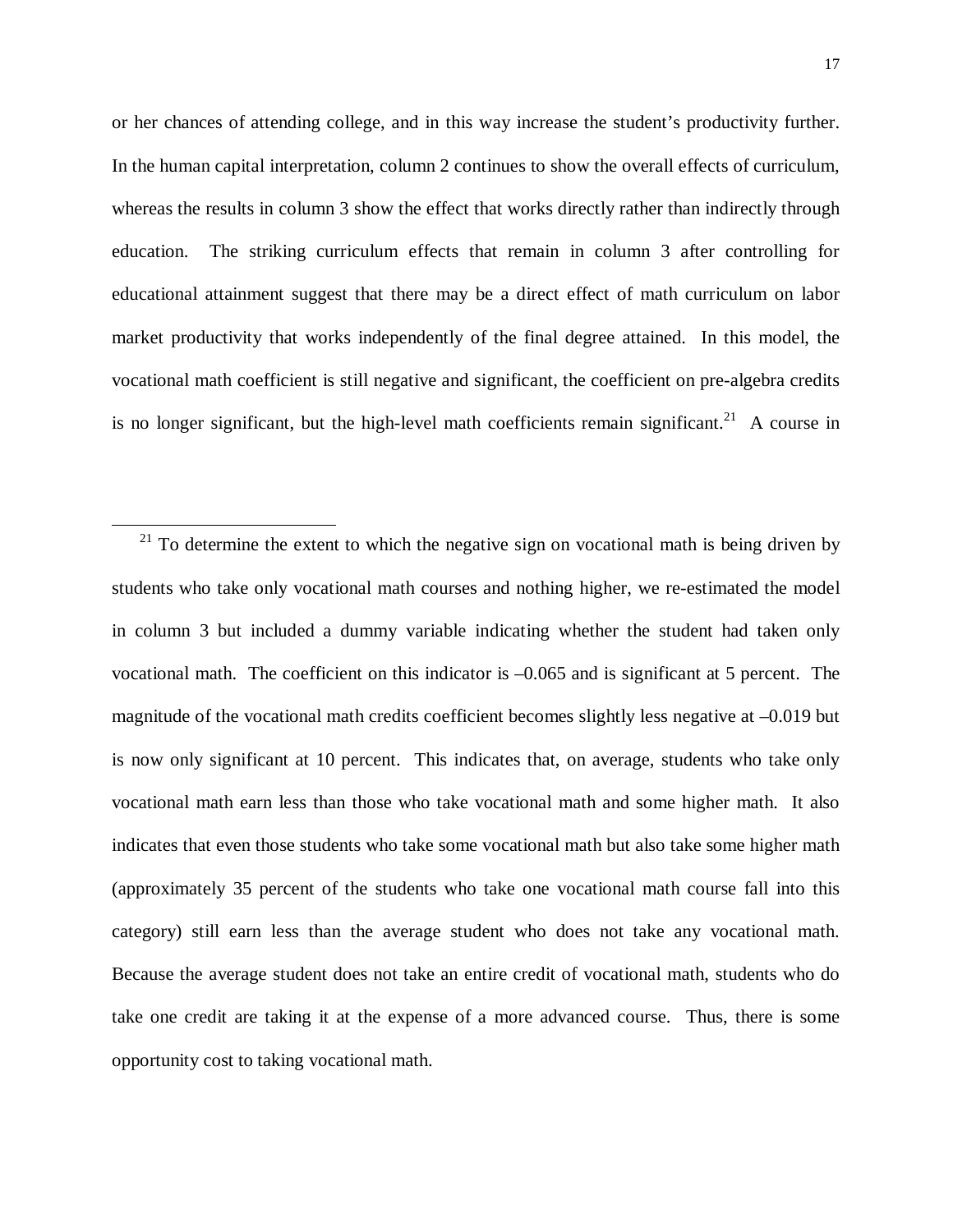algebra/geometry is estimated to increase earnings by 3.1 percent and a calculus course appears to increase earnings by 6.5 percent.<sup>22 23 24</sup>

 $22$  The calculus coefficient is very large relative to most others in the model. One effect that is almost as large is coming from a family with an income greater than \$25,000 rather than coming from a family with a mid-level income (\$20,000 to \$25,000). Furthermore, the calculus effect is almost great enough to offset the negative effect of coming from a family with extremely low income (less than \$7,000) relative to coming from a family with mid-level income. The calculus effect also counterbalances the effect of having a mother with less than a high school degree rather than having a mother with a high school degree. In contrast, standard measures of school quality such as the student teacher ratio are not statistically significant. Not even reducing the percentage of disadvantaged students at a school by 25 percentage points outweighs the effect of taking a calculus course.

 $23$  To allay concerns that excluding observations with earnings not between \$2,000 and \$75,000 was driving our results, we estimated the column 3 model but set all nonmissing earnings values less than \$2,000 equal to \$2,000 (about 80 percent of these earnings were \$0). This imputed earnings value can be thought of as earnings that individuals forgo by remaining at home, or it may represent a low-value of the household work for those not working. In this case, the results are also quite similar to those in of column 3 in Table 2. As a second solution to elicit productivity rather than variations related to labor force attachment, we modeled the log of monthly earnings (calculated as annual earnings in 1991 divided by the number of months that the respondent was employed during that year). At each stage, the resulting math coefficients were very close to those from the original model using annual earnings. Because using the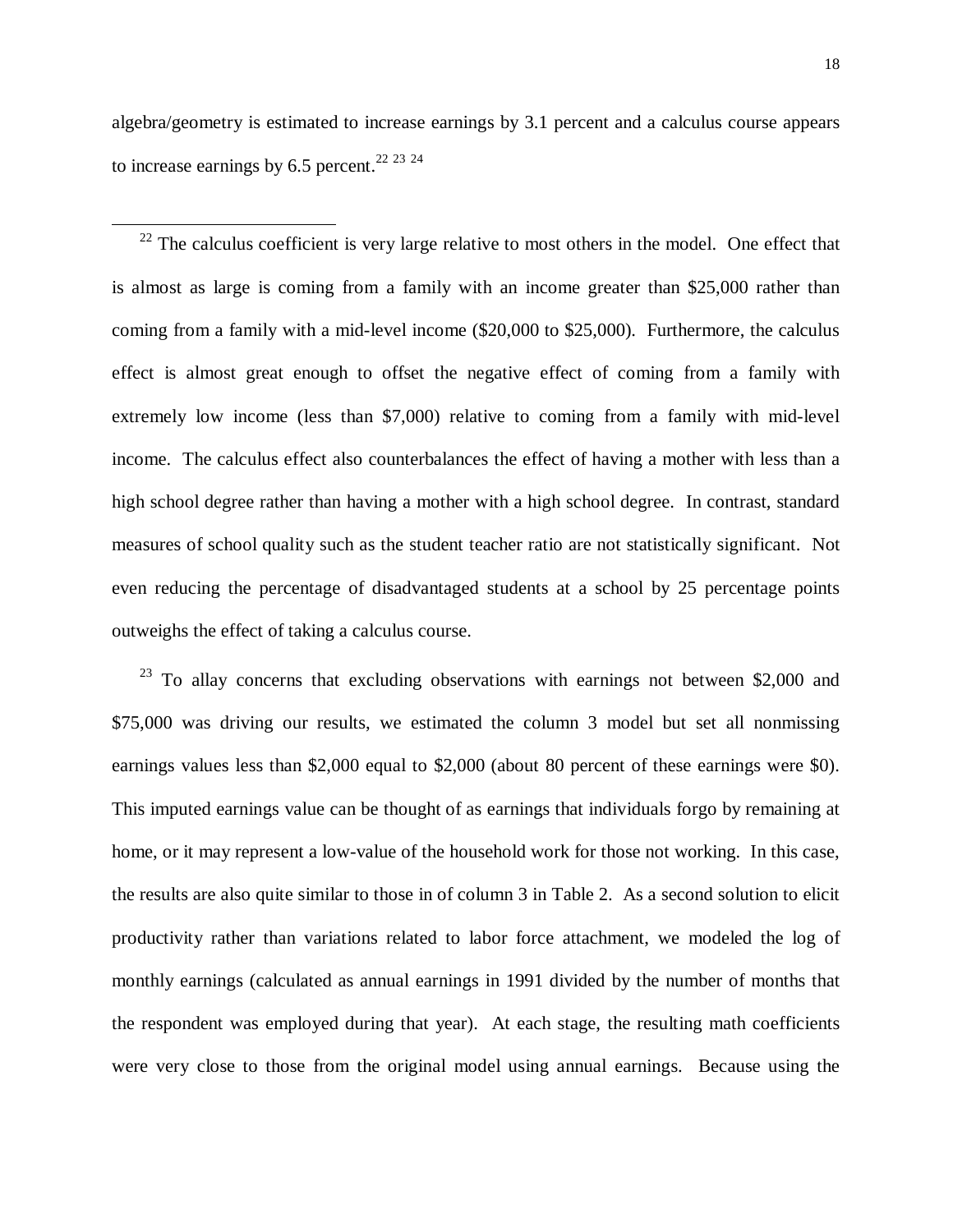Another mechanism through which curriculum could affect earnings is by channeling students into majors, or by keeping the door open to majors and occupations that are more highly rewarded in the labor market. We estimated, but do not show, models that also controls for the student's college major and occupation (with 9 and 13 categories, respectively). The purpose of these models is to understand the channels through which high school curriculum increases wages. As expected, in models that control for students' college major, the curriculum coefficients all fall, but not enough to indicate that the bulk of the remaining curriculum effect operate though the college-major channel. Even with these additional controls, many of the math effects are still statistically significant.<sup>25</sup> Separate models that controlled for students'

monthly earnings measure meant losing 150 more observations resulting from missing employment data, we chose to use annual earnings throughout this paper.

-

 $24$  Another important issue is whether the returns to taking math courses are non-linear. We re-estimated model 3 after adding the squares of the number of credits taken in each math subject. None of the squared terms were close to being significant. Although we suspect that diminishing returns should set in at some point, the relatively small number of courses taken in each subject, as shown in Appendix Table A.5, prevents us from determining at what point such non-linearities begin.

<sup>25</sup> The algebra/geometry coefficient is .027, whereas that of advanced algebra is larger at .034. Calculus still has the largest effect at 5.7 percent, but it is only statistically significant at the 10 percent level. We thought that there might be important interactions between educational attainment and major. However, the curriculum effects did not change substantially when we added these interactions terms. Indeed, none of the interactions of curriculum and highest degree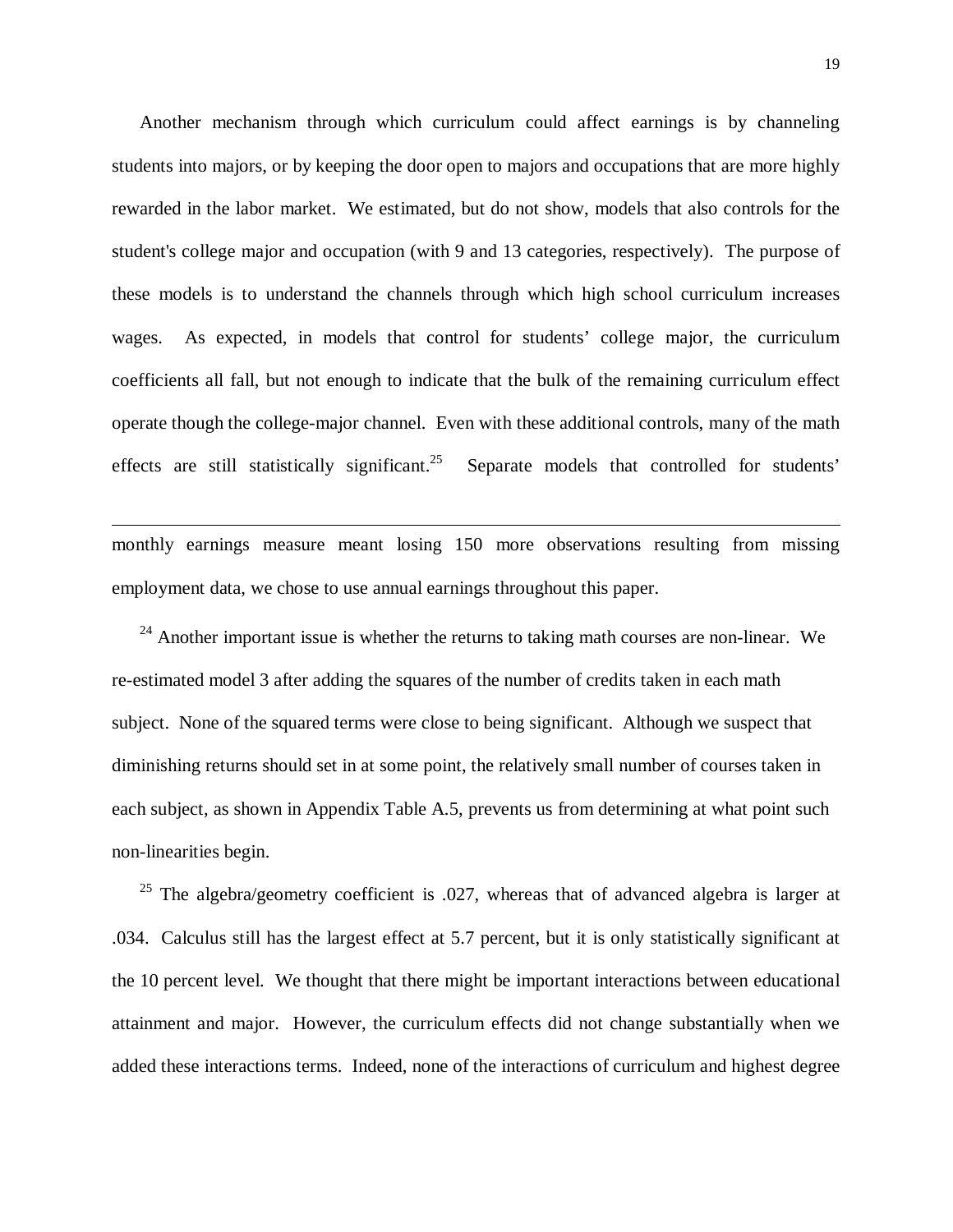occupation were quite similar. Vocational math, algebra/geometry and advanced algebra remain significant at 5 percent while calculus and intermediate algebra become insignificant. <sup>26</sup>

To understand better the degree to which educational attainment, college major and occupation can account for the observed impact of math courses on earnings, we calculated the predicted impact of taking an average number of courses in each category (from the final column of Appendix Table A.5) before and after accounting for educational attainment (Table 2, models 2 and 3, respectively), and in a version of model 3 that also added controls for college major and occupation. We found that 64 percent of the impact of math courses appears to work through educational attainment, while an additional 18 percent works through students' subsequent occupation and college major. This leaves 18 percent of the curriculum effect that apparently works through other mechanisms.

In sum, it appears that the effects of curriculum operate much more through educational attainment than through the choice of major or occupation. The results from this section indicate that, even after accounting for a multitude of factors, a more rigorous curriculum is associated

dummies were statistically significant, suggesting that the impact of taking additional courses is widespread.

-

 $26$  The coefficients on the math variables are also slightly smaller once we control for occupation, at -0.02 (vocational math), 0.005 (pre-algebra), 0.025 (algebra/geometry), 0.026 (intermediate algebra), 0.038 (advanced algebra) and 0.050 (calculus). We also tried models that simultaneously controlled for occupation and college major. The general pattern was a further slight reduction in the math coefficients, with vocational math, algebra/geometry and advanced algebra remaining significant at 5 percent.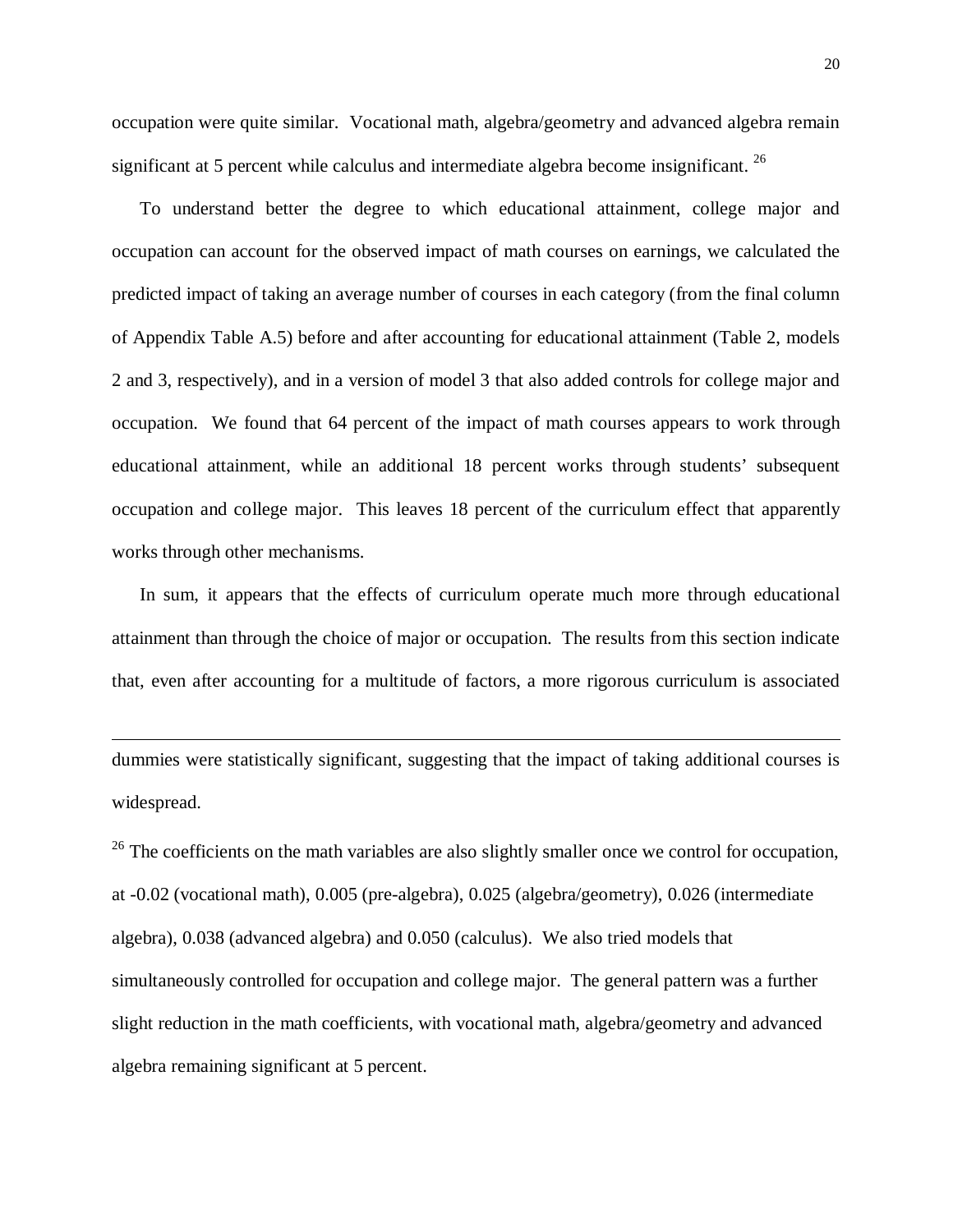with higher earnings, indicating that math curriculum may directly affect labor market productivity.

### *B. Omitted Ability*

Two factors that are impossible to include fully in any school-earnings study are ability and motivation. Theory suggests that these traits are positively related both to students' level of education and to their subsequent wages.<sup>27</sup> Thus, if these characteristics are omitted from an earnings model, the coefficients on the schooling variables (in our case, the curriculum variables) will be biased upward to the extent that these characteristics are positively correlated with curriculum and earnings. This could be a particularly large problem when we count the number of courses of a specific type, rather than when we aggregate all math courses into one category.

We adopt two main strategies to deal with this issue. Our main strategy is to add ability and motivation controls in the form of the student's mathematics grade point average (GPA). We also use an instrumental variables approach similar to that used by Altonji (1995) to eliminate the part of curriculum that is related to the student's own ability and motivation.

i) Controlling for Ability and Motivation

The student's math grade point average provides a potentially good measure of ability and motivation because it represents how well students understand and apply themselves given a particular curriculum. But GPA may in part measure factors quite distinct from human capital, such as punctuality, neatness, and the level of involvement by parents in the student's

 $27$  In theory, a negative relation could arise between ability and education if more able students found it optimal to leave school earlier because of the high opportunity costs of schooling in the form of forgone earnings. See Griliches (1977).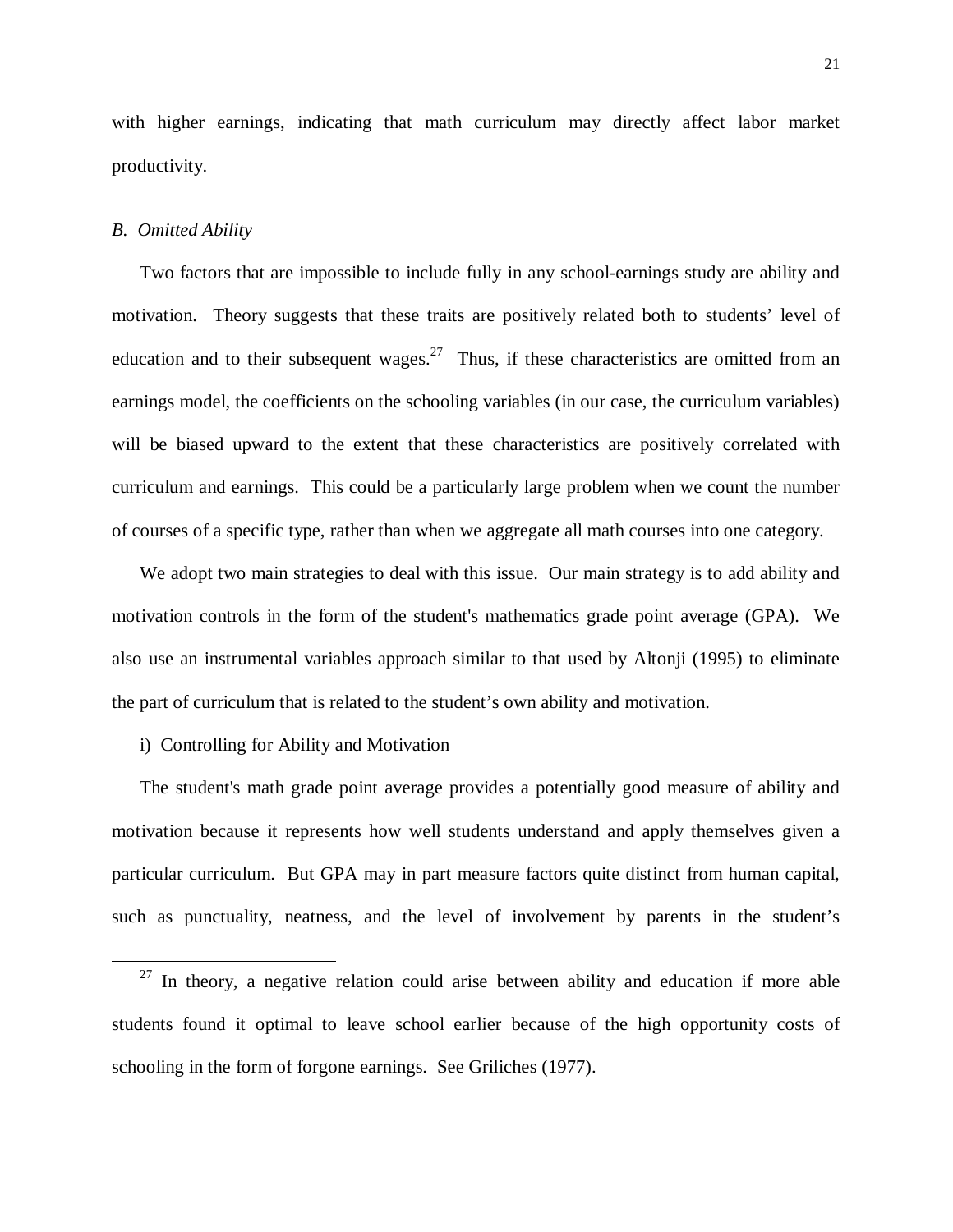schoolwork. Considering the difficulty in distinguishing one effect from the other, we refer to the ensemble of ability and motivation as "ability."

The model with math GPA appears in column 4 of Table 2. The algebra/geometry coefficient is still significant at the 5 percent level and approximately as large as before, with a predicted effect of 2.9 percent. Similarly, the advanced algebra coefficient remains significant at the 5 percent level, but does drop somewhat in magnitude. The calculus coefficient is no longer significant with math GPA in the model. This latter result is certainly consistent with the idea that some of the most advanced courses may reflect ability in part rather than the creation of human capital. $^{28}$ 

<sup>&</sup>lt;sup>28</sup> We experimented with other potential ability controls and the results were fairly consistent regardless of the control we used. We hoped to include a pre-high school test score to control for pre-high school math ability (and more generally prior achievement). Unfortunately, the earliest test score data available in HSB is from a series of tests administered during spring semester of the student's sophomore year. Because this score is likely to be affected by the courses students take during grades 9 and 10, it does not provide an adequate measure of pre-high school math aptitude. It may actually "overcontrol" for ability, causing a downward bias on the curriculum coefficients. Nonetheless, we did estimate a model that included the student's mathematics test score and the results are comparable to the case with GPA controls. In this model, the algebra/geometry coefficient is 0.025 and significant at the 5 percent level; the advanced algebra coefficient is slightly smaller at 0.027 and significant at the 10 percent level. In contrast to the model with GPA, controlling for test score yields a calculus coefficient that is significant at the 10 percent level and slightly larger in magnitude at 0.055. The math coefficients may change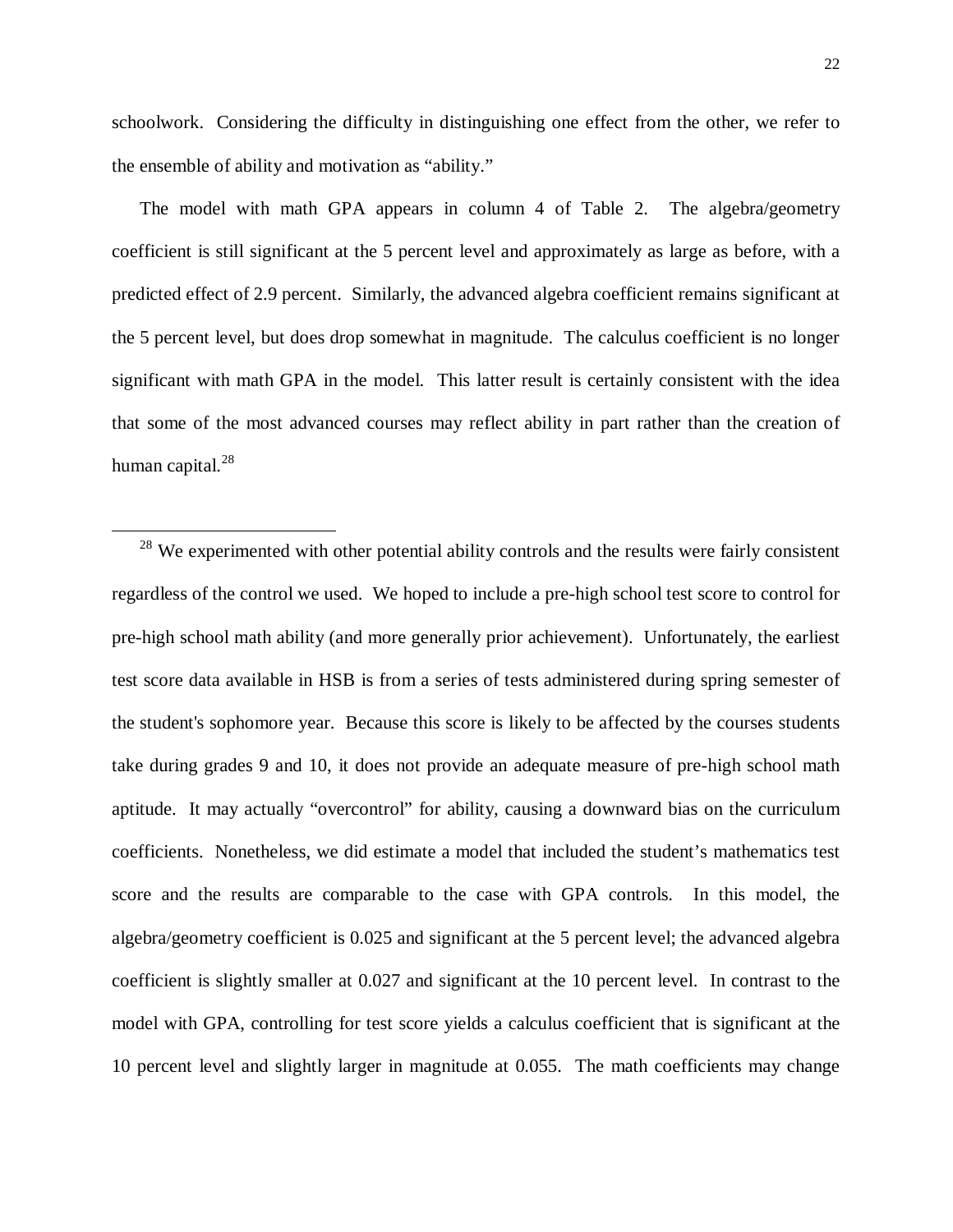We also re-estimated model 4 after adding controls for college major and occupation, both separately and together. The results mirror our discussion of these extensions to model 3: there is evidence that college major and occupation explain some but not all of the impact of high school math courses on earnings. The most striking changes came when we added controls for both major and occupation, in which case vocational math remained significant at 5 percent, algebra/geometry was significant at almost 5 percent and intermediate algebra was significant at about the 10 percent level. In a model not shown, where we repeat model 4 but without educational attainment, we find that the estimated impact of math courses rises substantially, similarly to what we show in model 2.

We re-calculated our earlier decomposition of the sources of the math effects, but this time using the models that condition on math GPA. The results suggest that 68 percent of the effect works through students' educational attainment and an additional 19 percent works through

-

across model specifications in part because of the falling sample sizes that result from missing data in some of the controls (13 percent of the regression sample is missing test score data). As an additional way of accounting for student motivation and parental influence, we controlled for a set of attitudinal variables indicating the academic inclination of students and parents (such as whether the parents closely monitor the student's schoolwork, whether the parents know where their children are at all times, whether the student intends to go to college, the amount of television the student watches and how much time the student spends reading outside of class). Adding these variables, rather than GPA, causes even smaller changes in the math coefficients from the case of no ability controls.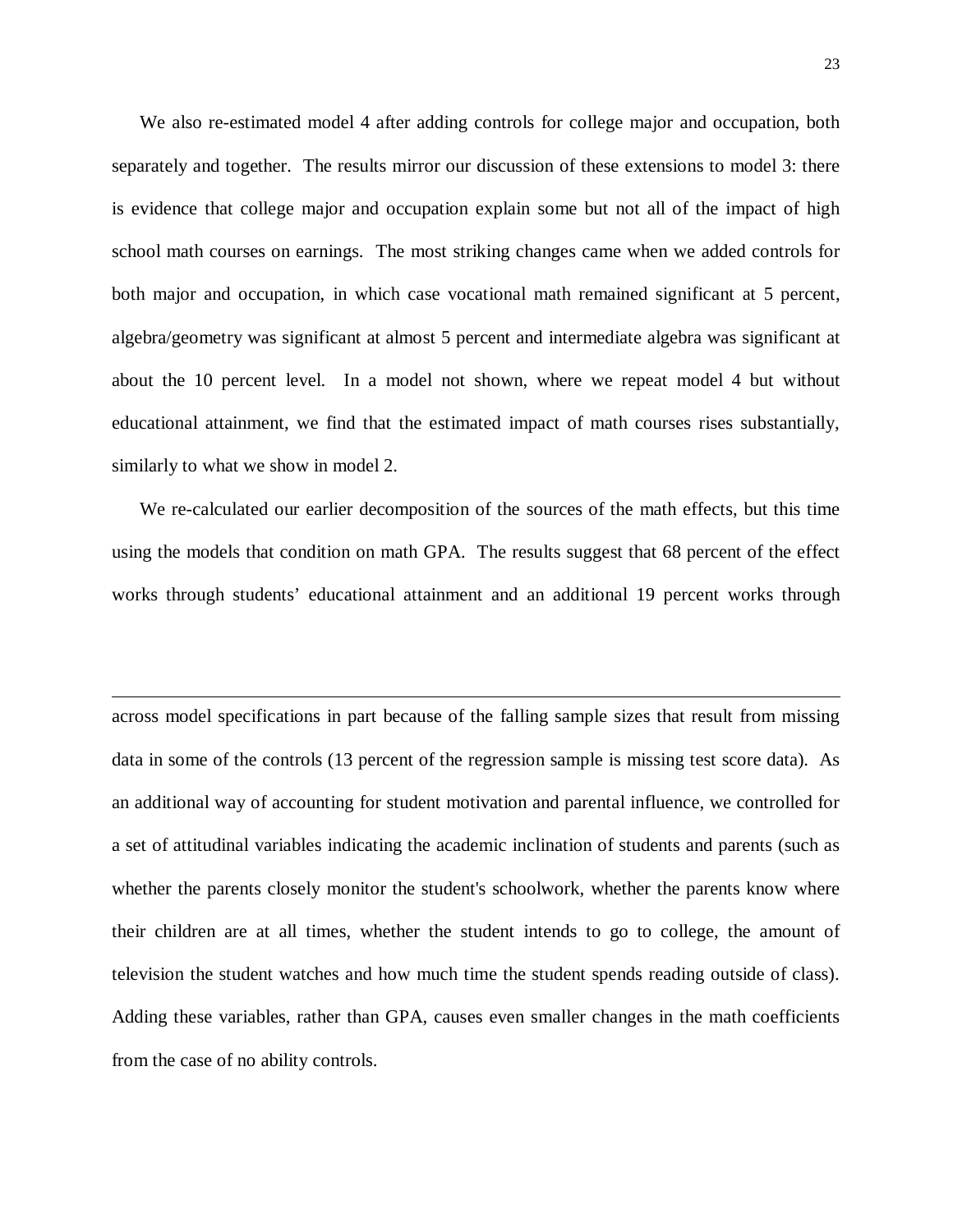students' college major and occupation. The unexplained portion, about 13 percent, appears to work through other mechanisms.

# ii) Instrumental Variables Estimation

In another attempt to curb omitted ability bias, we follow Altonji's lead and use a school's average math credits earned in each of the six math categories as instruments for the student's own math credits earned in those categories. The intuition is that we want to purge the portion of the curriculum effect that is related to ability. We use the *school's average curriculum* to predict the student's actual curriculum, and any deviation of the student's actual curriculum from the predicted level is assumed to be caused by variations in ability, thus leaving the predicted value independent of ability. Therefore, if we use this predicted level of curriculum in our model instead of the actual level, we will be estimating the effect of pure curriculum rather than the effect of a mix of curriculum, ability, and motivation. However, note that if parents of highly motivated students all flock to the same school, the instrument will not fully eliminate ability bias. (We control for this possibility, but rather imperfectly, by including dummies for census region and for suburban and rural schools.) We return to this issue after discussing the IV results.

We estimate our earnings model using two stage least squares and present the results in columns 5 and 6 of Table  $2^{29}$  Column 5 shows the IV results with no additional ability controls

 $29$  We exclude the student's own curriculum when calculating the school average curriculum for that student. In our second stage regression, we exclude students who come from schools where the school average curriculum was calculated using fewer than four observations, causing us to exclude about 4 percent of the students. The results change only minimally if we change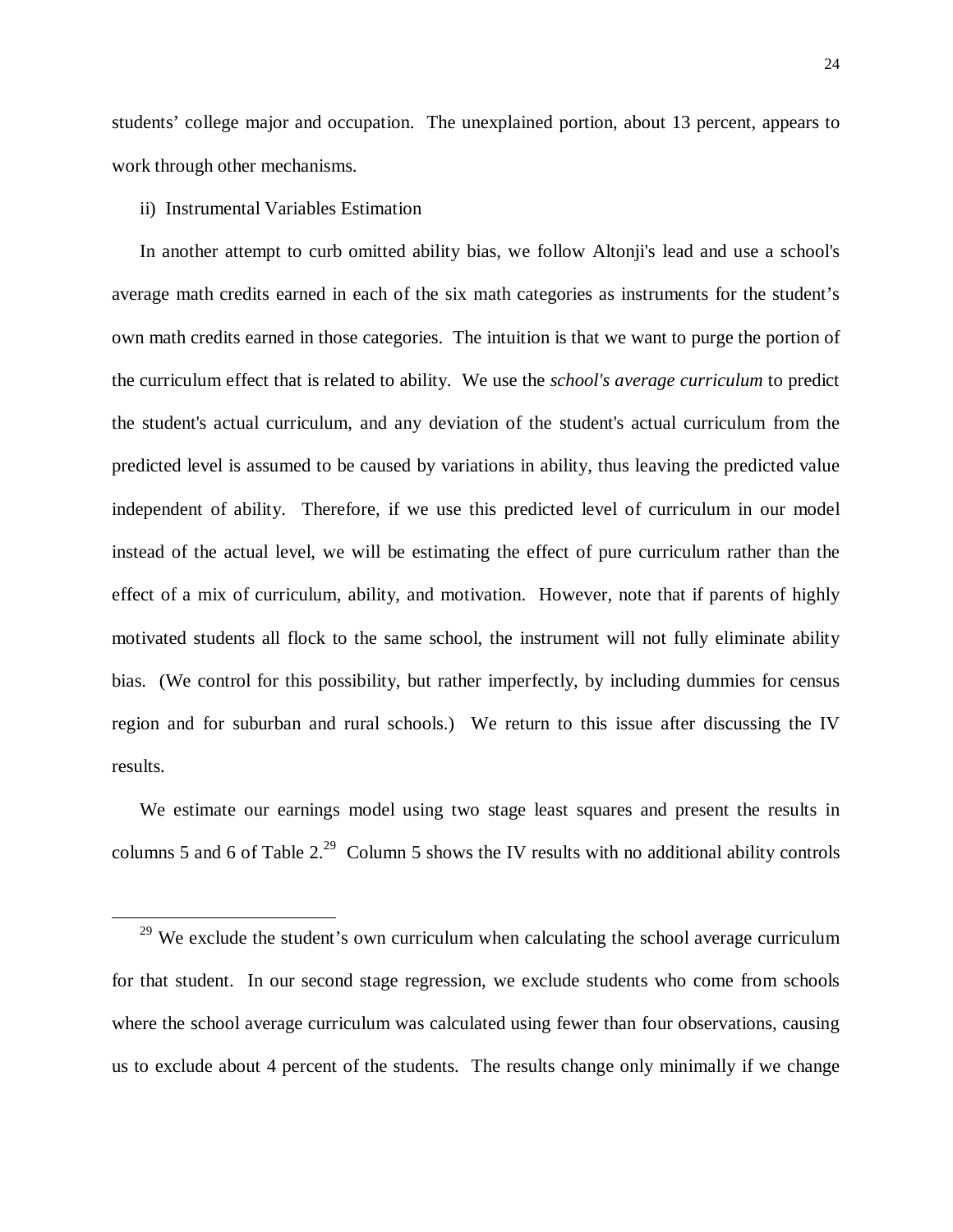and column 6 includes GPA. The results are strikingly similar in both IV specifications.<sup>30</sup> Vocational math credits have a statistically significant negative effect on earnings of around 8 percent. Credits earned in the algebra/geometry category are significant at the 5 percent level in both specifications and are of similar magnitude at approximately 8 to 9 percent. This is a rather large increase from the OLS estimates. It appears that the effect of higher-level math courses has been condensed into the algebra/geometry category. It is important to stress that although the higher-level math coefficients now have negative signs, they are not significantly different from zero. $31$ 

# iii) High School Fixed Effects

<u>.</u>

As another robustness check, we use OLS to estimate an earnings model with high school fixed effects both with and without GPA (see columns 7 and 8). Whereas the IV estimates should net out ability effects within each school, the fixed effects estimates should control for

the requirement for the number of observations for computing the average from each school. The number of students per school ranges from 1 to 36, with a median of about 12. We tried an alternative specification where we estimated the first-stage regressions using the largest possible sample of students, including those students whom we excluded from the second-stage regression because of missing earnings data. However, the results changed only minimally.

 $30$  In fact, the following results also hold in other IV model specifications that include controls for math test score and models that include both math GPA and math test score.

 $31$  Given that few students took the high-level math courses, the quality of the instrument may be reduced for this level of course, therefore explaining the lack of precision in estimating these coefficients.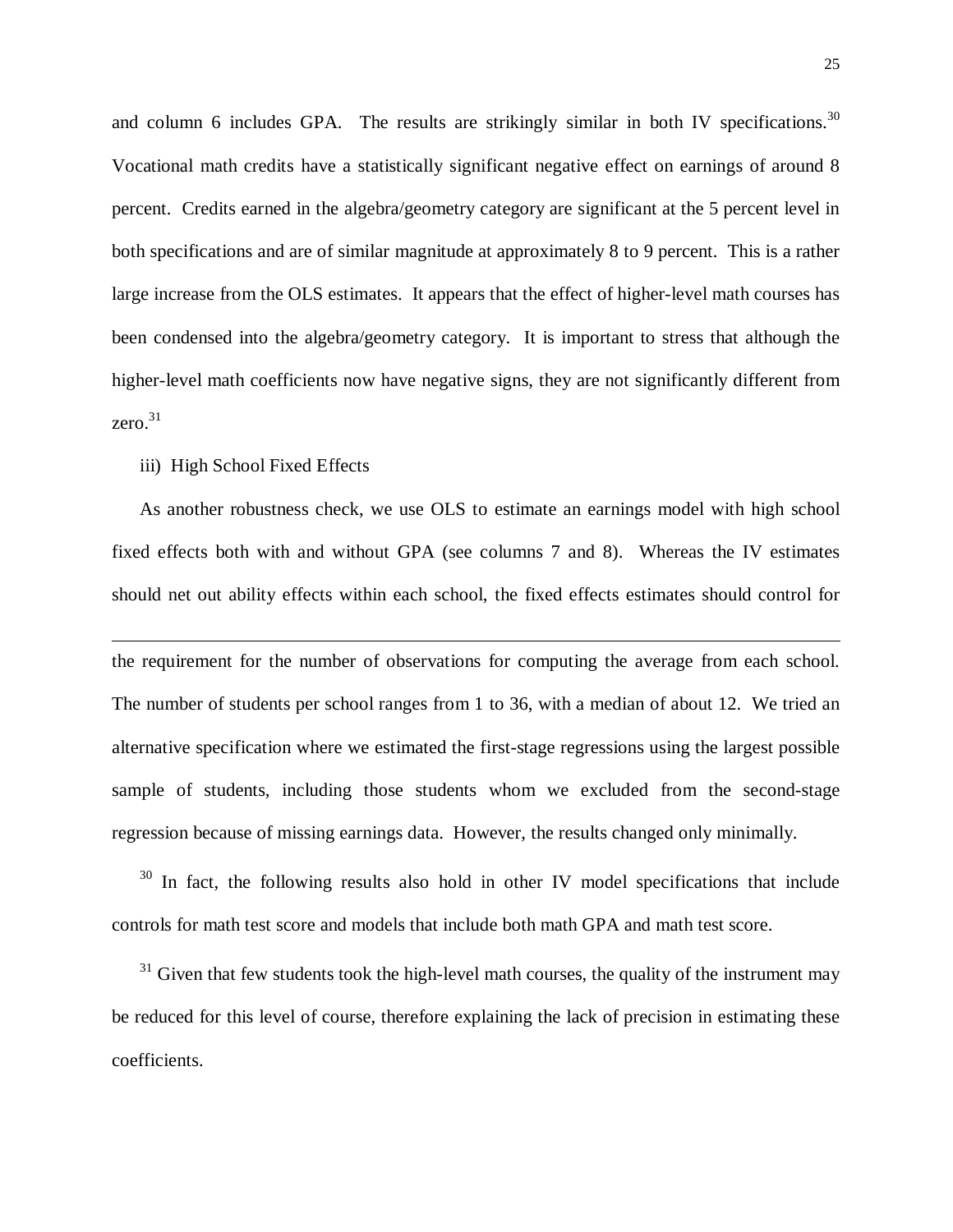variations in abilities across schools. Without GPA in the model, half of the curriculum coefficients are higher than the comparable model in column 3. The pre-algebra and algebra/geometry coefficients remain practically unchanged and the coefficient on vocational math is no longer significant. The results with math GPA added in addition to the fixed effects are similar to, but somewhat stronger than, the corresponding model in column 4 with GPA but without high school fixed effects.<sup>32</sup>

### *C. Additional High School Subjects*

Although our research focuses on the effects of mathematics curriculum, we also incorporate courses in English, science, and foreign language into our model using detailed curriculum categories.<sup>33</sup> We classified the number of English credits earned into four levels: below grade

 $32$  F-tests that the high school dummies are jointly equal to zero produced p-values of 0.0001 without GPA in the model and 0.00014 with GPA in the model. However, our other models that condition upon high school characteristics appear to capture much of this variation, with p-values for the F-tests of 0.02 regardless of whether we include GPA. The school characteristics that were significant at the 5 percent level were many of the dummies indicating the stratifications used to sample HSB schools, and region dummies. None of the measures of school resources were significant, while the percentage of students who were disadvantaged was the demographic characteristic closest to being significant at the 5 percent level.

 $33$  These curriculum measures display collinearity with math. The number of math credits earned has a correlation of 0.54, 0.36, and 0.38 with science, English, and foreign language credits, respectively. We also estimated models that included social science credits, but the main results were not altered. We decided to leave it out to reduce collinearity problems.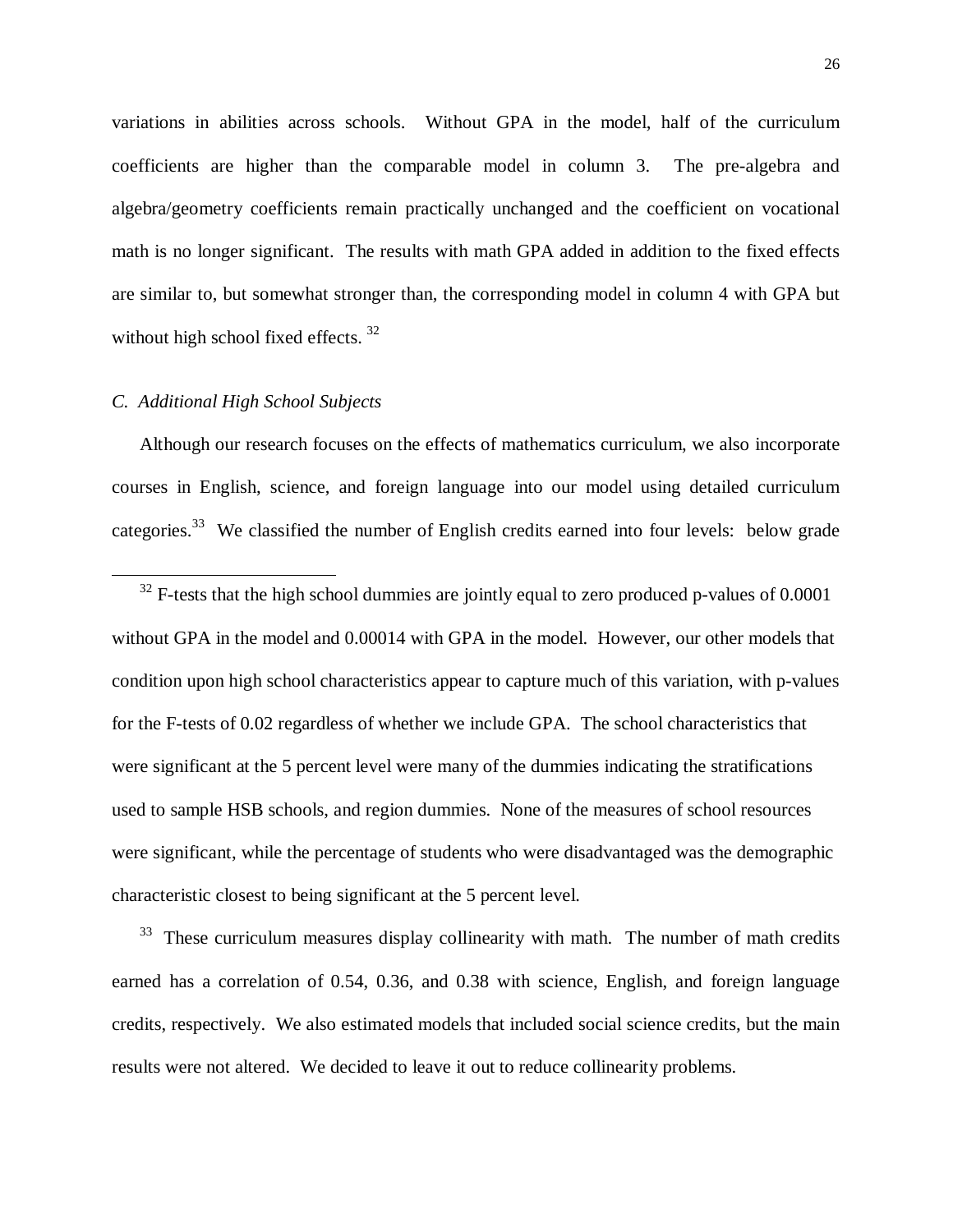level, average grade level, above grade level, and English literature courses. We measured science curriculum as the number of credits earned in six science course categories (see Table A.2 for the classification system). We classified foreign language curriculum into two variables. One designates whether the student took one or two courses whereas the other signals that the student took three or four courses.

We estimate models containing all four subjects using both OLS and IV methods and present the results in Table 3. For comparative purposes, we include models that do and do not condition on math GPA. However, we focus on the models in columns 2 and 4 that condition on math GPA. We note that the other subjects may also serve as ability/motivation controls. All models include controls for demographic, family, and school characteristics as well as the highest educational degree attained by the student.

Including the credits earned in other subjects (column 2) causes the math coefficients to drop by approximately 30 to 40 percent from the base level case, depending on the math course (except for the case of vocational math). It appears that taking an average or above-level English course is associated with increases in earnings roughly similar to the predicted gains from taking a math class at the algebra/geometry level or higher. The above-level English credits are predicted to have a larger effect on earnings than are average-level English credits. None of the science coefficients are statistically significant except for primary physics, which is predicted to have a negative effect on earnings (most likely for the same reasons that vocational math does). Taking three or four foreign language courses also has a significant positive effect. At 5.6 percent, its coefficient seems relatively large compared to those of other subjects. However it represents the effect of *three to four* credits whereas the predicted effects of the other subjects represent the effect of *one* additional credit.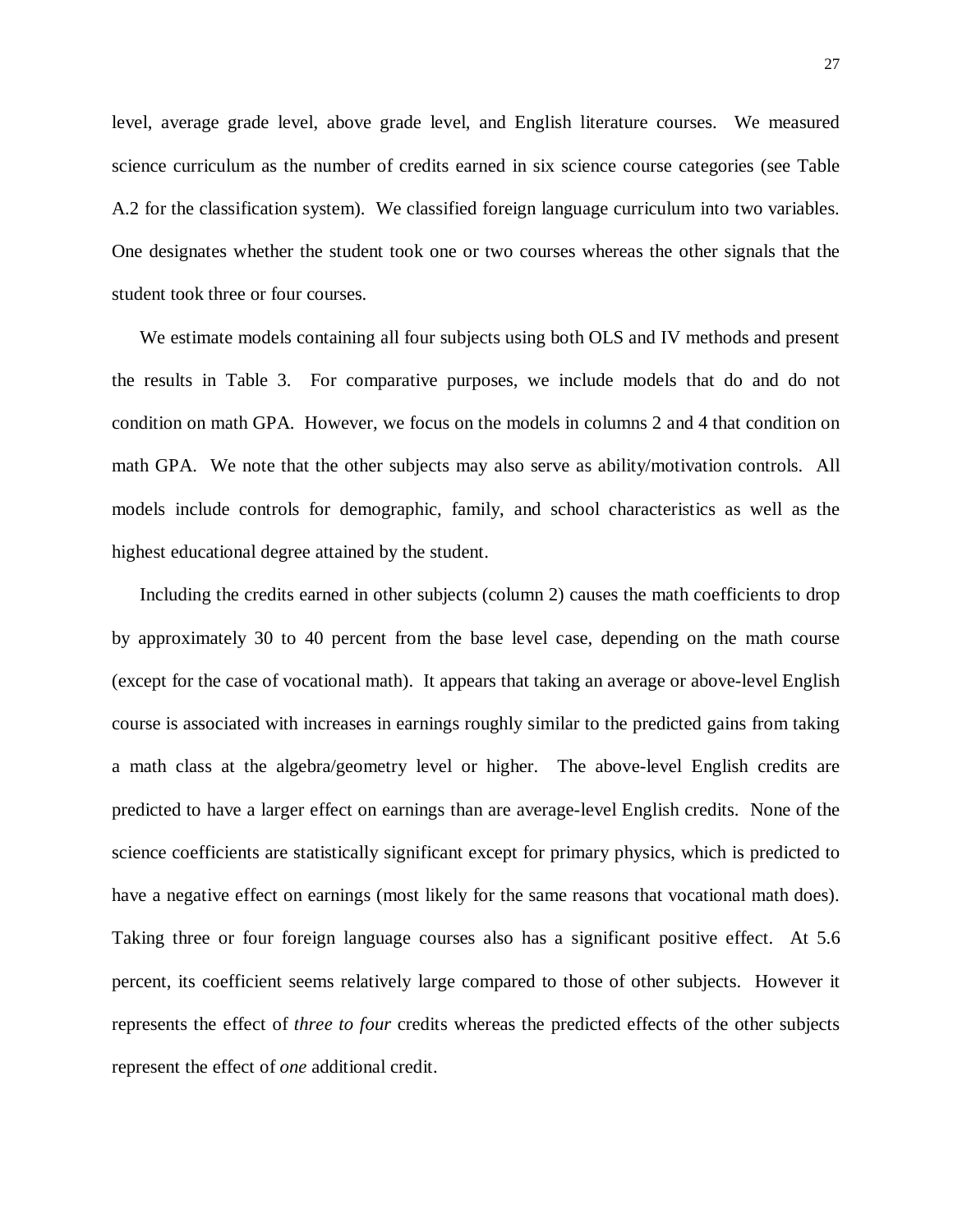We repeat the analysis using the IV technique. The results from adding the additional curriculum measures are remarkably similar to the IV results in Table 2 column 6, in that the sole math variable that is significant at 5 percent is algebra/geometry. The IV models are less supportive of the notion that foreign language and science are associated with higher earnings than are the OLS models.

Our results indicate that mathematics courses have a large effect on earnings, regardless of whether we also control for other types of courses taken. In fact, the IV estimates imply that the returns to taking a one-unit algebra/geometry course are statistically significant and large in magnitude – over 9 percent. This is higher than the average returns to an additional year of schooling (often cited as 7 percent). Other math courses, as in the simpler IV model, become insignificant.

In contrast to the OLS estimated model that contains all four curriculum measures, the effect of the above-average English credits in the IV estimated model is tripled. Perhaps accumulating credits in foreign language is a sign of ability or motivation, which the IV method eliminates. Finally, in the IV estimated model, the low-level science courses are still predicted to have negative, and now even larger, weakly significant effects.

Unlike some of the earlier literature, we find that the sum of the parts (i.e., the effect of high school courses) can be as large as the whole (i.e., the effect of an additional year of high school, often cited as a 7 percent increase in earnings) contingent upon the student taking the *right* courses. In the case of students who take the most demanding courses, curriculum predicts earnings gains of more than 7 percent per year. This can be seen best by considering some simple thought experiments.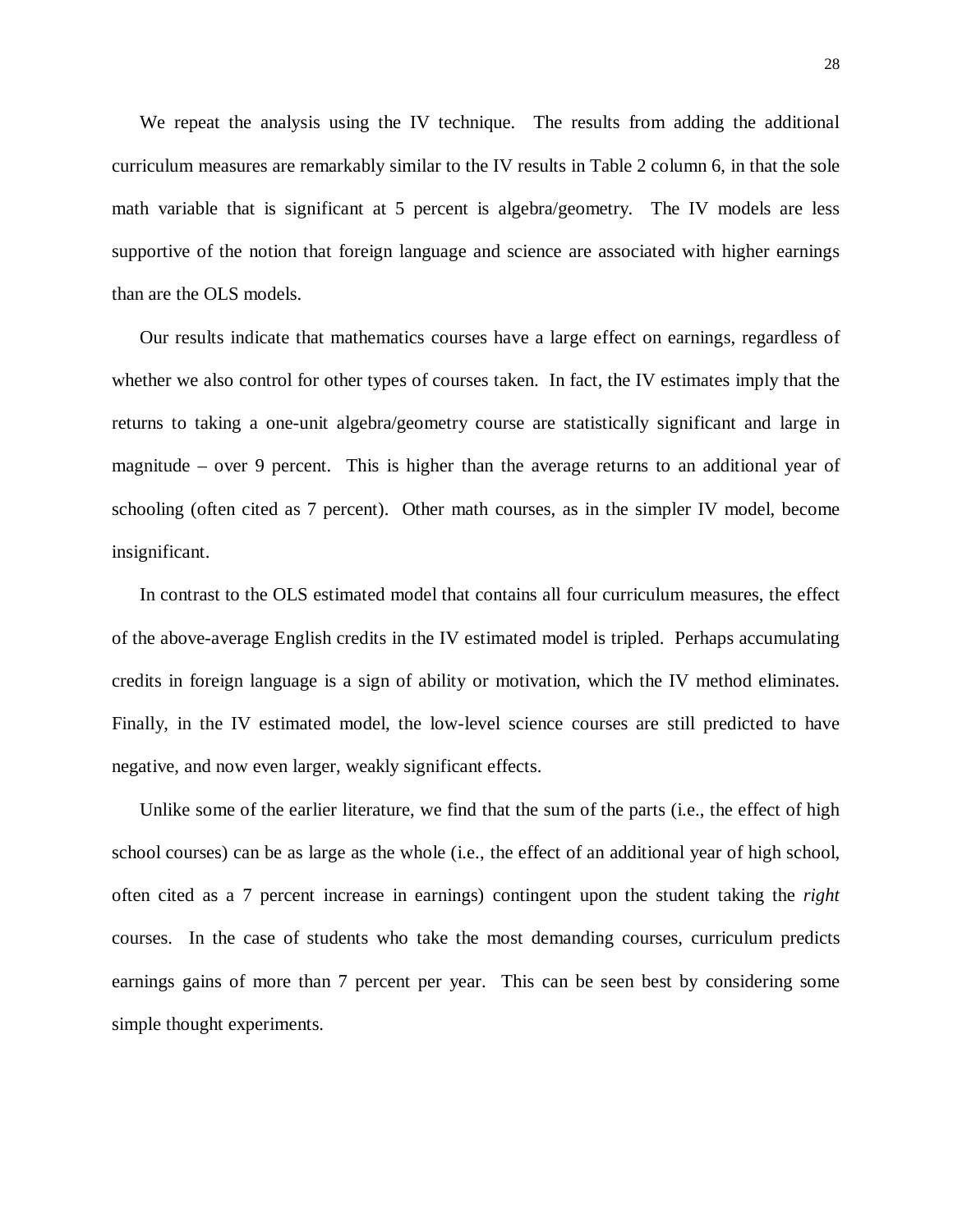To compare our estimated effects of a year's worth of curriculum to the 7 percent effect of a year's worth of schooling, Table 4 shows OLS estimates of potential combinations of high school courses. The first row shows that students who drop out in tenth grade experience a 12 percent earnings deficit compared to those who stay in school (calculated as the effect of having less than a high school degree in the Table 2, column 4 model). This resonates with the estimated 7 percent benefit per year that school provides. The remaining rows in the table compare the earnings gain for a student who takes the stated set of courses, relative to an otherwise identical student who does not take the courses. In each case, the set of courses is meant to approximate what a typical student might take by staying in school one year longer. For students who do not drop out, we present three hypothetical course loads (low, medium, and highly academic combinations) that they could take during their eleventh and twelfth grades. The returns to curriculum depend critically on the type of courses taken. A low-level curriculum taken in either year has a predicted effect on earnings of about 2 percent, compared to a 5-6 percent return for a medium-level curriculum. An additional year of a high-level curriculum carries a predicted earnings premium closer to 7 to 9 percent.<sup>34</sup>

<sup>&</sup>lt;sup>34</sup> Throughout this exercise, we assume that all other background characteristics are held constant and that the only difference between the students we are comparing is their curriculum. In other words, the effects within each academic year (e.g., twelfth grade) are measured relative to a hypothetical student who stays in school that academic year but does not take any math, English, science, or foreign language courses. The more interesting comparisons are between students who take a high-level curriculum rather than a low-level curriculum.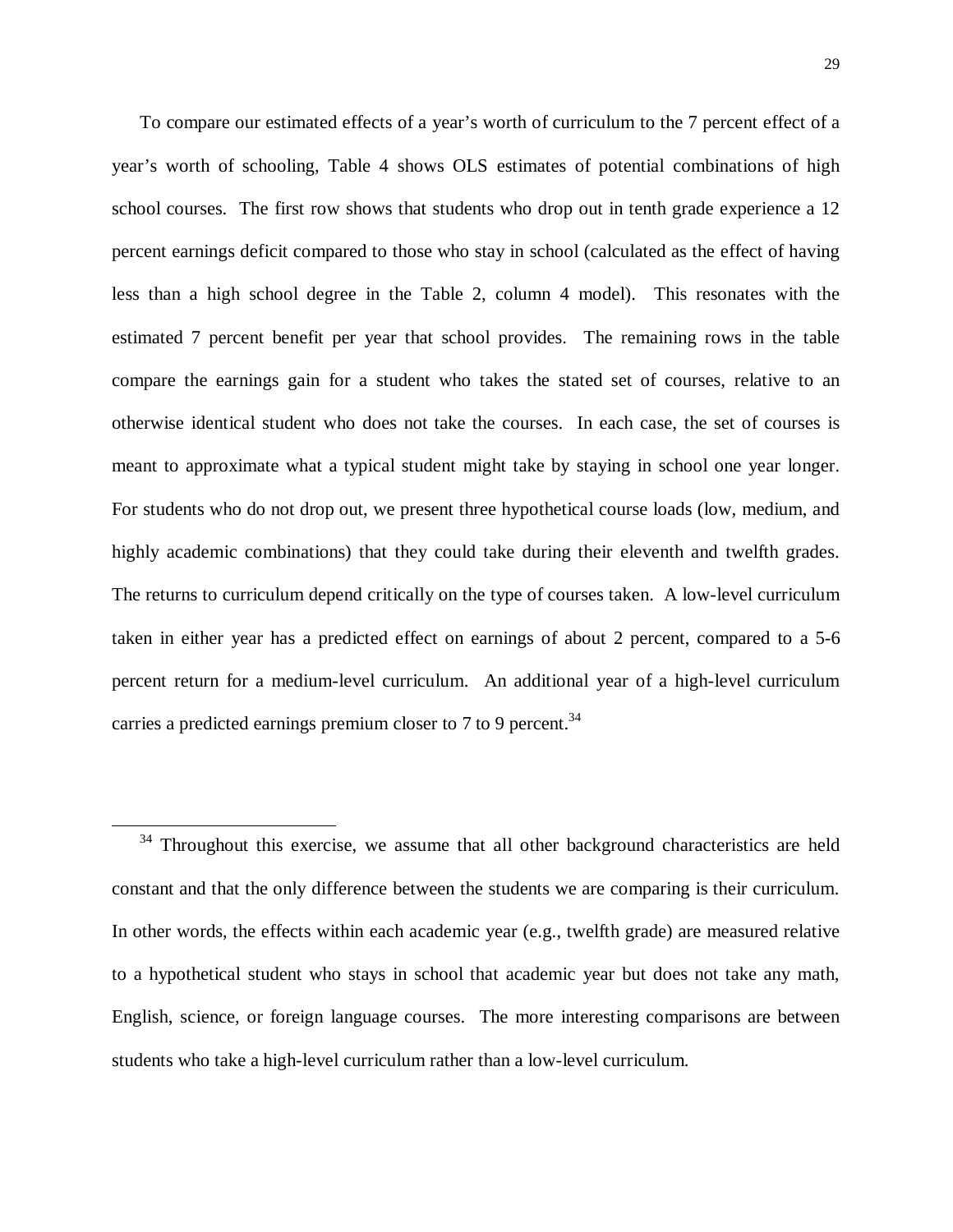We conclude that on average, the returns to one year of high school can be largely explained by the courses, especially in math and English, that students take.

#### *D. Comparison to Previous Research*

So far, our unique contribution to this branch of literature is to classify the number of math courses that students take based on the academic level of the course. To highlight the difference that classifying courses by their type makes, we re-estimate the previous set of models using the aggregate credits earned in a particular subject rather than the detailed credit counts.<sup>35</sup> We also present a specification using aggregate credits that matches Altonji's (1995) specification as closely as possible. We present the outcomes from the aggregate models in Table 5.

Notably, the results from our models with aggregate course counts in the four subjects closely approximate the results in Altonji  $(1995)^{36}$  Thus our method of classifying the

<sup>36</sup> This applies to models estimated by both OLS and IV methods. To further approximate Altonji's results, we estimated these models but excluded high-school dropouts. The results changed minimally, with the predicted effects differing by 0.002 at the most. We had hypothesized that our results differed from Altonji's because we used a more recent cohort and included high school dropouts in our analysis. Now it seems clear that the differences stem mostly from our more detailed classification of curriculum.

 $35$  Rather than relying on the pre-calculated course counts provided in HSB, we calculated the total number of credits earned directly from the transcript data.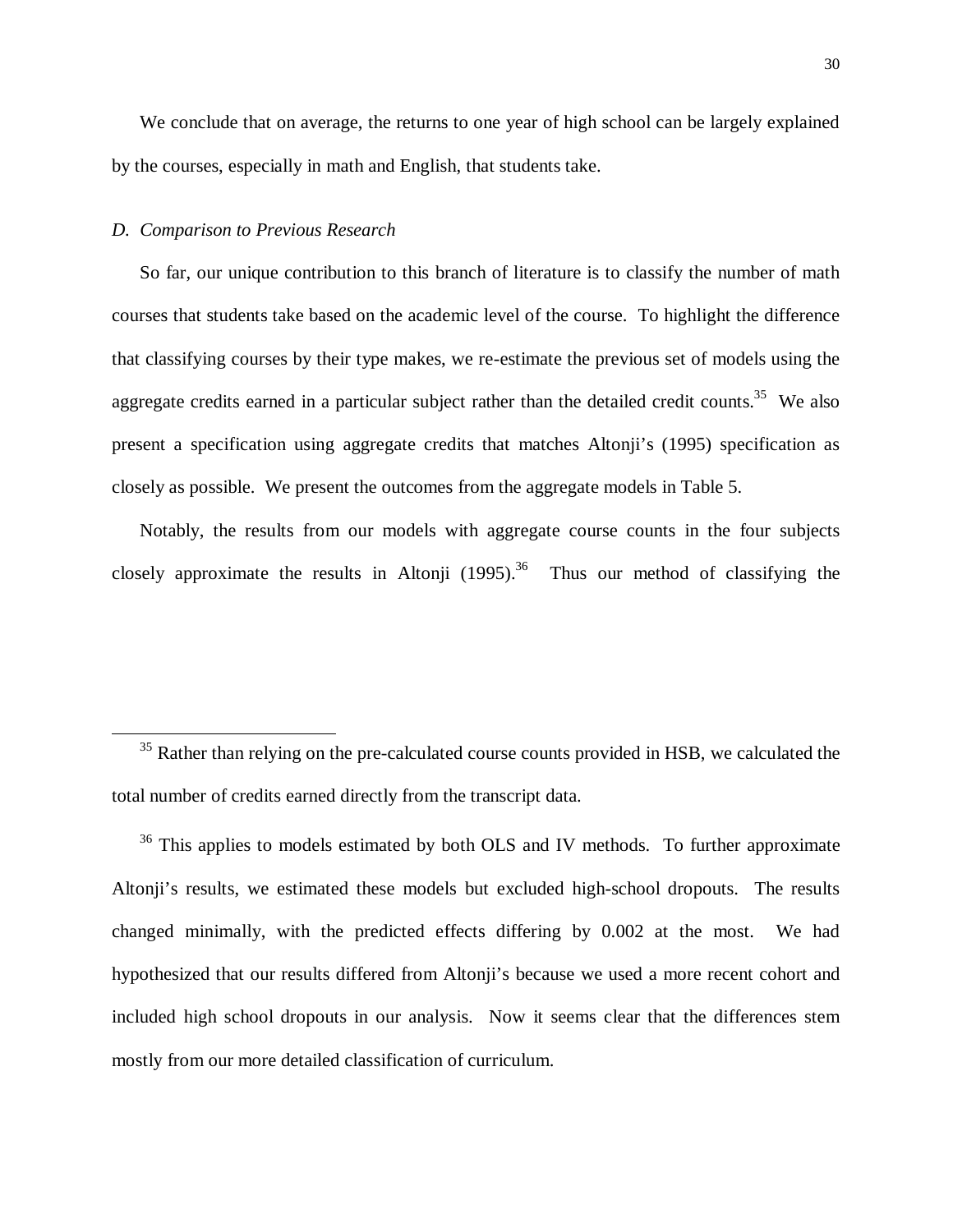curriculum by level seems to explain some of the "curriculum puzzle."<sup>37</sup> We also find that some of our other hypotheses concerning Altonji's results are incorrect or only partially correct.

Columns 1 and 2 of Table 5 repeat the models from columns 1 and 2 of Table 3 but use aggregate credits instead of detailed course counts. Both models control for the demographic, family, school, and educational attainment characteristics that have been used throughout this paper. In model 1, the math coefficient is only marginally significant, whereas in this model's Table 3 counterpart, several of the disaggregated math coefficients are significant at the 5 percent level. Model 2 in Table 5 adds GPA to model 1. The aggregate math coefficient is no longer significant. Total English credits become marginally significant.

Column 3 takes the first step towards approximating Altonji's Table 2 model 7. The main changes are that we remove the school resources that are not included in Altonji's model, and we also exclude high school dropouts as Altonji does.<sup>38</sup> Neither of these differences between Altonji's model and our own seem to matter much, whether these changes are made jointly, as shown in the table, or individually.

At this point, the major difference between Altonji's model and our replication is that we use math GPA as a control for ability, whereas Altonji uses test scores. Column 4 of Table 5 takes the final step towards replicating Altonji's model. It makes the same restrictions as the column 3 model, but it includes senior year test scores instead of GPA. In this replication, aggregate math

 $37$  This term was coined by Altonji when describing the small estimated effects of curriculum.

<sup>&</sup>lt;sup>38</sup> See the notes to Table 5 for more details of how columns 3 and 4 differ from columns 1 and 2 in a bid to mimic the specification used by Altonji as closely as possible.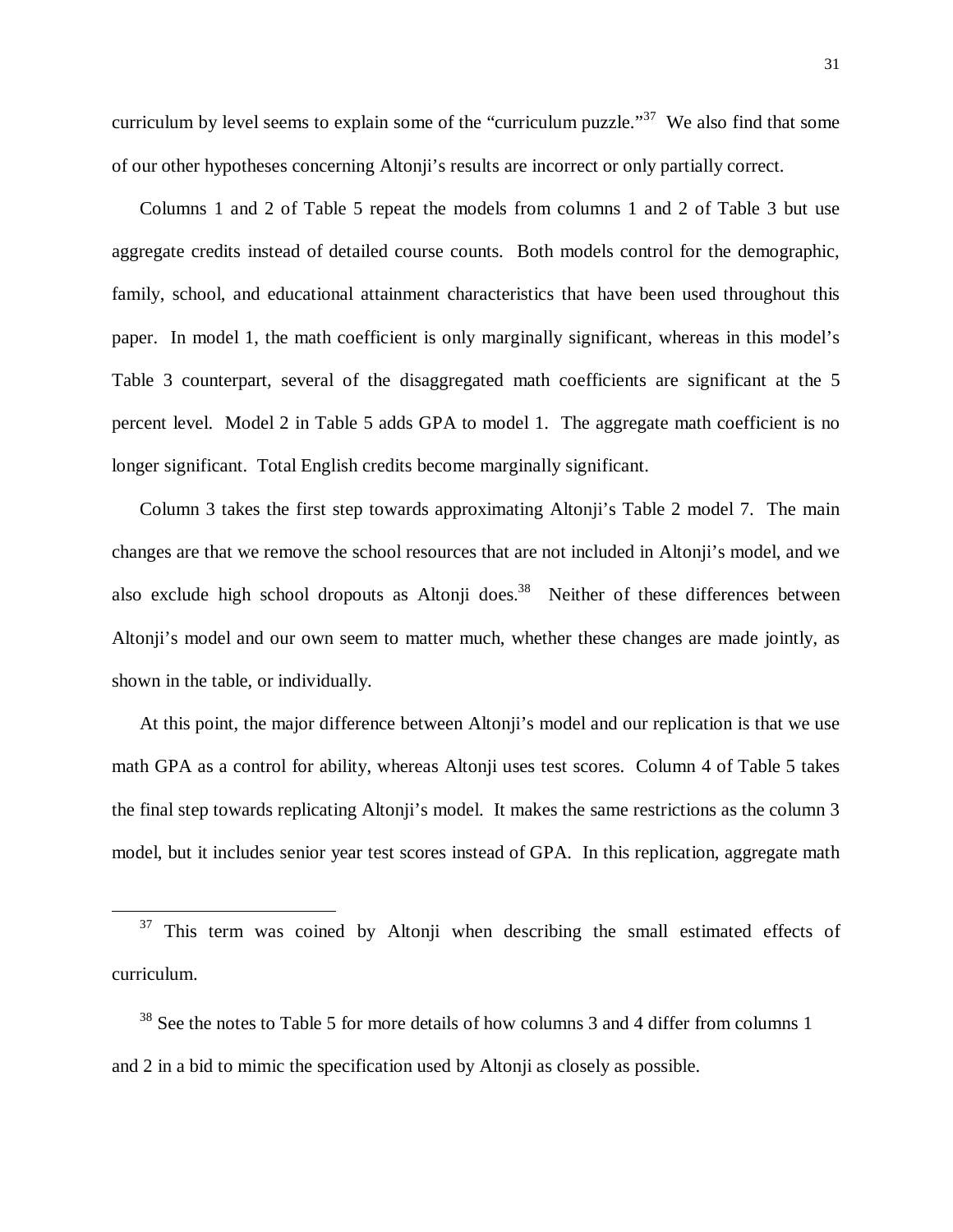credits are not significant. English and foreign language credits are significant but the effects are modest. The main difference between these findings and those of Altonji is that English credits in our model are significant. Altonji reports that one year of math, science and foreign language is associated with a gain in earnings of about 1.5 percent. Our Table 5 column 4 gives an estimate of 1.9 percent. But when we add in a year of English our estimate jumps to 3.6 percent compared to 0.6 percent in Altonji. Still, overall the results seem highly similar to Altonji's in that we do not come close to "explaining" a 7 percent increase in earnings from attending one more year of school.

Disaggregation of courses taken is the most important innovation we make, but the use of GPA rather than test scores is a secondary reason for why our results are somewhat more optimistic than Altonji's. Although the math variable is still not significant in either models 3 or 4, it does fall by half when we include test scores rather than GPA. Overall, we interpret this as a sign that our decision not to use high school test scores as a control, because they are endogenous, makes a substantive difference.

It is also notable that the timeframes differ significantly between our samples and Altonji's - our earnings observations are from 1991 compared with 1977 through 1986 in Altonji (1995). Because the returns to education increased markedly between the late 1970's and the early 1990's, we had speculated that perhaps math curriculum matters more today than it did in the past. Our results do not provide strong evidence that this is the case, except perhaps for our finding that in our specification closest to Altonji's, English courses matter much more than he found.

The remaining columns in Table 5 repeat the same series of specifications but use the IV estimator. Perhaps the most notable finding here is that the coefficient on math courses taken is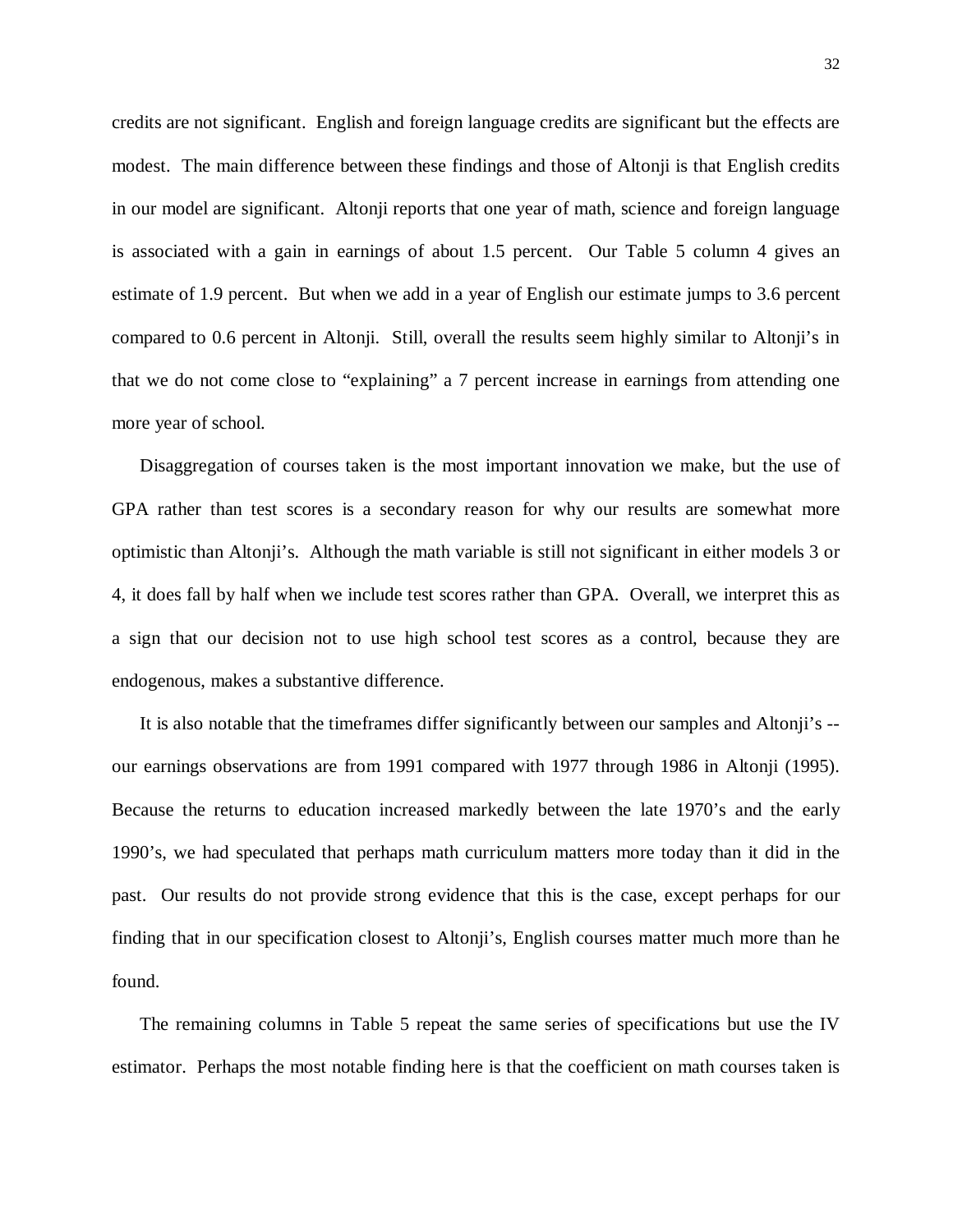never significant and is always negative. Our earlier IV models that disaggregate suggest that in fact some math courses do indeed matter.

Overall, we conclude that the main reason for the divergence between our results and those of Altonji is our disaggregation of courses by type; a secondary reason appears to be our decision not to condition on high school test scores because they are an endogenous function of courses taken.

The finding that course type matters has many implications for curriculum reform. In particular, merely increasing the number of math courses required of students may not achieve the desired effect. It will be important to focus on the type of courses students are required to take as well.<sup>39</sup> In particular, our results suggest that algebra and geometry courses should be a fundamental part of any curriculum reform.

## **5. An Analysis of Earnings Gaps among Ethnic, Socioeconomic and Gender Groups**

This section examines whether differences in high school curriculum contribute to the wellknown gaps in earnings among workers of different races and ethnicities. Similarly, we test whether gaps in earnings related to a person's parental background of the person's gender in part reflect variations in high school courses.

In the early 1980s, math course completion rates varied considerably by ethnicity. Nearly 9 percent of Hispanic students and 10 percent of black students completed math credits in

<sup>&</sup>lt;sup>39</sup> When graduation requirements are increased, there is the risk of more students dropping out. See Costrell (1994) and Betts (1998) for a theoretical analysis and Lillard (1998) for an empirical analysis.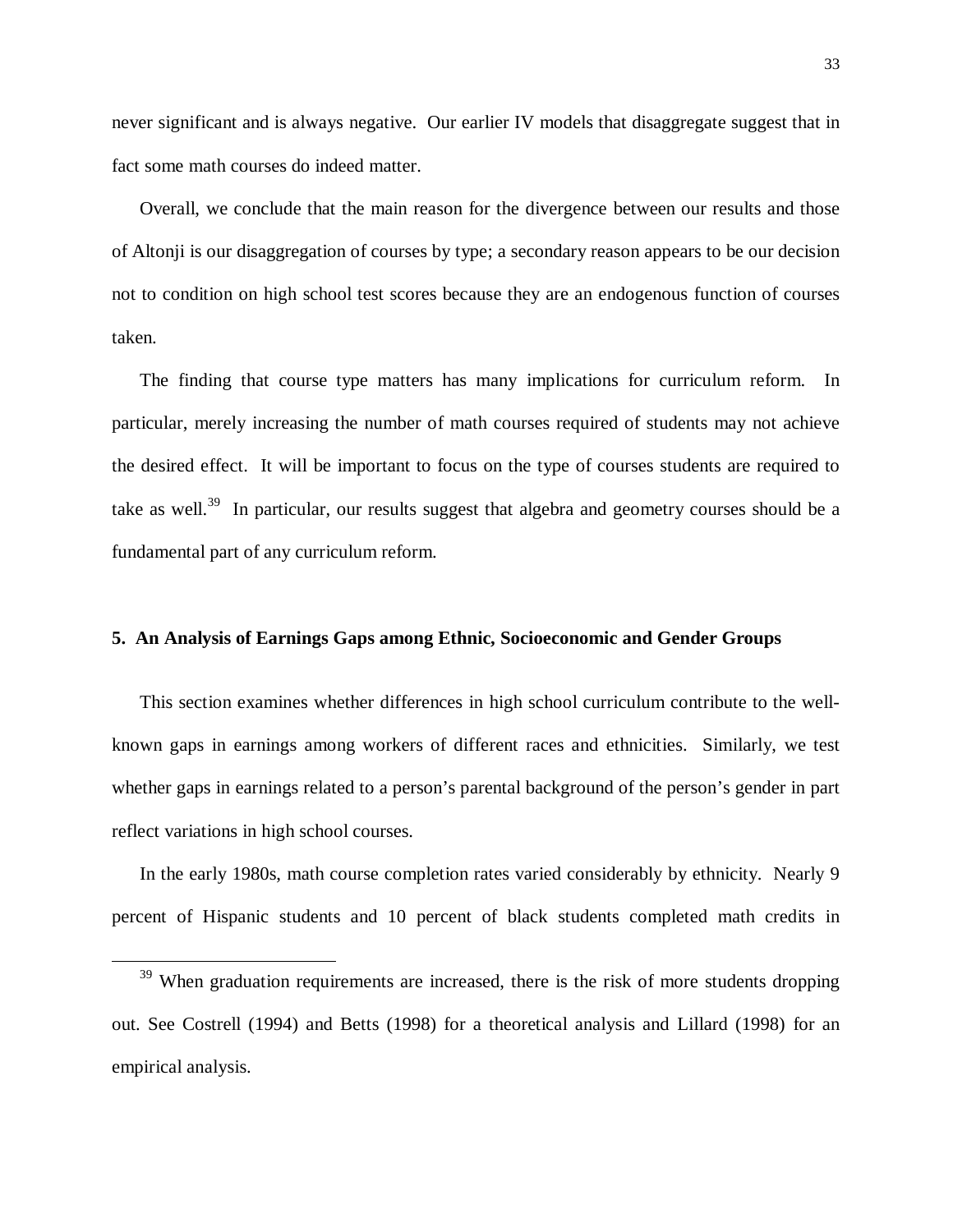advanced algebra or calculus compared to rates of 22 percent and 43 percent for white and Asian students, respectively.<sup>40</sup> The same disparities emerge when we examine the number of credits earned rather than the highest course completed. Hispanic, black, and Native American students tended to earn more credits in vocational math and fewer credits at or above the algebra/geometry level than Asian and white students.

Similarly, students from the lowest-income families (those with parents who earned less than \$7,000 annually) were concentrated in the lower-level math courses, with 46 percent failing to progress beyond vocational math. For students from middle-income families (those earning \$20,000 to \$25,000), only 19 percent failed to advance beyond that level. Whereas 24 percent of middle-income students took courses at or above the advanced algebra level, only 8 percent of the lowest-income students did.

How much of the earnings gap between members of different ethnic groups or parental income groups can be attributed to these variations in mathematics course-taking behavior? We first estimate a model of earnings that only includes ethnicity variables as explanatory factors, with white students as the omitted group. The results appear in column 1 of Table 6. Consistent with common perception, this simple model shows that Hispanics and blacks earn significantly less than whites on average - about 5.2 percent and 10 percent less, respectively.<sup>41</sup>

 $41$  These earnings deficits are smaller than those reported in other literature because of the HSB sampling scheme. The HSB dataset includes only those people who are still in school in

<sup>&</sup>lt;sup>40</sup> These figures are based on every public school observation for which we have ethnicity and math data. The same course-taking trends are evident for the weighted regression sample as well.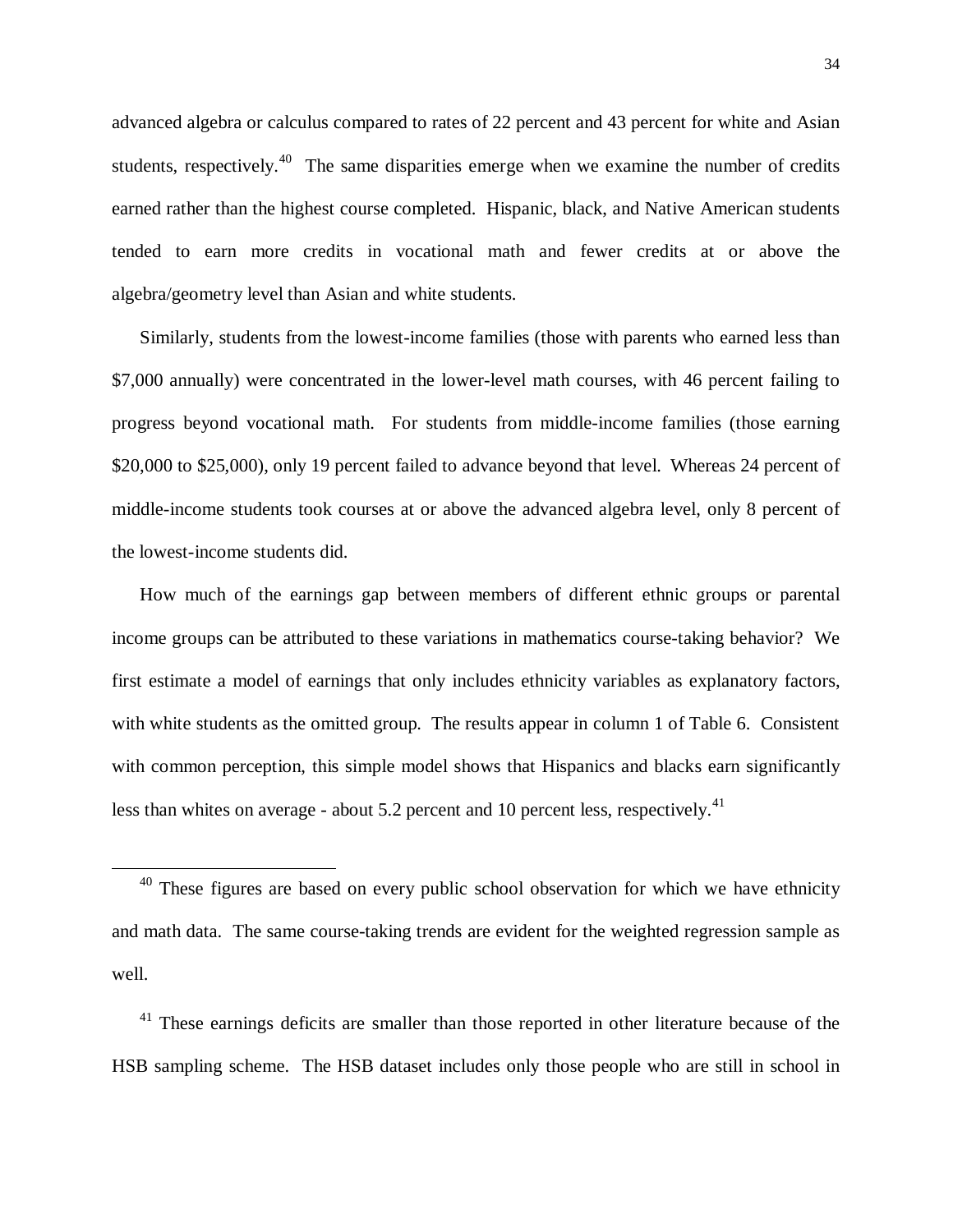To establish a baseline earnings gap for students from different parental income levels, we carry out a similar procedure – estimating an earnings model that only contains parental income levels as explanatory factors. We measure the differences in average earnings relative to students whose parents were in the middle-income category, i.e., families that earn between \$20,000 and \$25,000 a year in 1980.<sup>42</sup> In this model (shown in column 2 of Table 6), students in the lowest-parental-income category (less than \$7,000) earn about 30 percent less than students from middle-income families, whereas those in the highest-parental-income group earn 10 to 11 percent more.

Next, we estimate a model that conditions on both parental income and ethnicity while taking account of demographic, family and school characteristics. The resulting earnings gaps are presented in column 3 of Table 6. The non-curriculum factors that we add to this third model can explain almost all of the ethnic earnings differentials and a large portion of the socioeconomic earnings gaps. In this more realistic model of earnings, the Hispanic and black earnings gaps disappear entirely. Asian students still experience an earnings premium relative to white students, but the effect is statistically weak. Native American students still experience an earnings deficit. Which factors are responsible for the closure in the Hispanic and black earnings gaps? Entered into the model on their own, either parental income or parental education can explain nearly all of the Hispanic gap and about half of the black gap. Together, the two

the second half of their sophomore year in high school. Thus, it excludes students who drop out of school at an early age, as well as immigrants who had no U.S. education.

 $42$  The income categories in this section are defined in 1980 dollars.

<u>.</u>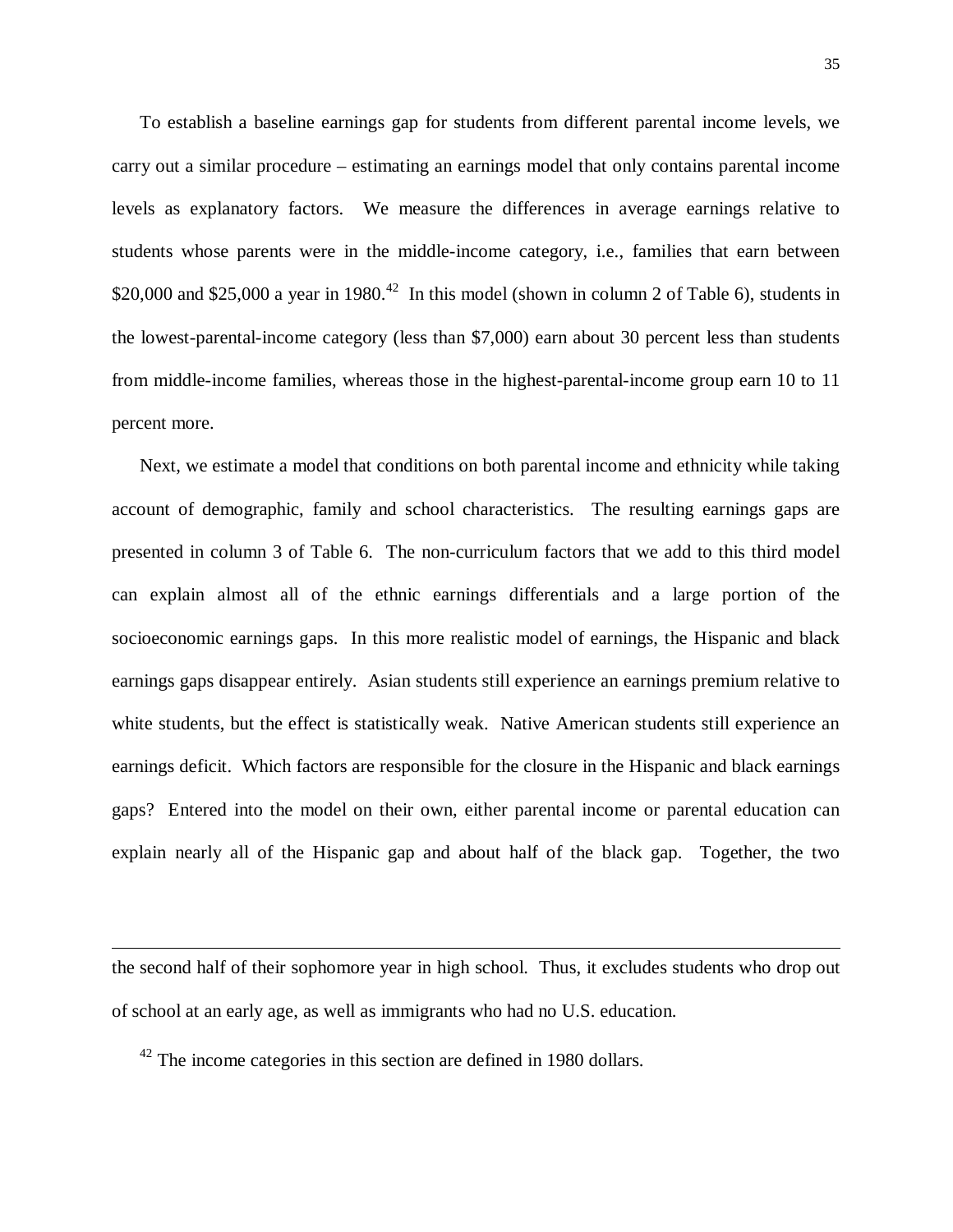measures of parental background can account for the entire earnings gap between whites and either of these minority groups.

As column 3 of Table 6 also demonstrates, the earnings gaps related to parental- income groups diminish substantially after controlling for the remaining demographic, family, and school factors, yet they are still present. Students from the lowest-income families earn about 16 percent less than those from middle-income families and students from the highest-income families now earn about 6 percent more.

Column 3 also suggests that there is a gender gap in earnings, with males earning 27 percent more than females.

Next, we add math curriculum to the model in column 3 to see whether it can explain the ethnic, SES and gender differences. The results appear in column 4. Adding the six distinct math curriculum controls changes some of the ethnic effects. Curriculum appears to entirely explain the remaining Native American earnings deficit and the Asian earnings premium. In fact, controlling for curriculum provides weak evidence (significant at the 10 percent level) that Hispanics are predicted to earn 3.6 percent more than whites given similar curriculum and background characteristics.

Math curriculum appears to be responsible for around 27 percent of the earnings gap experienced by students from lowest-income families relative to middle-income families.<sup>43</sup> The

<sup>&</sup>lt;sup>43</sup> This is computed as the percentage change in the lowest parental-income (less than \$7,000) effect from the column 3 to column 4 of Table 6. Including detailed measures of English, science and foreign language curriculum in the model that controls for math narrows the gap by another 7 percent. Adding the aggregate number of math credits earned in lieu of the six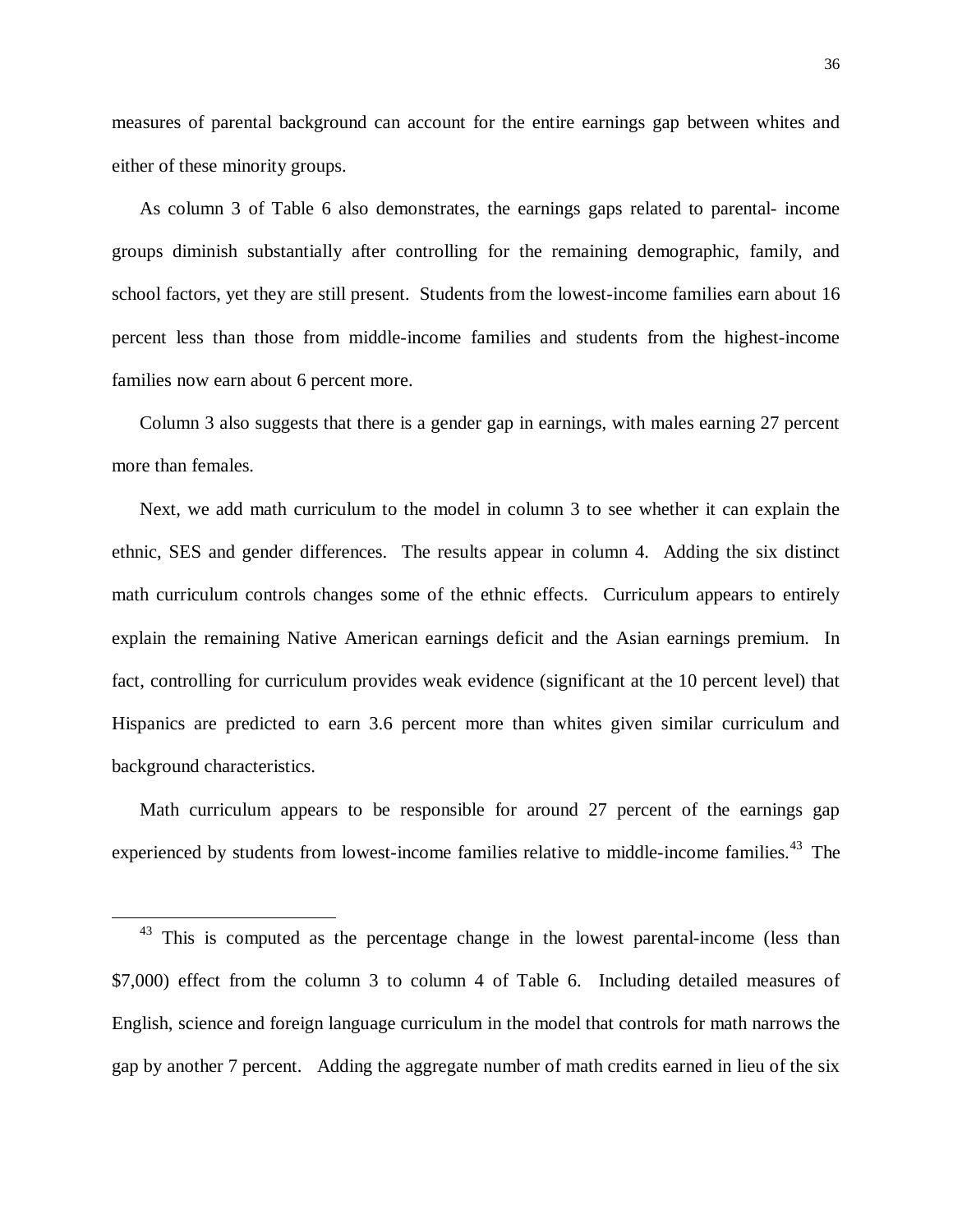gap becomes insignificant for the second-lowest family income group (\$7,000 to \$15,000) after adding curriculum to the model. However, students from the two highest parental-income categories still experience the same earnings premium that they do in the model without curriculum. Thus, curriculum explains a large portion of the earnings gap between students from low-income and medium-income families, but it does not explain the gap between students from high- and medium-income families.<sup>44</sup> The overall picture does not change if we also control for GPA. These results are shown in columns 5 and 6. The parental income gap between the lowest and the middle-income students drops 23 percent drop rather than 27 percent. Once again, the gap between the highest parental-income and middle parental-income groups does not change from the model without curriculum to the model with curriculum.

Finally, we note that math courses taken explain none of the observed earnings gap between men and women, regardless of whether we control for each student's GPA. Some other mechanism must be at work here.

curriculum measures does not induce as much of a change in ethnic or parental income effect, further indicating the contribution that these new detailed measures of curriculum make to the literature.

-

 $44$  If we additionally control for the student's highest educational attainment in the column 3 and column 4 models, the earnings gap between the lowest parental-income and middle parentalincome groups changes from –0.123 to –0.107 once we control for curriculum representing a 13 percent change, yet the earnings gap between middle and high-income students does not close. We chose to exclude highest degree from the displayed results to show the overall curriculum effect.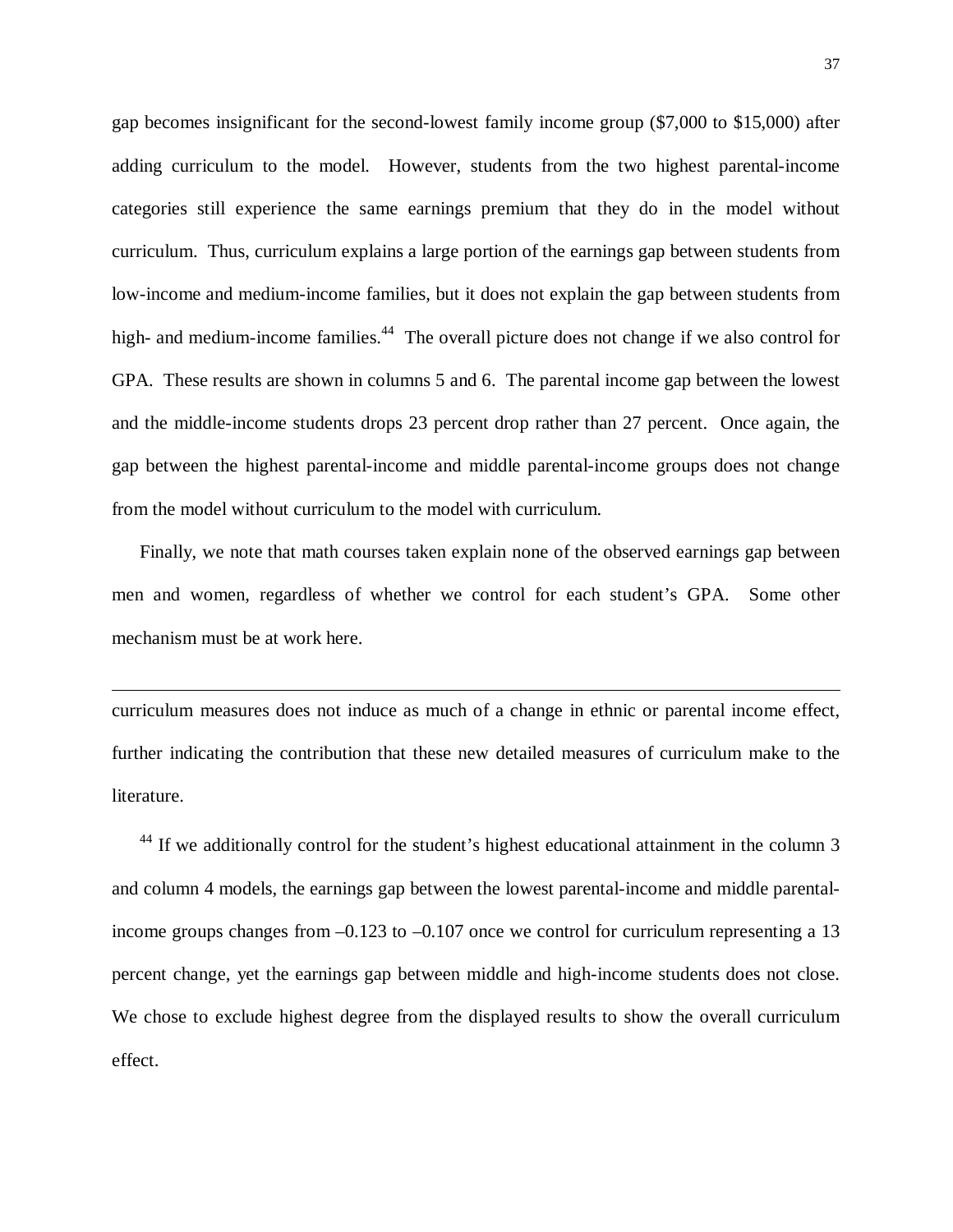The results on parental income may carry important policy implications. Whereas many other factors help to determine the labor market success of students whose parents have average and high incomes, students of low-income families could significantly improve their earnings prospects with a better curriculum. Policies aimed at encouraging and preparing low-income students to take a more rigorous curriculum could yield significant benefits. Although we do not explicitly find that standardizing the curriculum can help narrow the ethnic earnings gap, the ethnic composition of students in the lowest parental income group was such that narrowing this gap would be a step toward narrowing the ethnic earnings gap as well: 30 percent of the students who came from the lowest-income families were Hispanic, 20 percent were black, and 34 percent were white.

#### **6. Conclusion**

 The main message of this study is that math matters. The math courses that students take in high school are strongly related to students' earnings around ten years later, even after taking account of demographic, family, and school characteristics, as well as the student's highest educational degree attained, college major and occupation. Another important message is that not all math courses are equal. More advanced math courses have a larger effect on earnings than less academic courses. Our results suggest that a curriculum that includes algebra and geometry is systematically related to higher earnings for graduates a decade after graduation. As we have stressed throughout the paper, it is not entirely clear whether the link between math and earnings is causal or merely reflects unobserved variations in student ability or motivation. But it is noteworthy that math continues to matter even after controlling for proxies of ability and motivation, such as math GPA and math test scores, and after using instrumental variable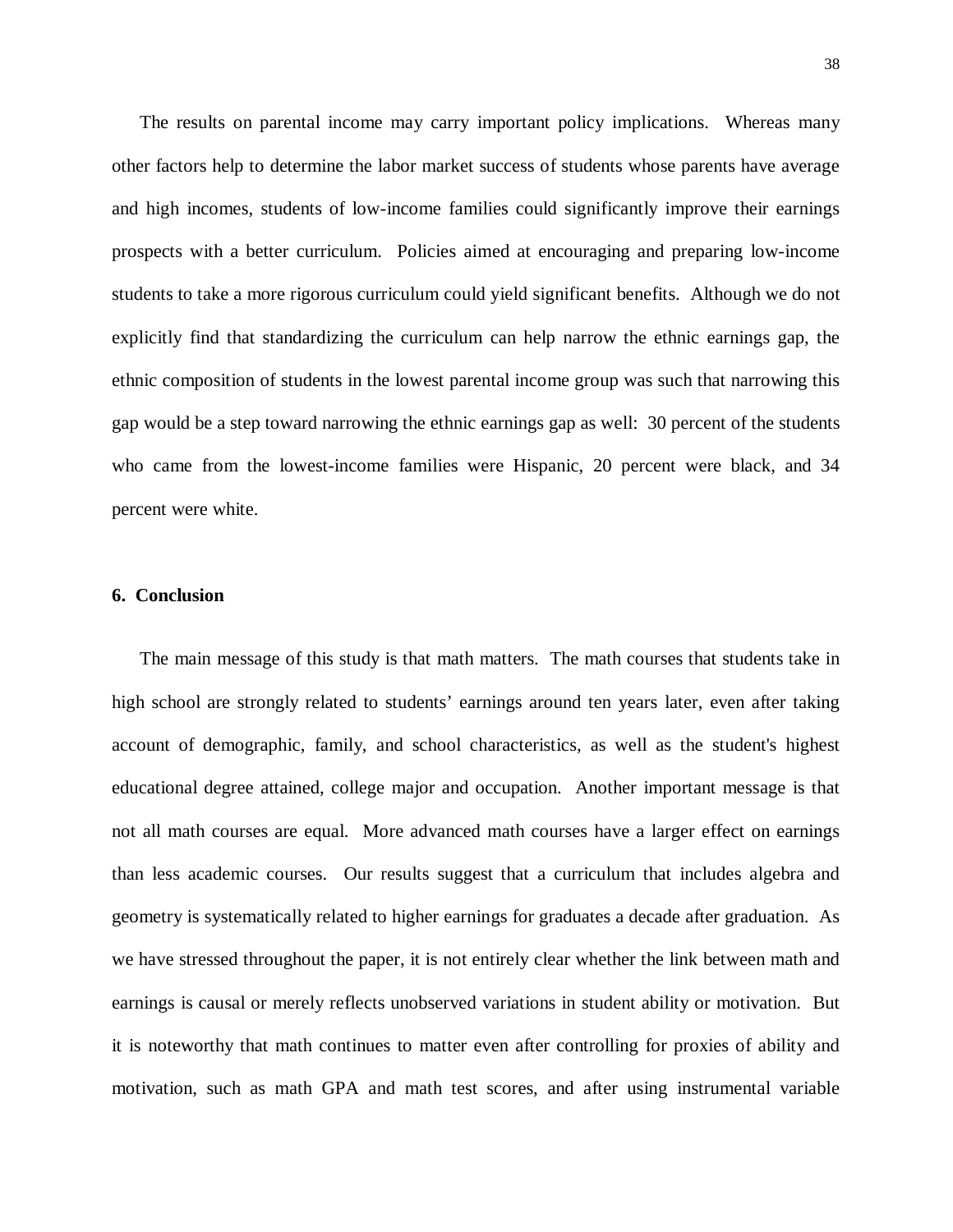methods. The IV estimates suggest that algebra/geometry credits have the largest effect on earnings, whereas the remaining courses have insignificant effects. Indeed, throughout this battery of robustness tests, credits earned in the algebra/geometry category most reliably remain a statistically significant predictor of earnings. Furthermore, both the OLS and IV results persist when we include English, science, and foreign language curriculum measures in the model, although some of these other types of courses (for example, above-level English) appear to influence earnings as well.

Can gaps in curriculum explain gaps in earnings among racial and socioeconomic groups or the gap related to gender? In answering this question, it is important to account first for variations in family background. Virtually all of the earnings gap between whites and most minority groups can be accounted for by differences in family background and, to a far lesser extent, school characteristics, without any need to control for curriculum. In contrast, the earnings gap related to variations in parental income levels or in gender cannot be fully explained by family and school characteristics. We found no evidence that math courses taken can explain the gender pay gap. But math curriculum can explain nearly one-quarter of the gap between students with parental income in the lowest and middle groups. This latter finding is important because it suggests a tool – namely the math curriculum - for increasing the degree of equity in students' earnings opportunities later in life.

Of course, it is difficult to know how in practice to implement this deceptively simple policy prescription of enriching the math curriculum. Why do low-income students fail to take more high school math if it is true that this effort would substantially boost their earnings later in life? We suspect that part of the answer is that young students have rather imperfect knowledge of the labor market returns to education, let alone to specific courses. For instance, Betts (1996)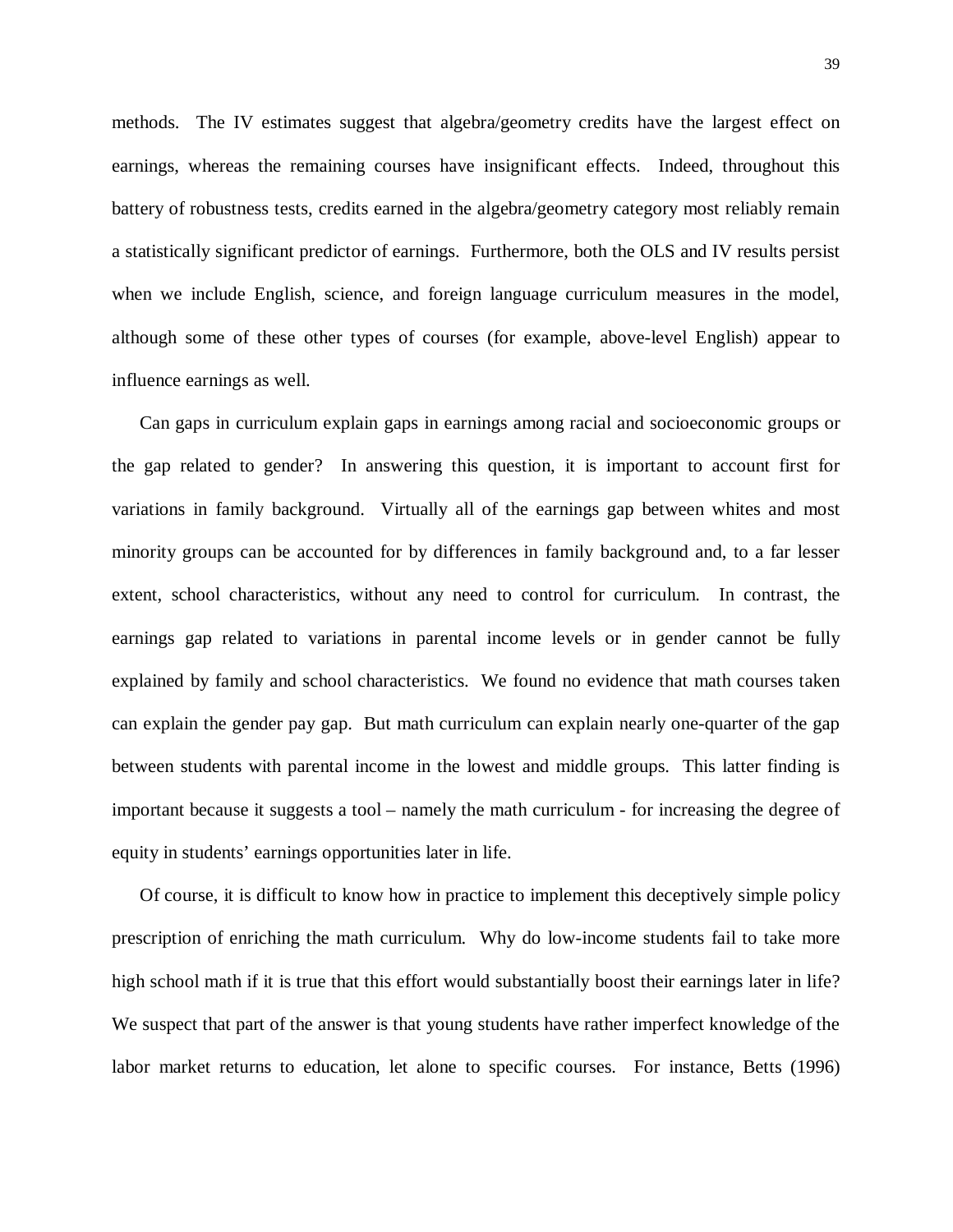surveys undergraduates at an elite public university and finds that while on average undergraduates have a reasonably good knowledge of the returns to education in various fields, the beliefs of individual students are often massively wrong. It stands to reason that high school students from low-income families, who lack the same windows into the higher education system, have a less accurate understanding of the returns to education overall or to taking courses in individual subjects. A second reason why students from low-income families may not want to enroll in the most demanding high school courses is that they have a rather high discount rate. Indeed, the idea that young people discount their future income too highly can explain why we have compulsory attendance laws. The excessive discounting of future income is likely to be particularly common among the less affluent. For evidence that people living in poverty have higher discount rates than average, see Lawrance (1991). A third reason why students living in poverty may not take "enough" high school math courses could well be that by the time they reach high school, their accumulated educational deficit makes it difficult for them to take further courses at grade level.

Better information about the realities of the labor market, combined with higher standards for all students, might do much to solve the first two problems. The standards movement that has swept the United States during the 1990's has already led to much clearer, and in general higher, requirements for high school graduation in most states, through the tightening of course requirements, and in many cases, the creation of high school exit exams. The third issue, that students living in poverty may be far behind grade level by the start of high school, is far more problematic. It would suggest that setting higher course requirements in high school could backfire unless at the same time education policymakers closely examined the deficiencies in student performance at lower grades and intervene early enough in students' careers to minimize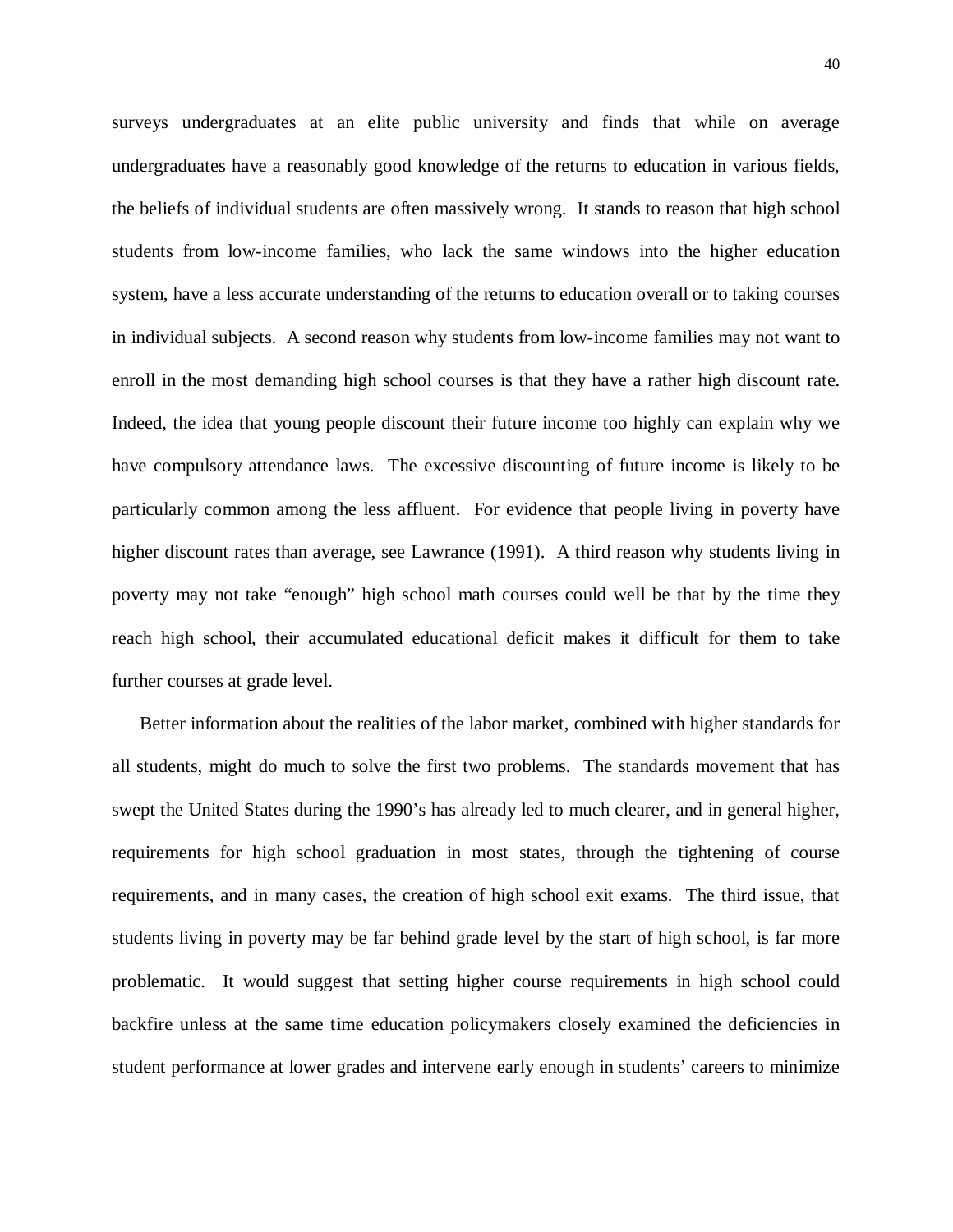these deficiencies. Clearly, such interventions could prove costly, and we cannot speculate on the cost-benefit ratio of such interventions. Still, our results do provide some concrete evidence that the benefits of a richer curriculum are real and meaningful in size; it is the cost side of the equation that is less clear.

Our results emanate from the detailed manner in which we measure curriculum, and this is a major contribution of this study. If we simply analyze the effect of aggregate math credits earned, we find that it is an average of specific math course effects. When aggregate credits in other subjects are also included, the aggregate math effect is only marginally significant and the effects of English and science subjects disappear entirely. Furthermore, the aggregate number of math credits a student earns cannot explain as much of the earnings gap as the credits in individual courses can.

A perennial problem facing researchers working on the economics of education concerns the human capital/signaling debate. Does education, or in our case curriculum, increase earnings by increasing human capital (i.e., skills) or simply by signaling pre-existing student ability? This issue is of pivotal importance for policymakers. If the only role that math courses play is to provide more able students with an opportunity to signal this fact to the labor market by surpassing other students, then a policy requiring a more enriched curriculum for all students will not make students intrinsically more productive.

Although our data cannot provide unequivocal results on how curriculum affects earnings, our preferred earnings models that condition on math GPA suggest that 68 percent of the effect works through students' educational attainment and an additional 19 percent works through students' college major and occupation. The unexplained portion, about 13 percent, appears to work through other mechanisms.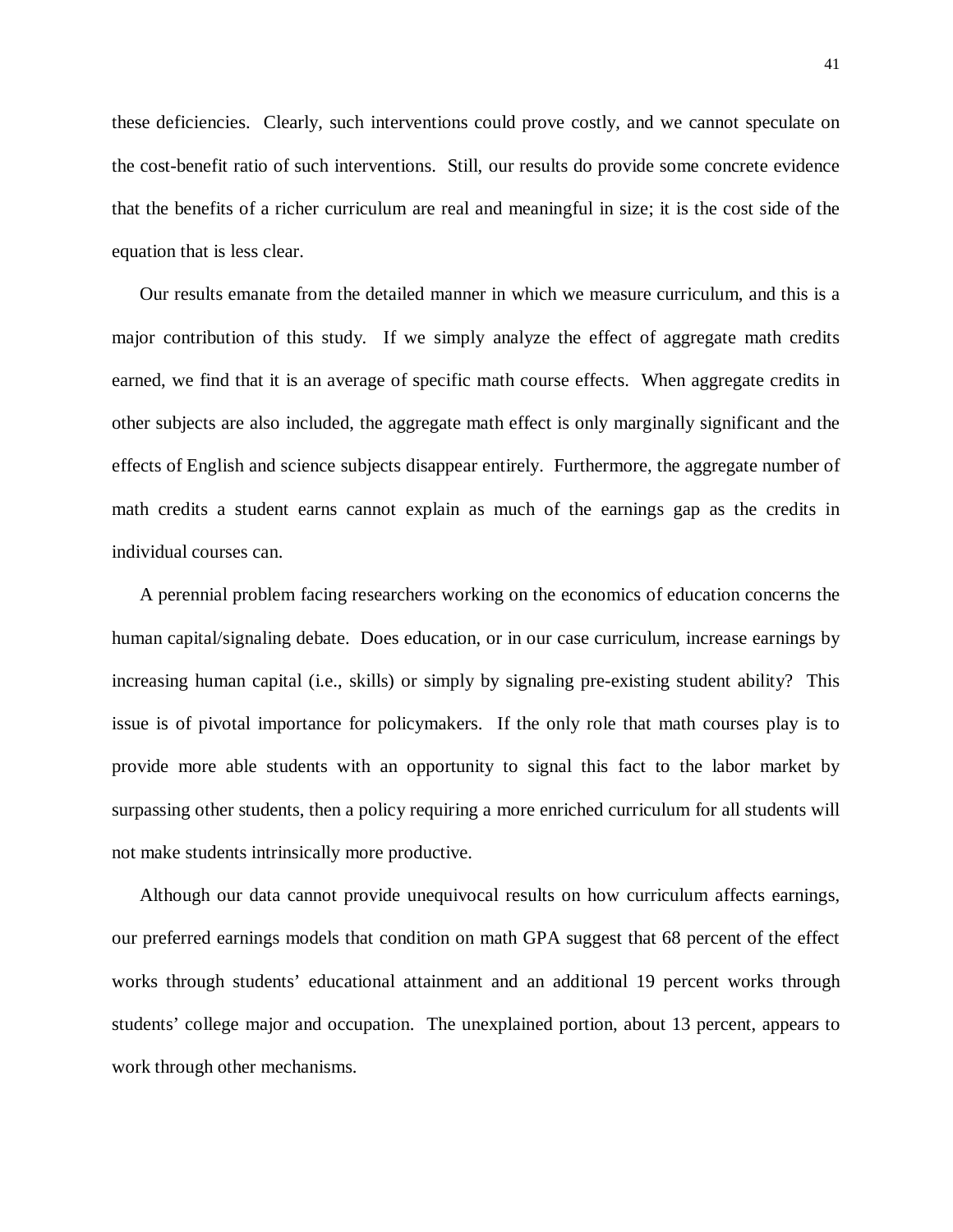Furthermore, our controls for student ability (math GPA and test score) suggest that signaling of ability and motivation is unlikely to be the only way in which curriculum matters. Unlike some earlier work, we find evidence that courses taken during high school can indeed explain most of the economic returns to a year of schooling. In this sense, as well, our results suggest that education does more than signal ability. As public attention continues to focus on such issues as school spending and class size, this study shows that it is crucial to remain focused on the heart of the matter: what students actually learn in school.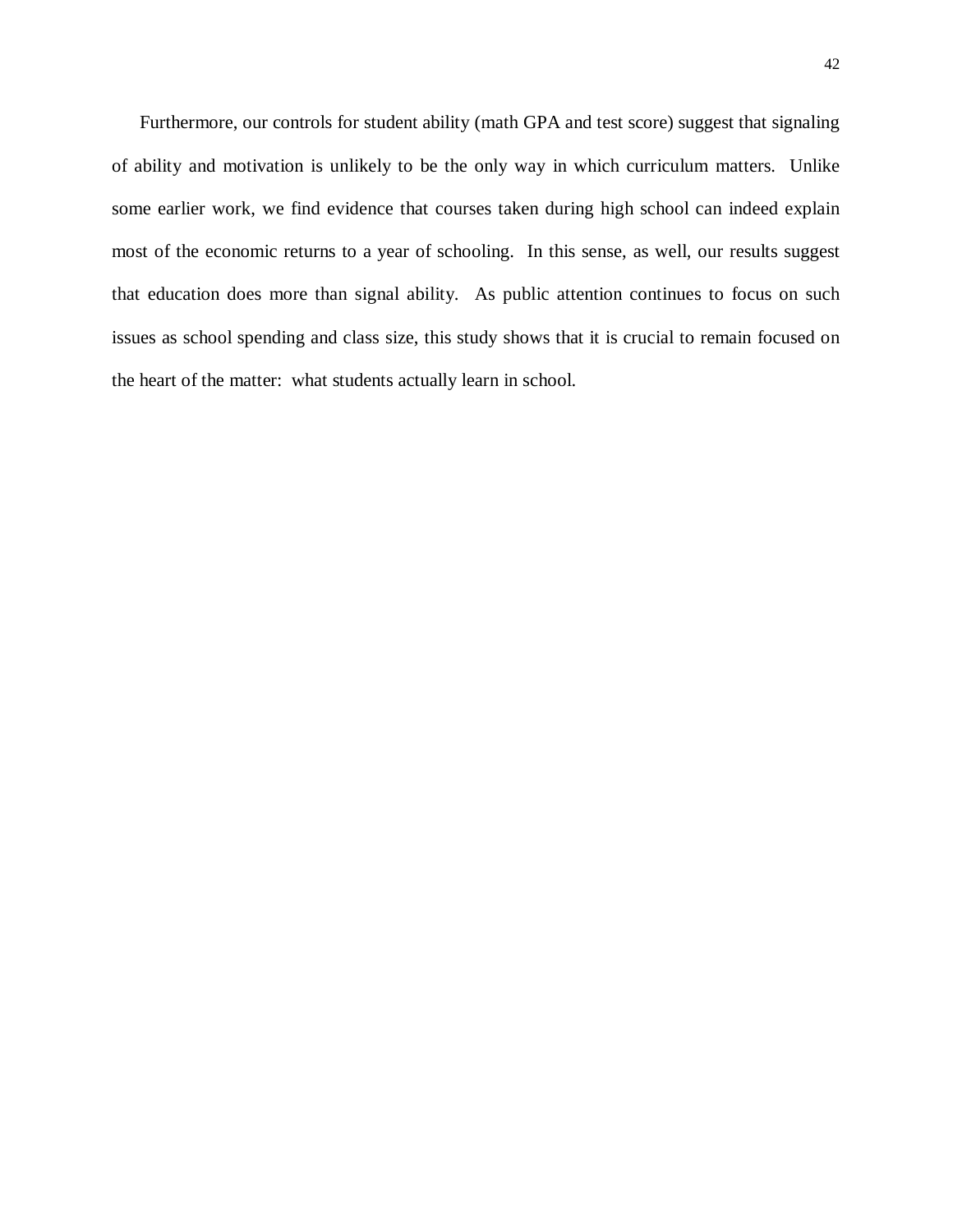# **Appendix A: Data**

**Math Test Score.** The math test score that we included was based on a math test in which students had 21 minutes to answer 38 questions. The questions required them to compare two quantities and determine whether one was greater, whether they were equal, or whether the relationship was indeterminable based on the given data. We used the HSB-computed Item Response Theory (IRT) scores from this test as our measure of math test score.<sup>45</sup>

**Grade Point Average and Number of Credits Earned.**We computed the student's math GPA on a scale of 0 to 4.3. We took a weighted average of the student's grade points for each course, where the weights were the number of credits that the student earned for the class. These credits were either 0.25, 0.33, 0.5, or 1, depending on whether the course length was a quarter, trimester, semester, or, more commonly, a year-long course. We converted letter grades to grade points. An "A" received 4 points, a "B" received 3 points, a "C" received 2 points, and a "D" received 1 point. We added 0.3 points for a "plus" and deducted 0.3 points for a "minus." For example, we counted a "B+" as 3.3 points.

<sup>&</sup>lt;sup>45</sup> IRT is a "method of estimating achievement level by considering the pattern of right, wrong, and omitted responses on all items administered to an individual student. Rather than merely counting right and wrong responses, the IRT procedure also considers characteristics of each of the test items, such as their difficulty and the likelihood that they could be guessed correctly by low-ability individuals. IRT scores are less likely than simple number-right formula scores to be distorted by correct guesses on difficult items if a student's response vector also contains incorrect answers to easier questions." See Ingels et al. (1995, p M-4).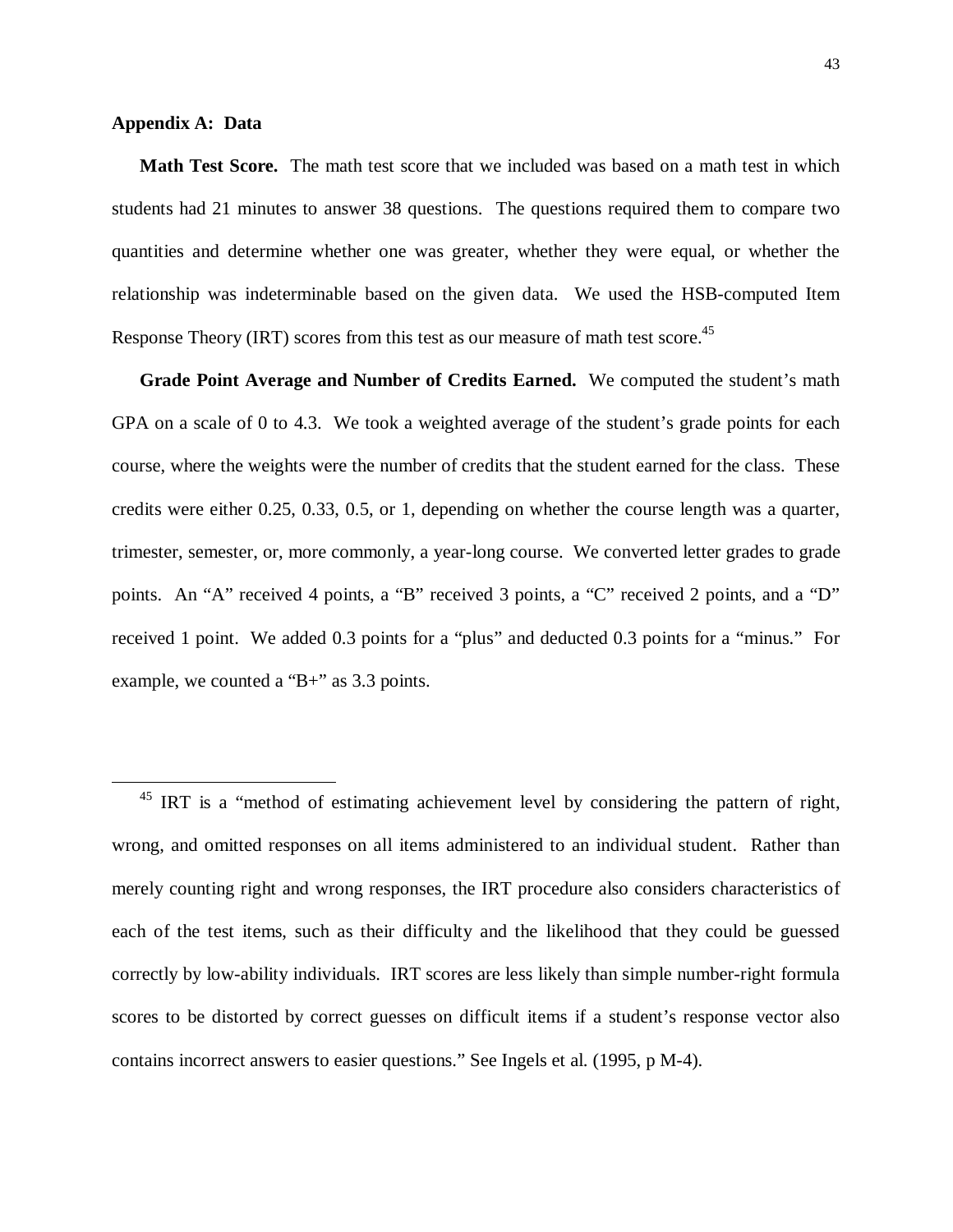If a student failed a course, but subsequently retook it and passed it, we included the letter grade and credit information from the successful completion of the course in the student's GPA, but we ignored the information from the failed attempt. We believed that it is the *final* level of success in a given course that is likely to have the greater effect on a student's subsequent educational attainment and earnings. If, however, the student failed a course and did not repeat it successfully, we included the credit information in the student's GPA calculation but assigned 0 grade points to the course. In other words, we gave the student credit for having taken the course, but lowered the GPA accordingly.

The credit values that we used to compute the GPA also served as our measure of math curriculum. So, for example, a student who took a one-year calculus course had a tally of 1 credit for that course category. A student who took three semesters worth of a geometry course had a tally of 1.5 credits for that category. In a few cases, students received a grade of "pass" in a course. We did not include these grades in the GPA calculations but we did add the number of credits earned to the tally of credits earned by the student.

 We estimated an alternative specification where we included only the courses that the student passed in the GPA calculation and in the tally of credits that the student earned. The results from our main models did not change when we used this alternative measure.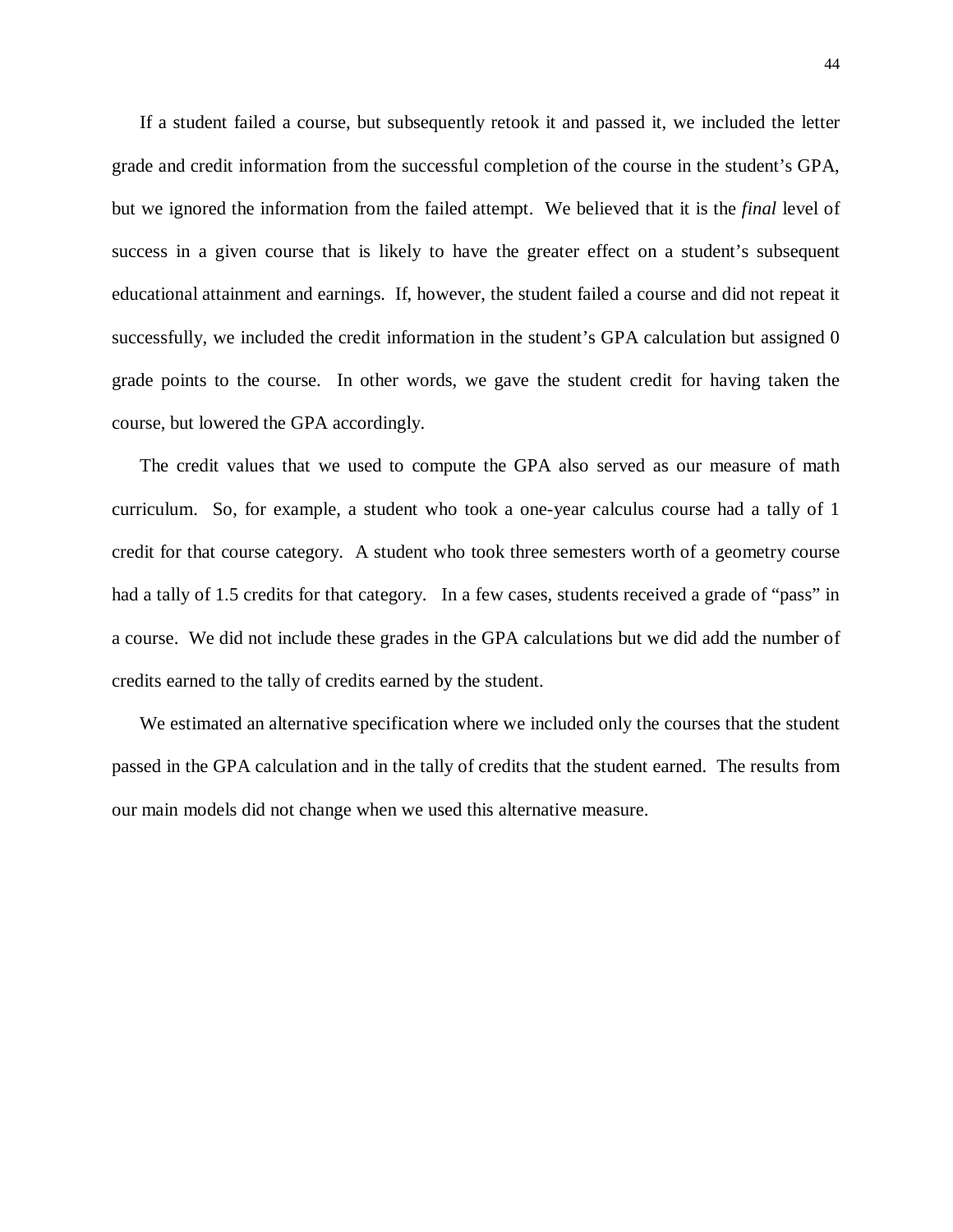| Math Curriculum            | $=$ | Math credits earned in each of the following six math<br>categories: vocational math, pre-algebra, algebra/geometry,<br>intermediate algebra, advanced algebra, and calculus.                                                                                                                                                                                                                                                                                   |
|----------------------------|-----|-----------------------------------------------------------------------------------------------------------------------------------------------------------------------------------------------------------------------------------------------------------------------------------------------------------------------------------------------------------------------------------------------------------------------------------------------------------------|
| Demographic<br>Information |     | Ethnicity, gender, age in 1991, and marital status in 1991.                                                                                                                                                                                                                                                                                                                                                                                                     |
| Family<br>Characteristics  |     | Parental income, parental education, parental nativity, and the<br>number of siblings.                                                                                                                                                                                                                                                                                                                                                                          |
| School<br>Characteristics  |     | Student-teacher ratio, books per pupil, length of the school<br>year, school enrollment, percentage of disadvantaged<br>students, percentage of teachers with a master's degree,<br>district's average spending per pupil, teacher salary, whether<br>teachers are unionized, and the public school type (regular,<br>alternative, Cuban Hispanic, or other Hispanic), geographic<br>region (nine U.S. regions), and urbanicity (rural, urban, or<br>suburban). |
| Highest Degree             | $=$ | High school dropout, high school diploma, some<br>postsecondary education (but no degree), a certificate, an<br>associate's degree, and a bachelor's degree or higher.                                                                                                                                                                                                                                                                                          |

# **Table 1 – Regressors Included in Main Models**

Note: Specific categories and means of the above variables are available from the authors on request.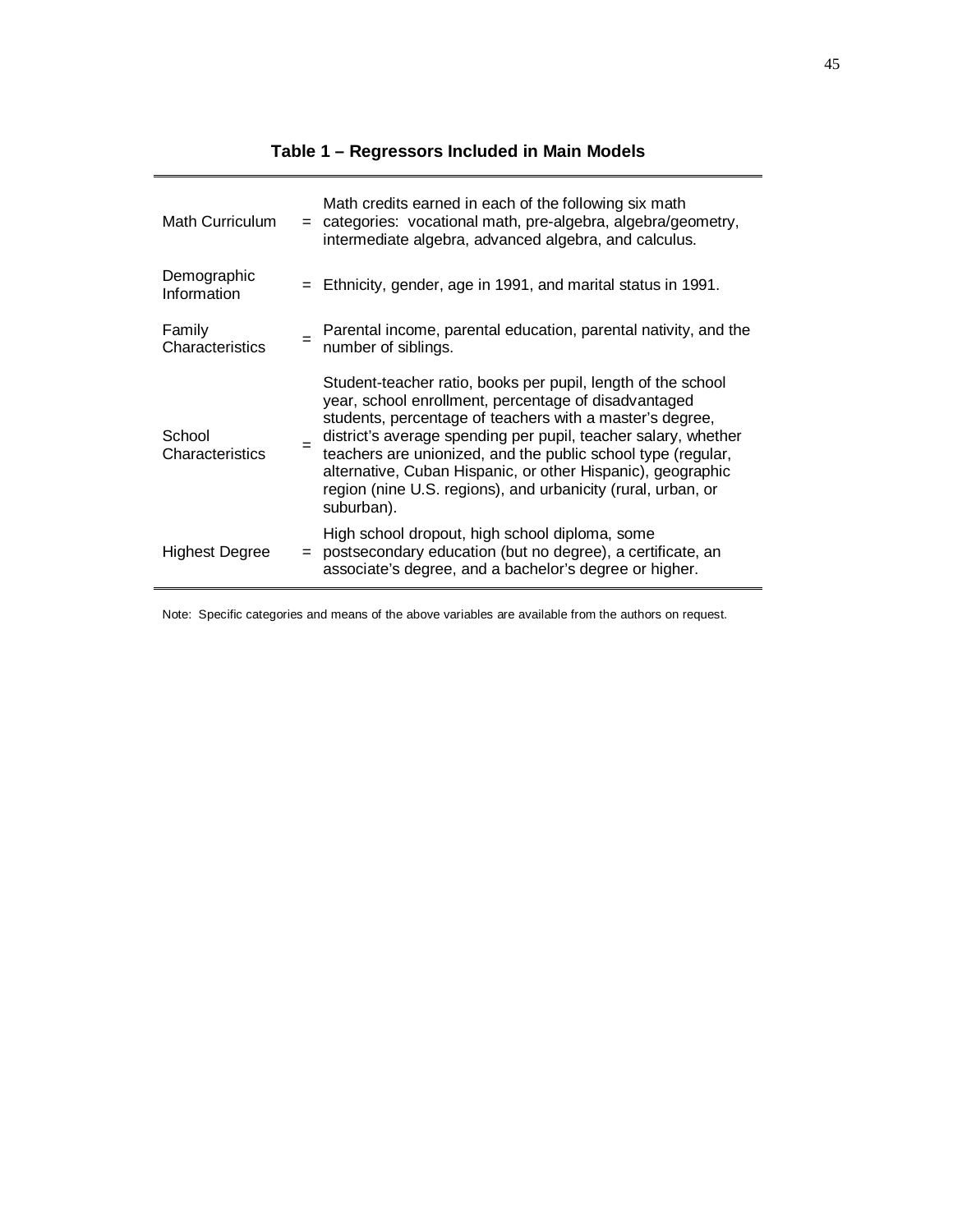|                                   | (1)                      | (2)         | (3)         | (4)         | (5)         | (6)         | (7)        | (8)        |
|-----------------------------------|--------------------------|-------------|-------------|-------------|-------------|-------------|------------|------------|
| Vocational                        | 0.001                    | $-0.024$ ** | $-0.027$ ** | $-0.029$ ** | $-0.084$ ** | $-0.086$ ** | $-0.019$   | $-0.023$ * |
|                                   | (0.011)                  | (0.011)     | (0.010)     | (0.011)     | (0.030)     | (0.030)     | (0.012)    | (0.013)    |
| Pre-Algebra                       | $0.067$ **               | 0.023       | 0.007       | 0.005       | 0.015       | 0.013       | 0.006      | 0.004      |
|                                   | (0.014)                  | (0.014)     | (0.014)     | (0.014)     | (0.034)     | (0.034)     | (0.017)    | (0.017)    |
| Algebra/Geometry                  | $0.080**$                | $0.061$ **  | $0.031$ **  | $0.029$ **  | $0.090**$   | $0.083$ **  | $0.029$ ** | $0.027$ ** |
|                                   | (0.010)                  | (0.010)     | (0.010)     | (0.010)     | (0.035)     | (0.035)     | (0.012)    | (0.012)    |
| Intermediate Algebra              | $0.109**$                | $0.078$ **  | $0.032**$   | 0.022       | $-0.107$    | $-0.100$    | $0.054$ ** | $0.042$ ** |
|                                   | (0.017)                  | (0.016)     | (0.016)     | (0.017)     | (0.068)     | (0.067)     | (0.019)    | (0.019)    |
| Advanced Algebra                  | $0.134$ **               | $0.088$ **  | $0.042$ **  | $0.029$ **  | $-0.077$    | $-0.082$    | $0.054$ ** | $0.039**$  |
|                                   | (0.014)                  | (0.014)     | (0.014)     | (0.015)     | (0.050)     | (0.050)     | (0.017)    | (0.017)    |
| Calculus                          | $0.195$ **               | $0.120$ **  | $0.065$ **  | 0.047       | $-0.132$    | $-0.140$    | $0.077$ ** | 0.058      |
|                                   | (0.033)                  | (0.032)     | (0.032)     | (0.032)     | (0.167)     | (0.167)     | (0.036)    | (0.036)    |
| <b>Total Math Credits</b>         | $^{\star\star}$<br>0.106 | $0.069$ **  | $0.027$ **  | $0.019$ **  | $-0.009$    | $-0.010$    | $0.036$ ** | $0.027$ ** |
|                                   | (0.006)                  | (0.007)     | 0.007       | (0.007)     | (0.024)     | (0.024)     | (0.008)    | (0.008)    |
| Math GPA                          |                          |             |             | $0.036$ **  |             | $0.063$ **  |            | $0.039$ ** |
|                                   |                          |             |             | (0.009)     |             | (0.015)     |            | (0.009)    |
| <b>Other Controls</b>             |                          |             |             |             |             |             |            |            |
| Demographic Information           | No                       | Yes         | Yes         | Yes         | Yes         | Yes         | Yes        | Yes        |
| <b>Family Characteristics</b>     | No                       | Yes         | Yes         | Yes         | Yes         | Yes         | Yes        | Yes        |
| <b>School Characteristics</b>     | No                       | Yes         | Yes         | Yes         | Yes         | Yes         | No         | No         |
| <b>Highest Educational Degree</b> | No                       | No          | Yes         | Yes         | Yes         | Yes         | Yes        | Yes        |
| <b>Estimation Method</b>          | <b>OLS</b>               | <b>OLS</b>  | <b>OLS</b>  | <b>OLS</b>  | IV          | IV          | FE         | <b>FE</b>  |
| R-squared                         | 0.069                    | 0.172       | 0.199       | 0.201       | 0.187       | 0.192       | 0.316      | 0.319      |
| Number of Obs                     | 5,919                    | 5,919       | 5,919       | 5,896       | 5,864       | 5,841       | 5,919      | 5,896      |

# **Table 2 The Effects of Specific Math Courses on Log-Earnings: OLS, IV and Fixed-Effects Estimates**

Notes: \*\* Significant at the 5 percent level; \* significant at the 10 percent level. Standard errors are in parentheses. All models include an intercept.<br>Adding dummy variables for college major changes the coefficients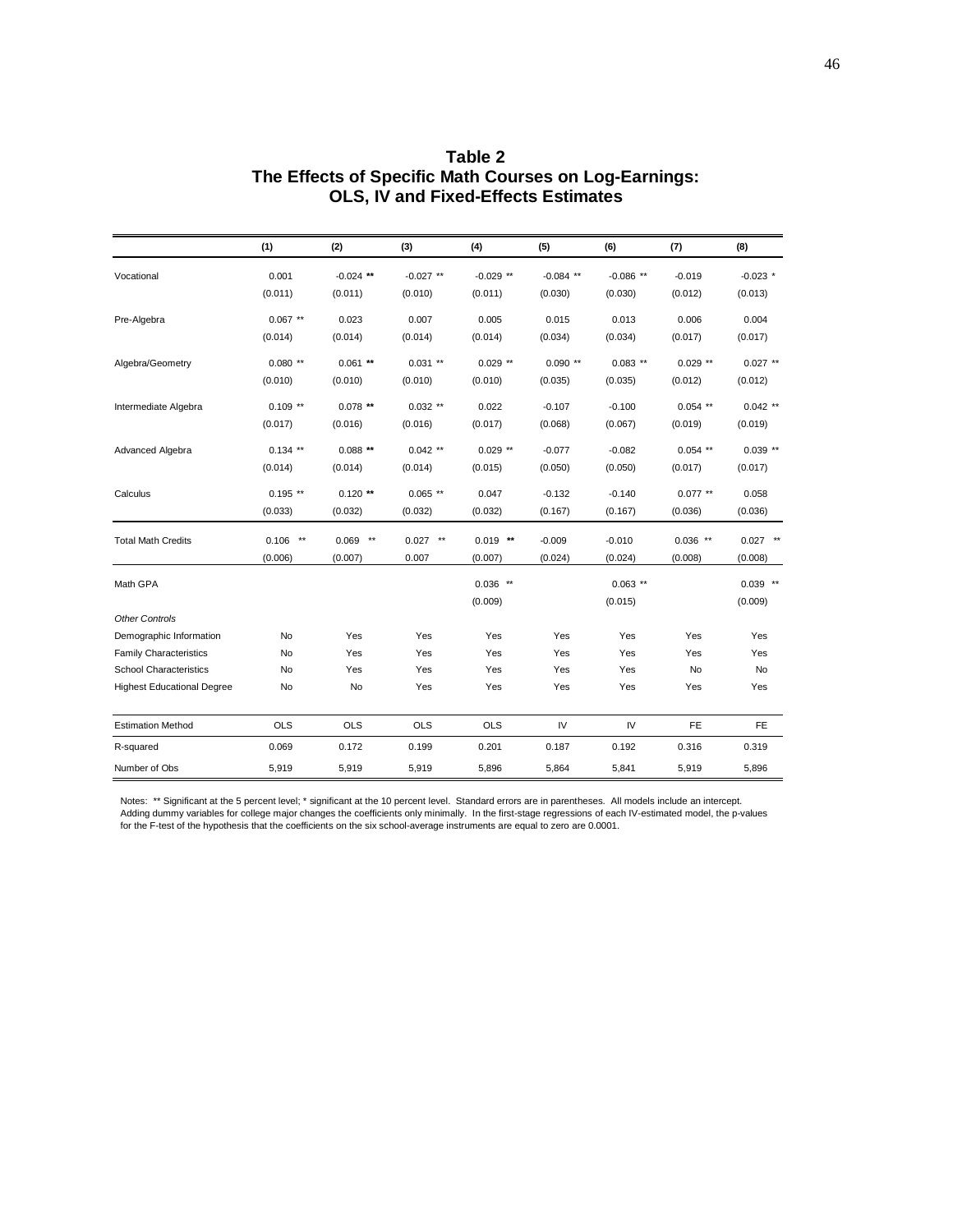|                                             | <b>OLS</b>                          |                              | $\overline{\mathsf{I}}$        |                                   |  |
|---------------------------------------------|-------------------------------------|------------------------------|--------------------------------|-----------------------------------|--|
|                                             | (1)                                 | (2)                          | (3)                            | (4)                               |  |
| Vocational                                  | $-0.030$<br>**<br>(0.011)           | $-0.032$<br>$***$<br>(0.011) | $-0.075$ *<br>(0.039)          | $-0.075$<br>*<br>(0.040)          |  |
| Pre-Algebra                                 | 0.004<br>(0.014)                    | 0.002<br>(0.014)             | 0.030<br>(0.045)               | 0.029<br>(0.045)                  |  |
| Algebra/Geometry                            | $0.020$ *<br>(0.011)                | $0.019$ *<br>(0.011)         | 0.097<br>$***$<br>(0.044)      | 0.093<br>(0.045)                  |  |
| Intermediate Algebra                        | 0.019<br>(0.017)                    | 0.010<br>(0.017)             | $-0.129$<br>(0.082)            | $-0.134$<br>(0.082)               |  |
| Advanced Algebra                            | 0.030<br>$***$<br>(0.015)           | 0.018<br>(0.016)             | $-0.093$<br>(0.058)            | $-0.101$<br>$\star$<br>(0.059)    |  |
| Calculus                                    | 0.043<br>(0.033)                    | 0.028<br>(0.033)             | $-0.162$<br>(0.171)            | $-0.187$<br>(0.173)               |  |
| <b>Below Level English</b>                  | 0.004<br>(0.013)                    | 0.005<br>(0.013)             | 0.019<br>(0.033)               | 0.020<br>(0.033)                  |  |
| Average English                             | 0.015<br>$***$<br>(0.008)           | 0.015<br>$***$<br>(0.008)    | 0.025<br>(0.024)               | 0.024<br>(0.024)                  |  |
| <b>English Literature Courses</b>           | 0.015<br>*<br>(0.009)               | $0.015$ *<br>(0.009)         | 0.034<br>(0.029)               | 0.035<br>(0.029)                  |  |
| Above Level English                         | 0.026<br>$^{\star\star}$<br>(0.013) | $0.025$ *<br>(0.013)         | 0.071<br>(0.036)               | 0.076<br>(0.036)                  |  |
| <b>Basic Biology</b>                        | $-0.008$<br>(0.019)                 | $-0.009$<br>(0.019)          | $-0.080$<br>$\star$<br>(0.046) | $-0.084$<br>(0.046)               |  |
| <b>General Biology</b>                      | $-0.015$<br>(0.013)                 | $-0.014$<br>(0.013)          | $-0.069$ *<br>(0.040)          | $-0.070$ *<br>(0.040)             |  |
| <b>Primary Physics</b>                      | $-0.023$<br>$***$<br>(0.012)        | $-0.024$ **<br>(0.012)       | $-0.060$ *<br>(0.031)          | $-0.059$ *<br>(0.031)             |  |
| <b>Secondary Physics</b>                    | 0.005<br>(0.034)                    | 0.005<br>(0.034)             | 0.143<br>(0.100)               | 0.149<br>(0.100)                  |  |
| Chemistry 1, Physics 1                      | 0.020<br>(0.014)                    | 0.015<br>(0.014)             | $-0.004$<br>(0.060)            | $-0.012$<br>(0.060)               |  |
| Chemistry 2, Physics 2<br><b>AP Biology</b> | 0.020<br>(0.020)                    | 0.020<br>(0.020)             | 0.028<br>(0.073)               | 0.045<br>(0.071)                  |  |
| Foreign Language (1-2)                      | 0.025<br>(0.017)                    | 0.028<br>(0.017)             | $-0.024$<br>(0.104)            | 0.000<br>(0.103)                  |  |
| Foreign Language (3-4)                      | $0.054$ **<br>(0.026)               | 0.056<br>$***$<br>(0.026)    | 0.129<br>(0.143)               | 0.138<br>(0.142)                  |  |
| GPA - Math                                  |                                     | $***$<br>0.036<br>(0.009)    |                                | 0.067<br>$^{\ast\ast}$<br>(0.020) |  |
| R-squared<br>Number of Observations         | 0.200<br>5,735                      | 0.203<br>5,718               | 0.186<br>5,681                 | 0.191<br>5,664                    |  |

**Table 3 The Effects of Specific Math, English, Science, and Foreign Language Courses on Log-Earnings: OLS and IV Estimates** 

Notes: \*\* Significant at the 5 percent level; \*significant at the 10 percent level. Standard errors are in parentheses. All models control for demographic, family, school, and highest-degree characteristics. See Table 1 for a complete list. Each model contains an intercept. For the first-stage regressions in each IV model, the p-values for the F-test of the hypothesis that the coefficients on the instruments are equal to zero are 0.0001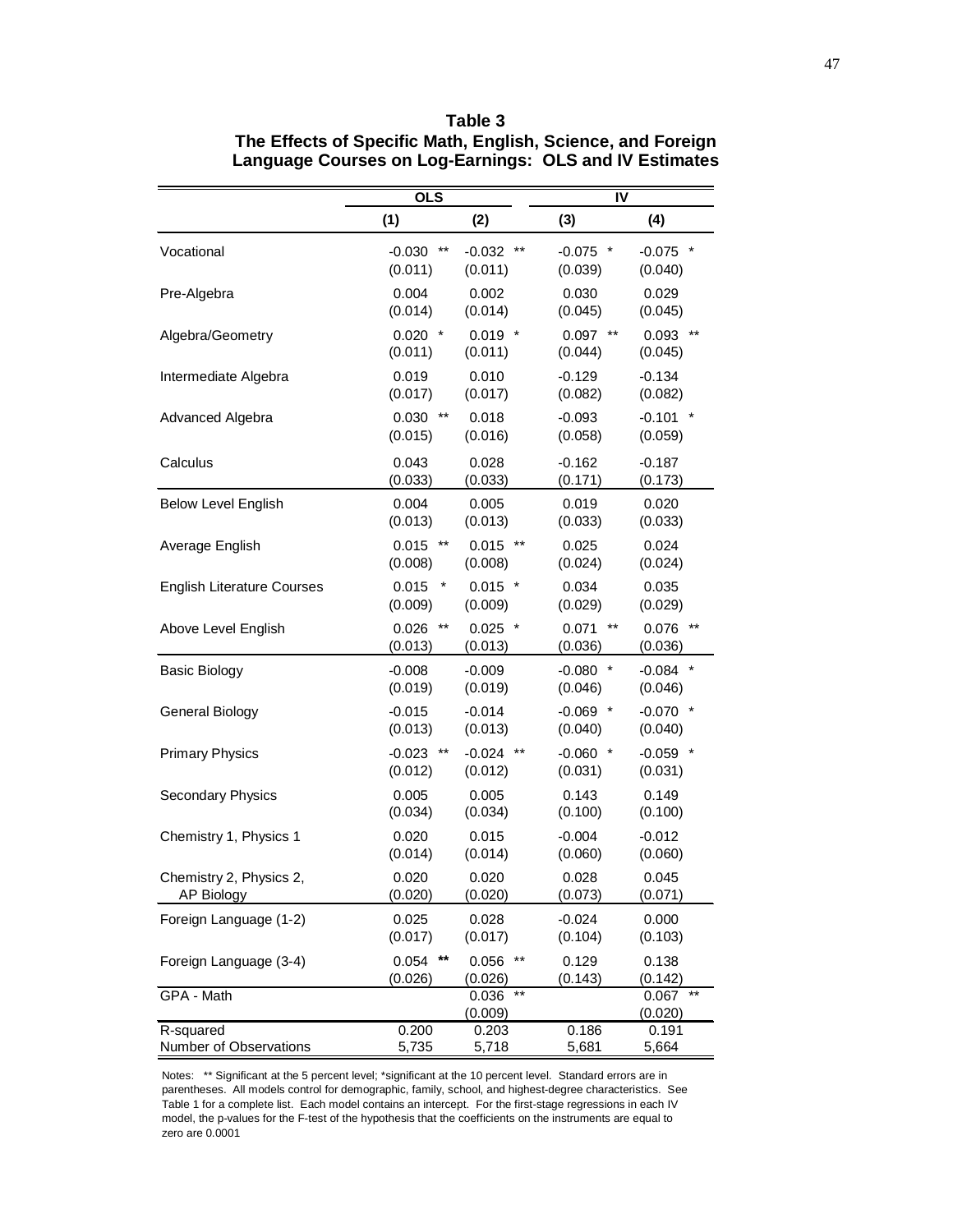| <b>School Year</b><br>& Level | <b>Hypothetical Curriculum</b>                                                       | <b>Predicted</b><br><b>Effect</b> |
|-------------------------------|--------------------------------------------------------------------------------------|-----------------------------------|
| 10 Dropout                    | No more subjects                                                                     | $-0.122**$<br>(0.036)             |
| 11 Low                        | No math, average English, secondary physics, no foreign<br>language                  | 0.021<br>(0.035)                  |
| 11 Med                        | Intermediate algebra, average English, chemistry 1,<br>foreign language (third year) | $0.054**$<br>(0.022)              |
| 11 High                       | Advanced algebra, advanced English, chemistry 1,<br>foreign language (third year)    | $0.072**$<br>(0.021)              |
| 12 Low                        | Same as grade 11 low                                                                 | 0.021<br>(0.035)                  |
| 12 Med                        | Advanced algebra, English literature, physics 1, foreign<br>language (fourth year)   | $0.062**$<br>(0.019)              |
| 12 High                       | Calculus, advanced English, chemistry 2, foreign<br>language (fourth year)           | $0.086**$<br>(0.037)              |

# **Table 4 The Predicted Earnings Effect of Hypothetical Course Combinations During Grades 11 and 12**

Notes: \*\* Significant at the 5 percent level. Standard errors are in parentheses. Except for the effect of dropping out (which is simply the coefficient on the dropout dummy variable in column 4 model of Table 2), the predicted effects are computed by summing up the individual effects of the hypothetical class list from column 2 of Table 3. In other words, the effects within each academic year (e.g., grade 12) are measured relative to a hypothetical student who stays in school that academic year but does not take any math, English, science, or foreign language courses. The standard errors are computed by taking the square root of the variance of the sum of the coefficients from the hypothetical class list. To compute the effects more easily, we estimate a slightly different specification of the column 2 model in Table 3 in which we enter the total number of foreign language credits rather than the two dummy variables. Coefficients on the other subjects are practically unchanged. That of foreign language credits becomes 0.014.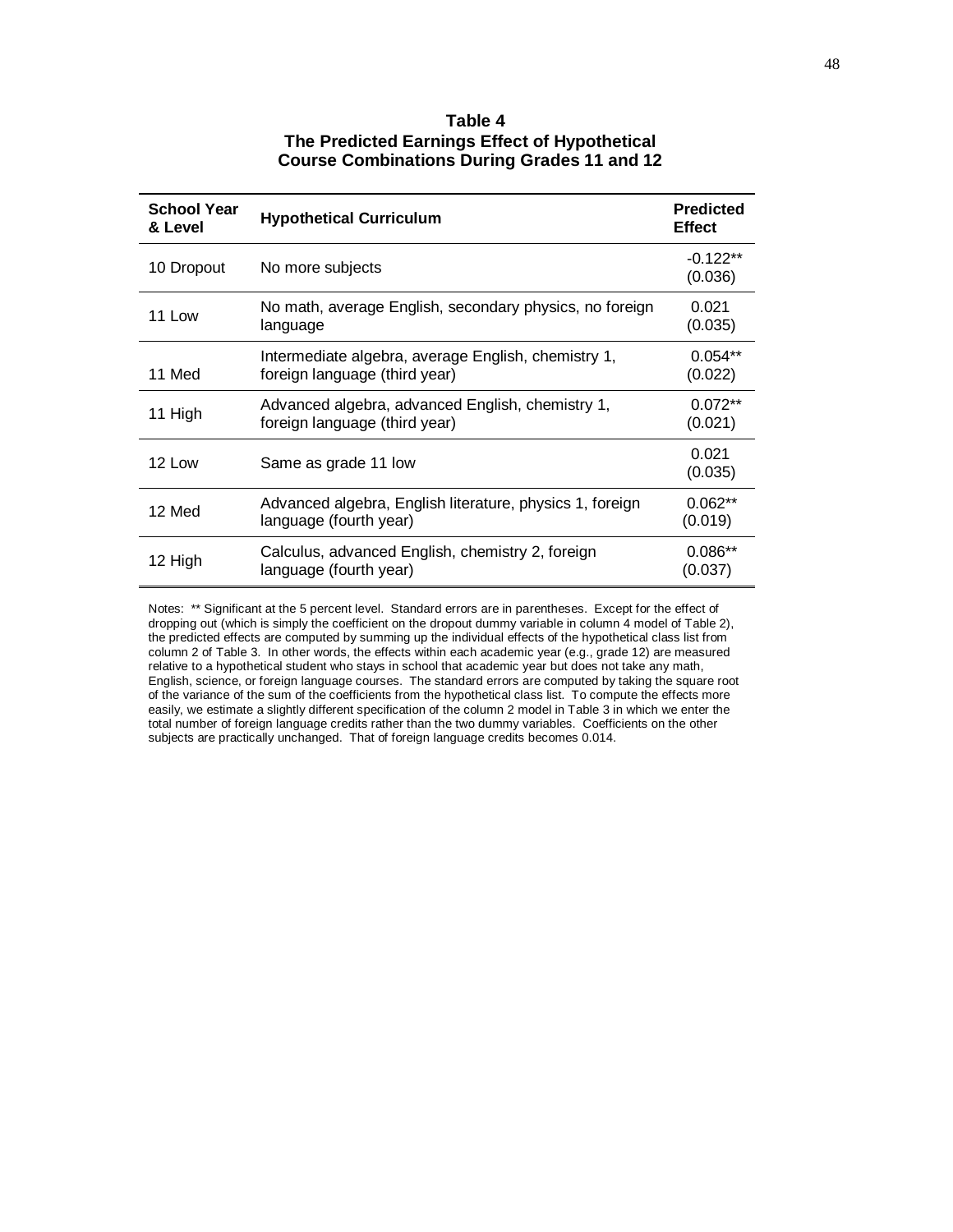|                                   | (1)                        | (2)                        | <b>OLS</b><br>(3)         | (4)                       | (5)                 | IV<br>(6)           | (7)                       | (8)                   |
|-----------------------------------|----------------------------|----------------------------|---------------------------|---------------------------|---------------------|---------------------|---------------------------|-----------------------|
| Math                              | 0.014<br>$\ast$<br>(0.008) | 0.008<br>(0.008)           | 0.009<br>(0.008)          | 0.005<br>(0.009)          | $-0.029$<br>(0.033) | $-0.034$<br>(0.034) | $-0.040$<br>(0.034)       | $-0.025$<br>(0.034)   |
| English                           | 0.011<br>(0.007)           | 0.013<br>$\ast$<br>(0.007) | 0.016<br>$***$<br>(0.008) | $***$<br>0.017<br>(0.008) | 0.030<br>(0.023)    | $-0.030$<br>(0.023) | 0.030<br>(0.022)          | $0.042$ *<br>(0.023)  |
| Science                           | 0.005<br>(0.008)           | 0.003<br>(0.008)           | $-0.001$<br>(0.008)       | $-0.008$<br>(0.008)       | $-0.025$<br>(0.026) | $-0.026$<br>(0.026) | $-0.030$<br>(0.025)       | $-0.045$ *<br>(0.027) |
| Foreign Language                  | $***$<br>0.025<br>(0.007)  | $0.024$ **<br>(0.007)      | $***$<br>0.025<br>(0.007) | 0.021<br>$***$<br>(0.008) | $-0.034$<br>(0.028) | 0.036<br>(0.028)    | 0.053<br>$***$<br>(0.026) | 0.010<br>(0.030)      |
| Controls                          |                            |                            |                           |                           |                     |                     |                           |                       |
| Demographic Information           | yes                        | yes                        | yes                       | yes                       | yes                 | yes                 | yes                       | yes                   |
| <b>Parental SES</b>               | yes                        | yes                        | yes                       | yes                       | yes                 | yes                 | yes                       | yes                   |
| School Region/Type                | yes                        | yes                        | yes                       | yes                       | yes                 | yes                 | yes                       | yes                   |
| <b>School Resources</b>           | yes                        | yes                        | no                        | no                        | yes                 | yes                 | no                        | no                    |
| <b>Highest Educational Degree</b> | yes                        | yes                        | yes                       | ves                       | ves                 | yes                 | yes                       | yes                   |
| Test Scores (1982)                | no                         | no                         | no                        | yes                       | no                  | no                  | no                        | yes                   |
| <b>GPA</b>                        | no                         | yes                        | yes                       | no                        | ves                 | yes                 | yes                       | no                    |
| Dropouts included in model        | yes                        | ves                        | no                        | no                        | yes                 | yes                 | no                        | no                    |
| R-squared                         | 0.193                      | 0.197                      | 0.182                     | 0.182                     | 0.189               | 0.193               | 0.178                     | 0.179                 |
| Number of Obs                     | 5,738                      | 5,718                      | 5,404                     | 4,834                     | 5681                | 5664                | 5,356                     | 4,790                 |

**Table 5 The Effects of Aggregate Math, English, Science, and Foreign Language Courses on Log-Earnings: OLS and IV Estimates** 

Notes: \*\* Significant at the 5 percent level; \* significant at the 10 percent level. Standard errors are in parentheses. For the first-stage regressions in each IV model, the p-values for the F-test of the hypothesis that the coefficients on the instruments are equal to zero are 0.0001. Models 1 and 2 use the same demographic, family, and school characteristics found in Table 2. The difference between models 1 and 2 is that model 2 includes GPA. Models 3 and 4 use our data to mimic Altonji's (1995) Table 2, model 7. These models exclude high school dropouts. In these models, the demographic data include ethnicity, gender, and age. Age is our best proxy for Altonji's control for the number of months in the labor force. The parental SES category includes parental education, parental income, and whether the parent is a U.S. native. We do not have a comparable variable to Altjoni's control for parental involvement. We also include school region and type, as Altonji does, but we do not control for city size and college proximity. These replications exclude the respondent's marital status, the number of siblings, and a host of high school characteristics, all of which are included in models 1 and 2. The difference between models 3 and 4 is that model 3 controls for ability using GPA (our preferred specification), where as model 4 controls for ability using the student's senior year test scores in math, reading, and vocabulary (our closest approximation to Altonji's specification). The progression of models in this table highlights how our results can be compared to Altonji's when we use the total number of credits earned in the different subjects. Models 5 through 8 repeat this progression using IV estimates instead of OLS estimates. Comparing results from this table to those in Table 3 also highlights how using the total number of credits is not as informative as using detailed credit counts. Models 1 and 2 in this table corresponds to models 1 and 2 in Table 3. Whereas the non-curriculum controls are the same in both models, this table uses the total number of credits in a particular subject whereas Table 3 uses detailed credit counts in each subject. Similarly, models 5 and 6 in this table corresponds to models 3 and 4 in Table 3, respectively.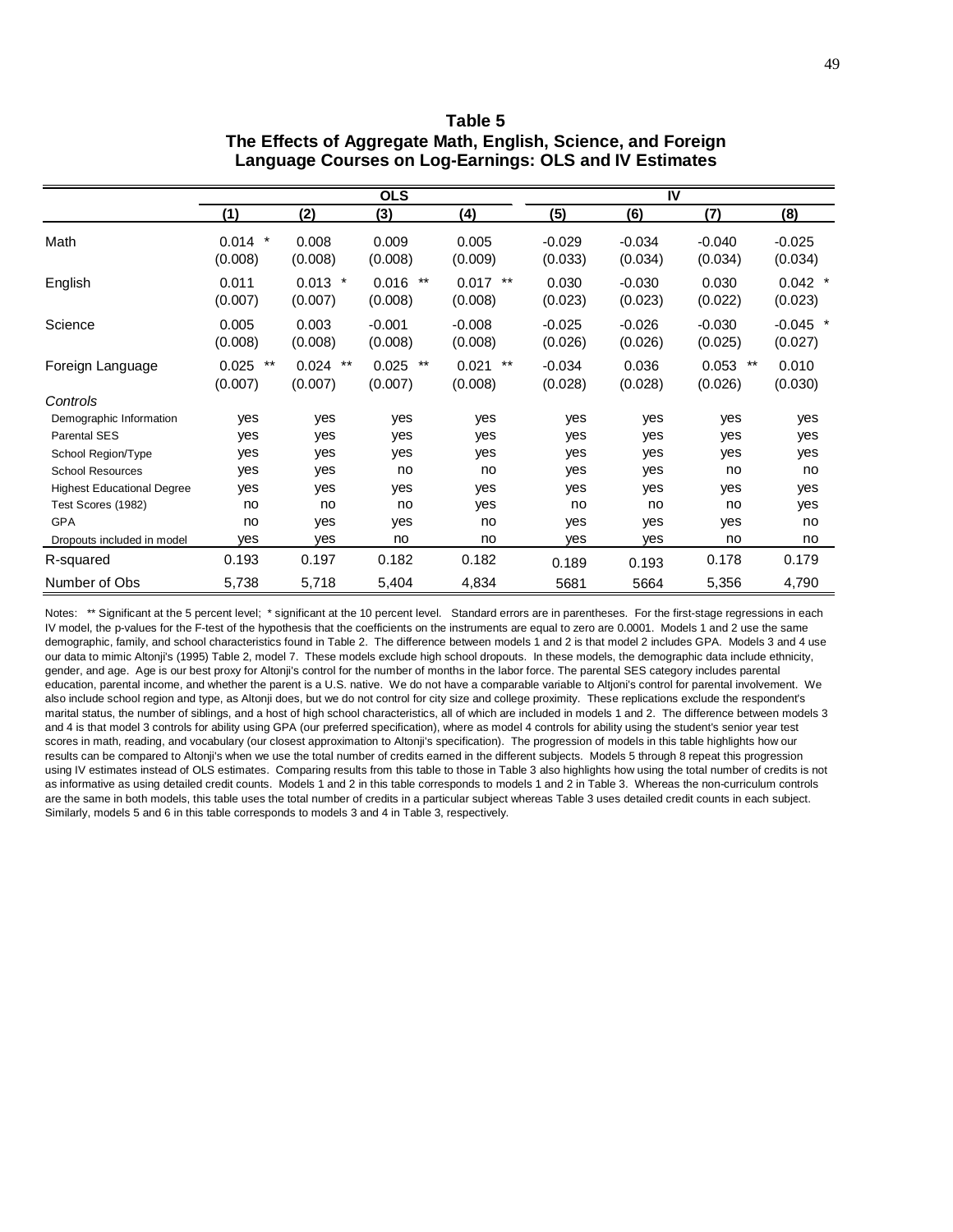|                            | (1)                          | (2)                       | (3)                          | (4)                       | (5)                                 | (6)                          |
|----------------------------|------------------------------|---------------------------|------------------------------|---------------------------|-------------------------------------|------------------------------|
| Hispanic                   | $-0.052$<br>$***$<br>(0.019) |                           | 0.010<br>(0.021)             | $0.036$ *<br>(0.021)      | 0.026<br>0.021                      | 0.043<br>(0.021)             |
| <b>Black</b>               | $-0.100$ **<br>(0.024)       |                           | $-0.010$<br>(0.025)          | $-0.0002$<br>(0.0249)     | 0.004<br>(0.025)                    | 0.008<br>(0.025)             |
| Asian                      | $0.092$ **<br>(0.043)        |                           | $0.072$ *<br>(0.044)         | 0.023<br>(0.043)          | 0.033<br>(0.043)                    | 0.010<br>(0.043)             |
| Native American            | $-0.229$ **<br>(0.054)       |                           | $-0.102$ **<br>(0.052)       | $-0.068$<br>(0.051)       | $-0.088$ *<br>(0.052)               | $-0.064$<br>(0.051)          |
| $<$ \$7 $K$                |                              | $-0.293$ **<br>(0.032)    | $***$<br>$-0.171$<br>(0.032) | $-0.124$ **<br>(0.032)    | $-0.159$ **<br>(0.032)              | $***$<br>$-0.122$<br>(0.032) |
| \$7K - \$15K               |                              | $-0.098$ **<br>(0.023)    | $-0.039$ *<br>(0.022)        | $-0.025$<br>(0.022)       | $-0.041$ *<br>(0.022)               | $-0.029$<br>(0.022)          |
| $$15K - $20K$              |                              | $-0.026$<br>(0.025)       | 0.002<br>(0.024)             | 0.001<br>(0.023)          | 0.001<br>(0.024)                    | $-0.0001$<br>(0.0233)        |
| \$25K - \$38K              |                              | 0.096<br>$***$<br>(0.026) | $***$<br>0.070<br>(0.025)    | $0.070$ **<br>(0.025)     | $***$<br>0.068<br>(0.025)           | $***$<br>0.068<br>(0.025)    |
| \$38K and higher           |                              | $0.112$ **<br>(0.030)     | $***$<br>0.058<br>(0.029)    | $0.059$ **<br>(0.029)     | $^{\star\star}$<br>0.061<br>(0.029) | $***$<br>0.060<br>(0.029)    |
| Male                       |                              |                           | 0.266<br>$***$<br>(0.014)    | 0.272<br>$***$<br>(0.014) | 0.285<br>$***$<br>(0.014)           | $***$<br>0.286<br>(0.014)    |
| Curriculum                 | No                           | No                        | No                           | Yes                       | No                                  | Yes                          |
| <b>GPA</b>                 | No                           | No                        | No                           | No                        | Yes                                 | Yes                          |
| R-squared<br>Number of Obs | 0.007<br>5,919               | 0.035<br>5,919            | 0.137<br>5,919               | 0.172<br>5,919            | 0.156<br>5,896                      | 0.178<br>5,896               |

**Table 6 Earnings Gaps Based on Ethnicity and Parental Income (Before and After Curriculum is Added to the Model)** 

Notes: \*\* Significant at the 5 percent level; \* significant at the 10 percent level. Standard errors are in parentheses. The effects of ethnicity are measured relative to whites. The effects of parental income are measured relative to students from families with incomes between \$20,000 and \$25,000. Each column represents one model. Column 1 contains only ethnicity controls. Column 2 contains only parental income controls. The remaining models control for all of the demographic, family, and school characteristics listed in Table 1 but exclude the student's highest degree. The change in the coefficient from column 3 to column 4 represents the portion of the earnings gap that curriculum can explain without controlling for GPA. Changes from column 5 to column 6 account for GPA. The percentage of students in the income categories on the above table are 8, 28, 18, 15, and 9, respectively. The omitted category contains 17 percent of the students. We do not display results for the group of students who had missing data about their family income (this explains why the percentages do not sum to 100).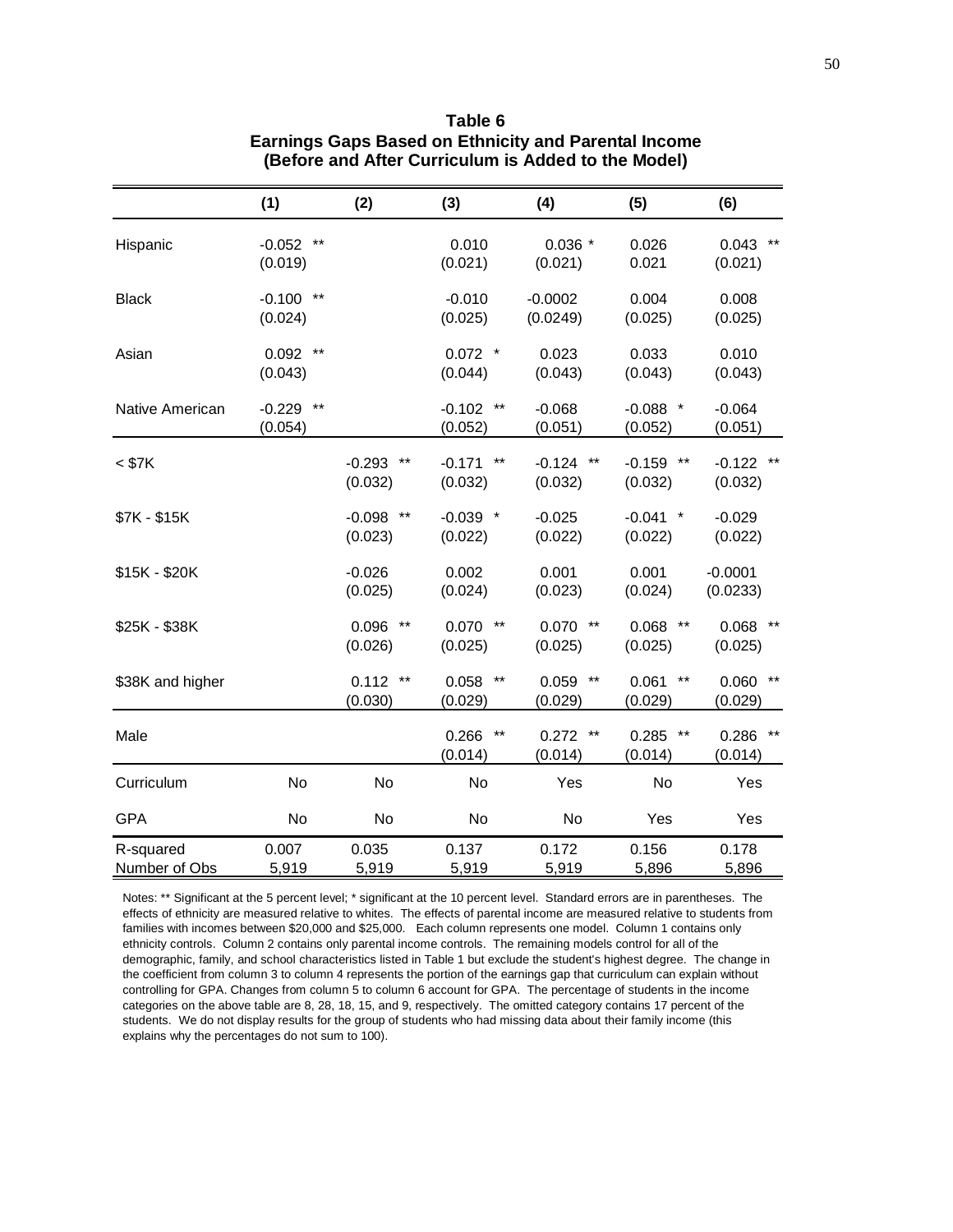| <b>Course Label</b>                          | <b>Included Courses</b>                                                                                      |
|----------------------------------------------|--------------------------------------------------------------------------------------------------------------|
| Non-Academic (Vocational)                    | General (1 and 2), Basic (1, 2, and 3), Consumer, Technical,<br>Vocational, Review                           |
| Low-Academic<br>(Pre-Algebra)                | Pre-Algebra, Algebra 1 (Part 1), Algebra 1 (Part 2), Geometry<br>Informal                                    |
| Middle Academic I<br>(Algebra/Geometry)      | Algebra 1, Geometry (Plane and Solid), Unified 1, Unified 2                                                  |
| Middle Academic II<br>(Intermediate Algebra) | Algebra 2, Unified 3                                                                                         |
| Advanced I and II<br>(Advanced Algebra)      | Algebra 3, Algebra-Trigonometry, Analytic Geometry, Linear<br>Algebra, Probability, Statistics, Pre-Calculus |
| Advanced III<br>(Calculus)                   | Advanced Placement Calculus, Calculus-Analytic Geometry,<br>Calculus                                         |

**Table A.1 Mathematics Course Classification** 

Notes: The math classification system used by NCES included a separate category for pre-calculus (called Advanced II), but after some initial analysis, we decided to combine it with the Advanced I level.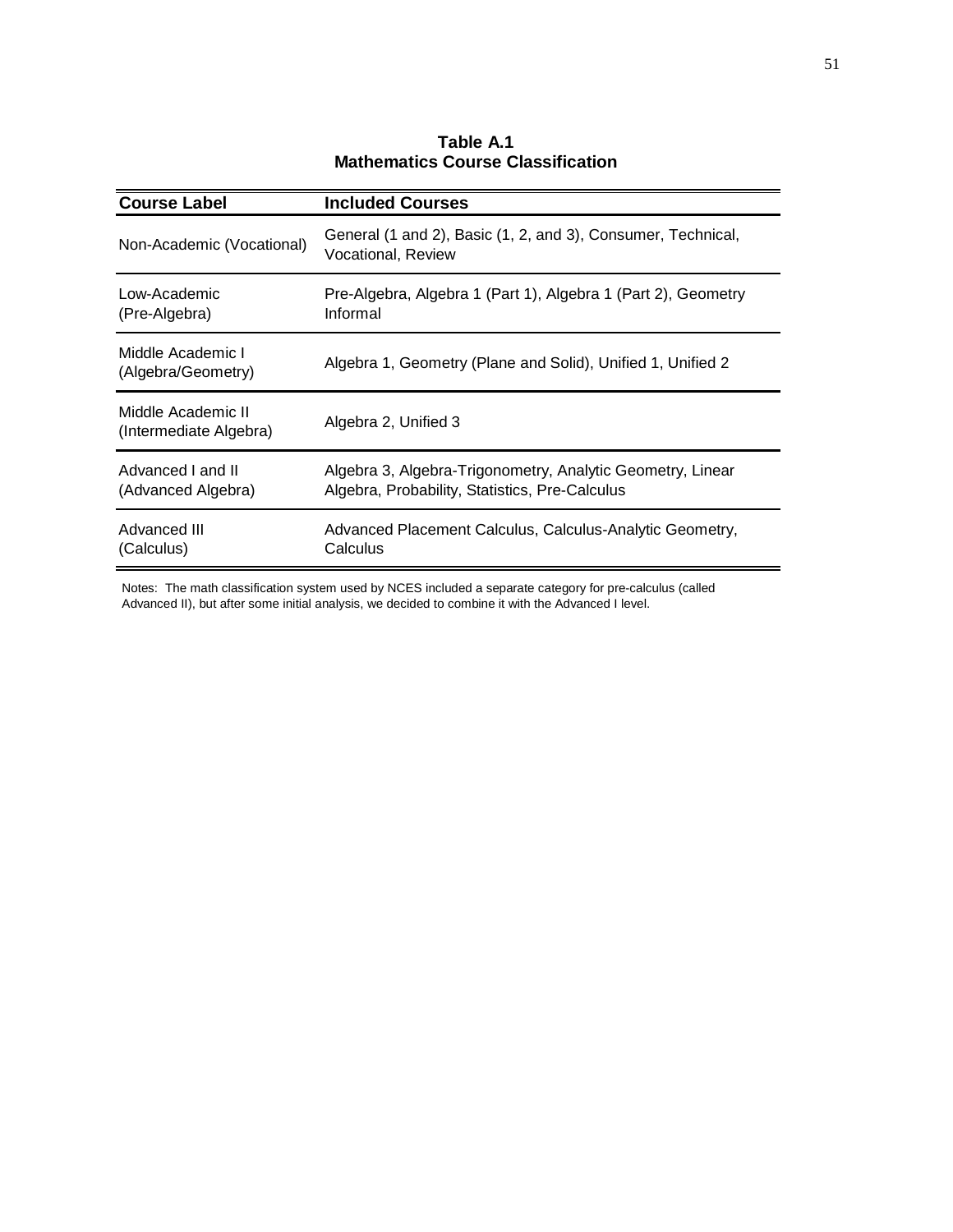# **Table A.2 Science Course Classification**

| <b>Course Label</b>                        | <b>Included Courses</b>                                                                                                                                  |
|--------------------------------------------|----------------------------------------------------------------------------------------------------------------------------------------------------------|
| Basic Biology                              | Basic Biology                                                                                                                                            |
| General Biology,<br>Secondary Life Science | General Biology 1, Secondary Life Sciences (ecology, marine<br>biology, zoology, human physiology)                                                       |
| <b>Primary Physics</b>                     | Primary Physical Sciences (applied physical science, earth<br>science, college prep earth science, unified science), General<br>Science                  |
| <b>Secondary Physics</b>                   | Secondary Physical Sciences (astronomy, environmental science,<br>geology, oceanography, general physics, consumer chemistry,<br>introductory chemistry) |
| Chemistry 1 and Physics 1                  | Chemistry 1, Physics 1                                                                                                                                   |
| Chemistry 2, Physics 2,<br>AP Biology      | Chemistry 2, Physics 2, Advanced Placement Biology                                                                                                       |

Notes: This classification system is a synthesis of the three different science classification systems provided by NCES.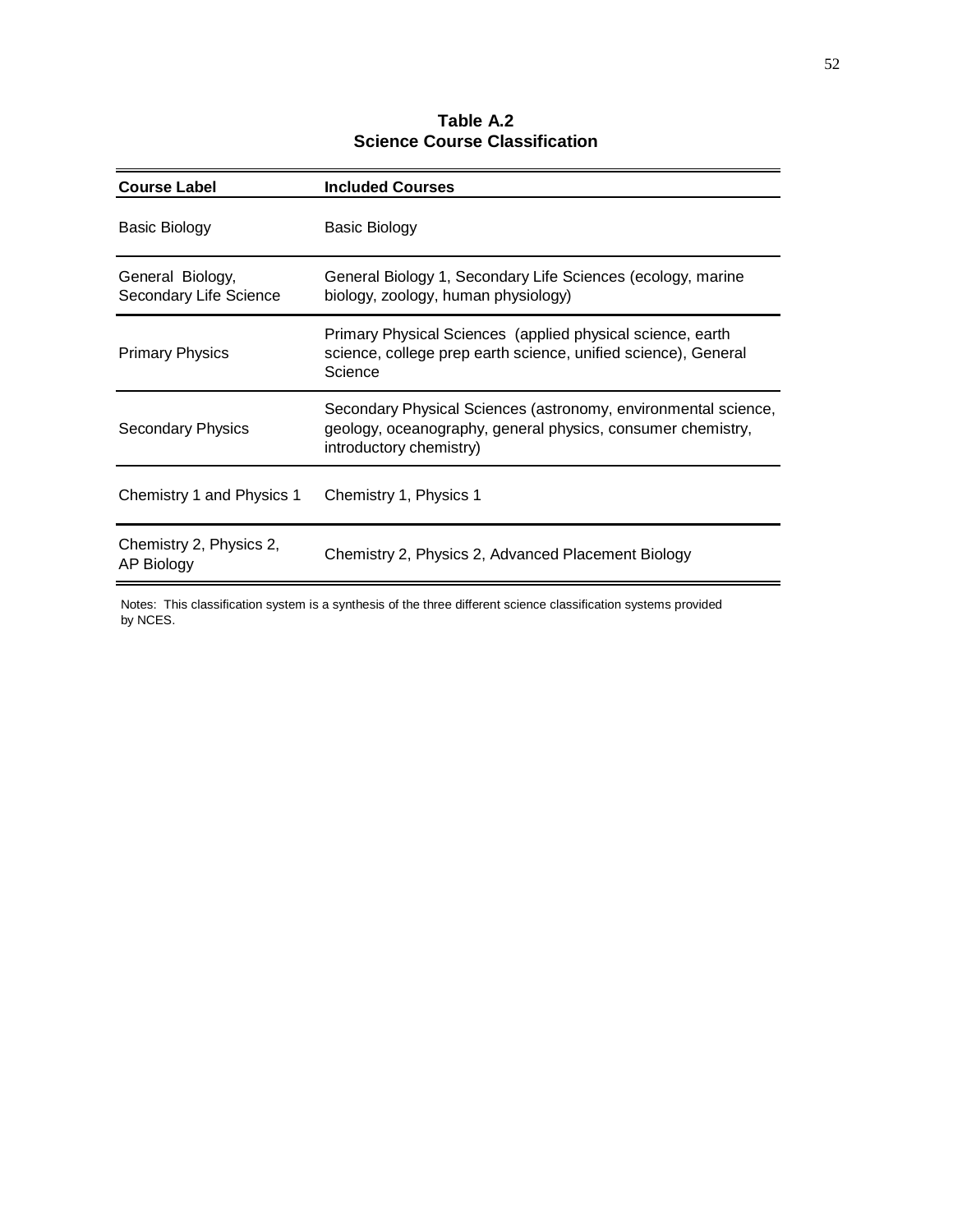# **Table A.3 Number of Additional Missing Observations As More Restrictions Are Enacted**

| <b>Remaining Observations Tally</b>        |        | <b>Lost Observations Relative to</b><br><b>Most Recent Tally</b>                                               |
|--------------------------------------------|--------|----------------------------------------------------------------------------------------------------------------|
| <b>Total Observations in HSB Data</b>      | 14,825 |                                                                                                                |
|                                            |        | Lose 21 percent of total sample because<br>$-3,101$<br>some students attend private schools.                   |
| <b>Public School Observations</b>          | 11,724 | -2,608 Lose 22 percent of public school sample<br>because of missing earnings data.                            |
| With Non-Missing Earnings Data             | 9,116  |                                                                                                                |
|                                            |        | -1,208 Lose 13 percent of non-missing earnings data<br>because earnings are less than \$2,000.                 |
|                                            |        | -28 Lose 0.3 percent of non-missing earnings data<br>because earnings are greater than \$75,000.               |
| Between \$2,000 and \$75,000               | 7,880  |                                                                                                                |
|                                            |        | -896 Lose 11 percent of valid earnings data because<br>of missing curriculum data.                             |
| With Valid Curriculum Data                 | 6,984  |                                                                                                                |
|                                            |        | Lose 6 percent of those with valid earnings and<br>$-418$<br>curriculum data because they transferred schools. |
|                                            |        | -219 Lose 3 percent of those with valid earnings and<br>curriculum data because they are enrolled in 1991.     |
|                                            |        | Lose 7 percent of those with valid earnings data<br>$-460$<br>because they have missing 1991 enrollment data.  |
|                                            |        | Must add back 36 observations so that we do not<br>36 double count those who transferred schools and           |
|                                            |        | are either enrolled or missing enrollment data.                                                                |
|                                            |        | -4 Lose 4 observations because of missing age data.                                                            |
| <b>Observations Remaining for Analysis</b> | 5,919  |                                                                                                                |

Notes: This table documents how the 14,825 observations in HSB are reduced to 5,919 usable regression observations. The right-hand column records the number of omitted observations for each given reason and the left-hand column keeps a running tally of the remaining observations after each loss. The number and percentage of observations lost are calculated relative to the most recent tally.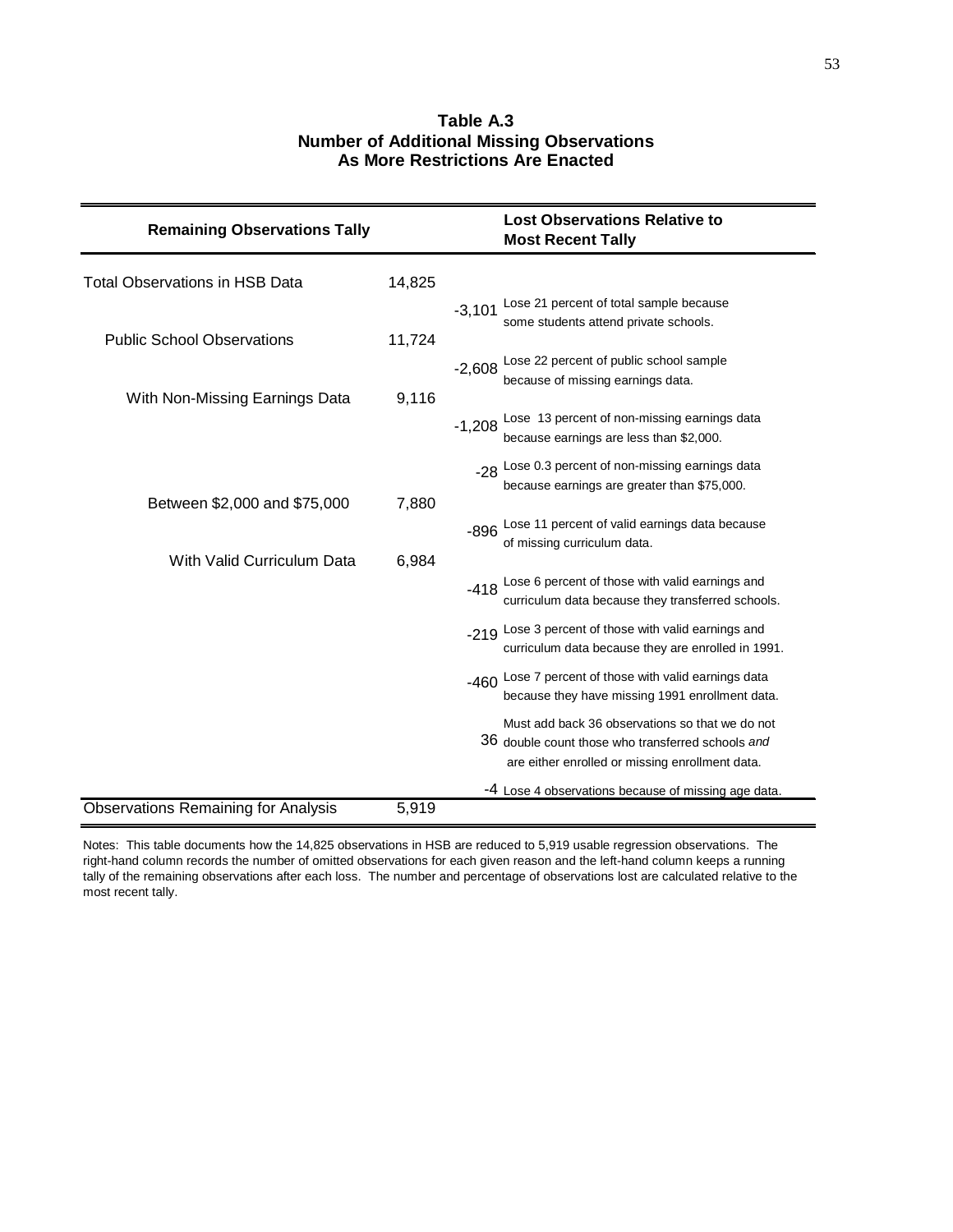|                                                        | Number of           | <b>Missing Observations</b> |
|--------------------------------------------------------|---------------------|-----------------------------|
| <b>Type of Missing Observation</b>                     | <b>Missing</b>      | out of 11,724               |
|                                                        | <b>Observations</b> | (Percent)                   |
|                                                        |                     |                             |
| Missing Earnings Data                                  | 2,608               | 22.2                        |
| Out of Range Earnings Data                             | 1,236               | 10.5                        |
| Missing Curriculum Data                                | 1.591               | 13.6                        |
| <b>Transfer Students</b>                               | 949                 | 8.1                         |
| Students Enrolled in Postsecondary Education           | 304                 | 2.6                         |
| Missing Enrollment Data                                | 2,426               | 20.7                        |
| Transfers and Invalid Enrollment (enrolled or missing) | 255                 | 2.2                         |

**Table A.4 Missing Observations out of 11,724 Total Public School Observations** 

Notes: This table documents the number and percentage of missing values for some key variables in the analysis. Unlike the previous table, the number of missing values in this table is always calculated relative to the total number (11,724) of public school observations.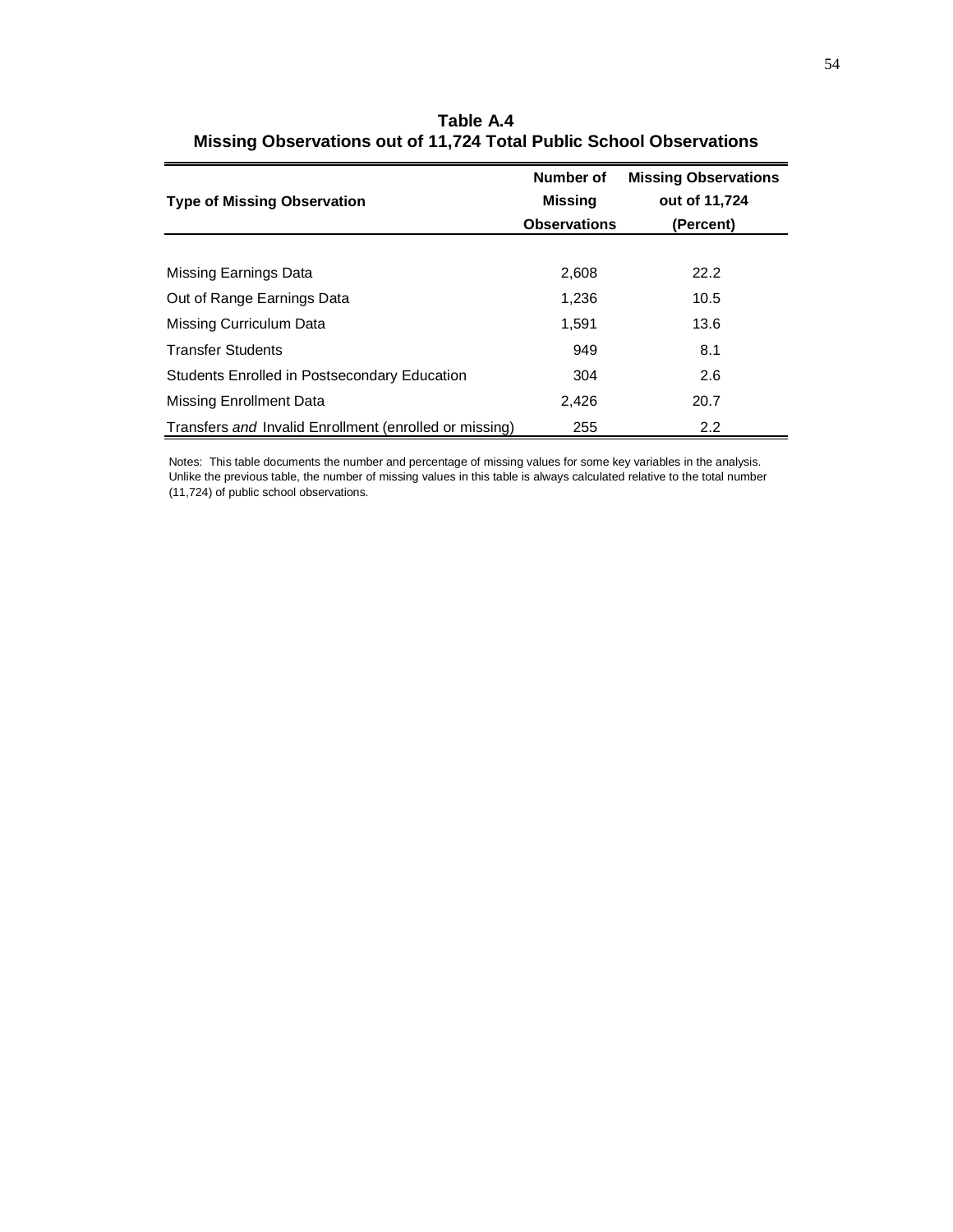|                                 |                   | <b>HSB Public School</b> |                   | <b>Regression Sample</b> |  |  |
|---------------------------------|-------------------|--------------------------|-------------------|--------------------------|--|--|
|                                 | <b>Unweighted</b> | Weighted                 | <b>Unweighted</b> | Weighted                 |  |  |
| Annual 1991 Earnings (\$)       | 19,168            | 19,092                   | 22,288            | 22,077                   |  |  |
|                                 | (13, 532)         | (13, 534)                | (10, 954)         | (10, 929)                |  |  |
| Log of 1991 Earnings            | 9.755             | 9.757                    | 9.872             | 9.860                    |  |  |
|                                 | (0.790)           | (0.782)                  | (0.574)           | (0.580)                  |  |  |
| <b>Math Curriculum Measures</b> |                   |                          |                   |                          |  |  |
| <b>Vocational Math Credits</b>  | 0.758             | 0.757                    | 0.685             | 0.708                    |  |  |
|                                 | (0.912)           | (0.932)                  | (0.887)           | (0.904)                  |  |  |
| Pre-Algebra Credits             | 0.258             | 0.262                    | 0.261             | 0.262                    |  |  |
|                                 | (0.541)           | (0.552)                  | (0.543)           | (0.546)                  |  |  |
| Algebra / Geometry Credits      | 0.908             | 0.917                    | 0.988             | 0.945                    |  |  |
|                                 | (0.874)           | (0.877)                  | (0.881)           | (0.865)                  |  |  |
| Intermediate Algebra Credits    | 0.265             | 0.266                    | 0.294             | 0.279                    |  |  |
|                                 | (0.461)           | (0.470)                  | (0.476)           | (0.469)                  |  |  |
| <b>Advanced Algebra Credits</b> | 0.223             | 0.212                    | 0.250             | 0.228                    |  |  |
|                                 | (0.524)           | (0.514)                  | (0.543)           | (0.522)                  |  |  |
| <b>Calculus Credits</b>         | 0.042             | 0.039                    | 0.045             | 0.039                    |  |  |
|                                 | (0.220)           | (0.212)                  | (0.225)           | (0.209)                  |  |  |
| <b>Educational Attainment</b>   |                   |                          |                   |                          |  |  |
| Higher Than Bachelor's Degree   | 0.029             | 0.031                    | 0.032             | 0.030                    |  |  |
|                                 | (0.168)           | (0.173)                  | (0.175)           | (0.170)                  |  |  |
| <b>Bachelor's Degree</b>        | 0.166             | 0.177                    | 0.222             | 0.210                    |  |  |
|                                 | (0.372)           | (0.382)                  | (0.416)           | (0.408)                  |  |  |
| Associate's Degree              | 0.070             | 0.078                    | 0.085             | 0.084                    |  |  |
|                                 | (0.255)           | (0.268)                  | (0.279)           | (0.277)                  |  |  |
| Certificate                     | 0.090             | 0.110                    | 0.102             | 0.109                    |  |  |
|                                 | (0.287)           | (0.313)                  | (0.303)           | (0.312)                  |  |  |
| High School Plus                | 0.187             | 0.190                    | 0.202             | 0.191                    |  |  |
|                                 | (0.390)           | (0.392)                  | (0.402)           | (0.393)                  |  |  |
| High School Diploma             | 0.261             | 0.337                    | 0.297             | 0.320                    |  |  |
|                                 | (0.439)           | (0.473)                  | (0.457)           | (0.466)                  |  |  |
| Less Than High School           | 0.060             | 0.061                    | 0.051             | 0.049                    |  |  |
|                                 | (0.238)           | (0.239)                  | (0.219)           | (0.215)                  |  |  |
| Degree Missing                  | 0.137             | 0.015                    | 0.009             | 0.008                    |  |  |
|                                 | (0.344)           | (0.122)                  | (0.092)           | (0.088)                  |  |  |
| <b>Additional Controls</b>      |                   |                          |                   |                          |  |  |
| Math GPA                        | 2.075             | 2.096                    | 2.164             | 2.139                    |  |  |
|                                 | (0.962)           | (0.933)                  | (0.934)           | (0.919)                  |  |  |
| Math IRT Test Score             | 11.778            | 12.249                   | 13.184            | 12.893                   |  |  |
|                                 | (9.823)           | (9.736)                  | (9.726)           | (9.679)                  |  |  |
| Number of Observations          | 11,724            | 11,724                   | 5,919             | 5,919                    |  |  |

**Table A.5 Summary Statistics of Key Variables** 

Note: Similar statistics for student and family demographics and school characteristics are excluded to save space, but they are available upon request.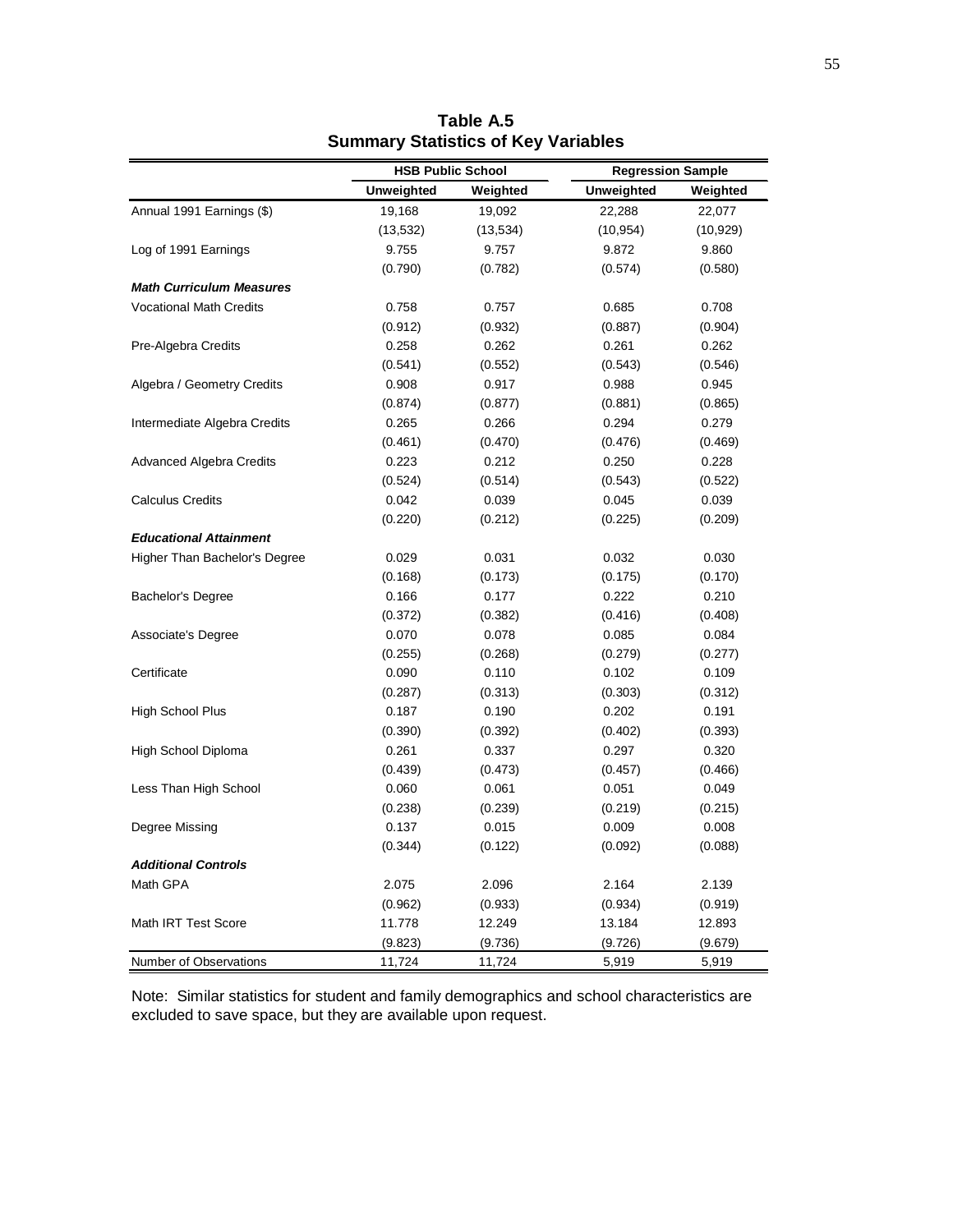#### **References**

- Ackerman, Deena (2000). "Do The Math: High School Mathematics Classes and the Lifetime Earnings of Men," manuscript, Department of Economics, University of Wisconsin – Madison and University of Vermont.
- Altonji, Joseph G. (1995). "The Effects of High School Curriculum on Education and Labor Market Outcomes," *Journal of Human Resources*, 30(3):409-438.
- Betts, Julian R. (1996). "What do Students Know about Wages? Evidence from a Survey of Undergraduates", *Journal of Human Resources*, 31(1):27-56.
- Betts, Julian R. (1998). "The Impact of Educational Standards on the Level and Distribution of Earnings," *American Economic Review*, 88(1):266-275.
- Bishop, Hohn H. (1989). "Why the Apathy in American High Schools?" *Educational Researcher*, 18:6-10, 42.
- Bowles, Samuel, Herbert Gintis and Melissa Osborne (2001). "The Determinants of Earnings: A Behavioural Approach," *Journal of Economic Literature,* 39(4):1137-1176.
- Costrell, Robert M. (1994). "A Simple Model of Educational Standards," *American Economic Review*, 84(4): 956-971.
- DuMouchel, William H. and Greg J. Duncan (1983). "Using Sample Survey Weights in Multiple Regression Analyses of Stratified Samples", *Journal of the American Statistical Association*, 78(383):535-542.
- Gamoran, Adam (1998). "The Impact of Academic Course Work on Labor Market Outcomes for Youth Who Do Not Attend College: A Research Review," in Adam Gamoran and Harold Himmelfarb, eds., *The Quality of Vocational Education: Background Paper from the 1994 National Assessment of Vocational Education*, National Institute on Postsecondary Education, Libraries, and Lifelong Learning Office of Educational Research and Improvement U.S. Department of Education, Washington, D.C.
- Griliches, Zvi (1977). "Estimating the Returns to Schooling: Some Econometric Problems," *Econometrica*, 45(1):1-22.
- Grogger, Jeff and Eric Eide (1995). "Changes in College Skills and the Rise in the College Wage Premium," *Journal of Human Resources*, 30(2):280-310.
- Grogger, Jeff (1996). "School Expenditures and Post-Schooling Earnings: Evidence from High School and Beyond," *The Review of Economics and Statistics*, 78(4):628-637.